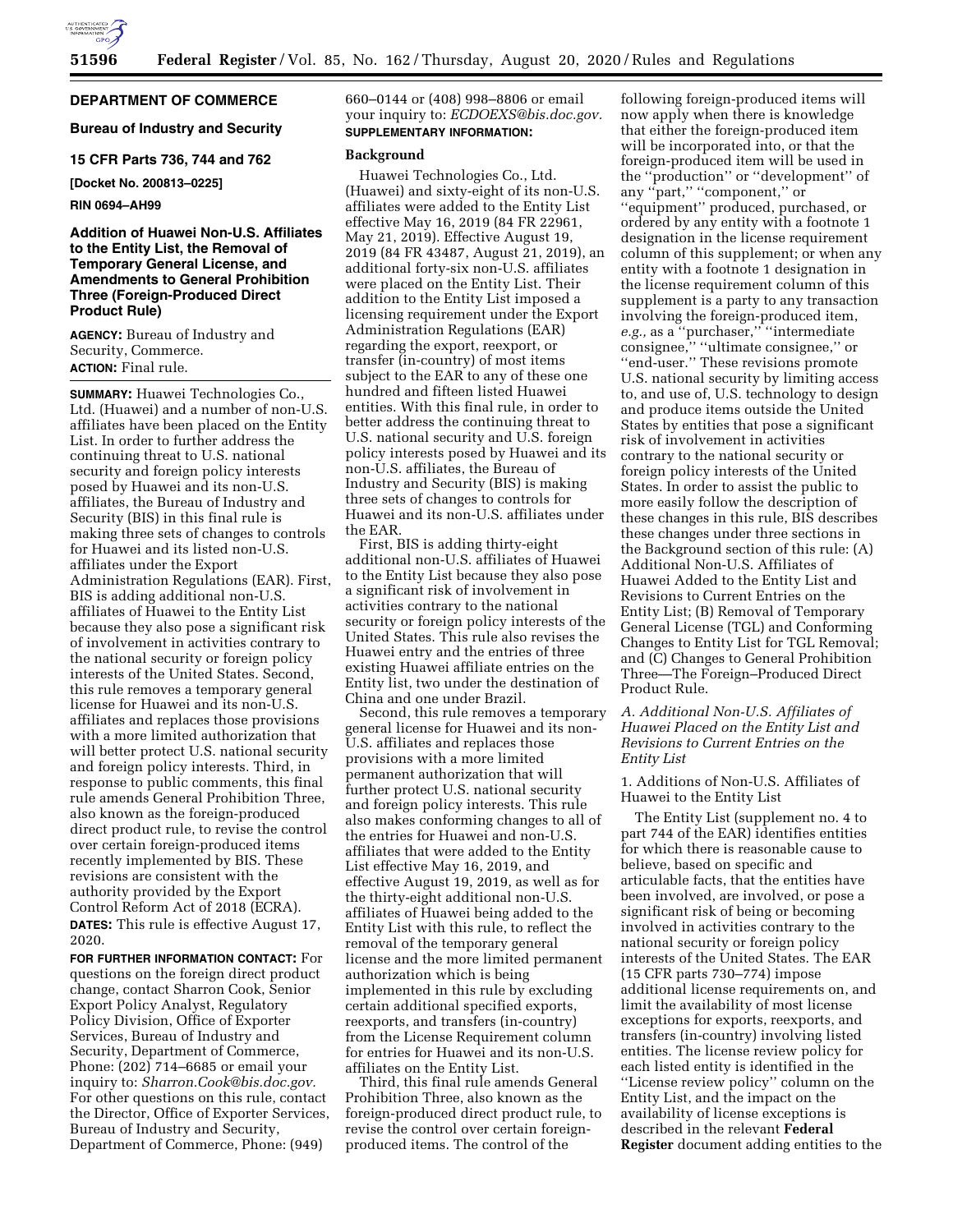Entity List. BIS places entities on the Entity List pursuant to part 744 (Control Policy: End-User and End-Use Based) and part 746 (Embargoes and Other Special Controls) of the EAR.

The End-User Review Committee (ERC), composed of representatives of the Departments of Commerce (Chair), State, Defense, Energy and, where appropriate, the Treasury, makes all decisions regarding additions to, removals from, or other modifications to the Entity List. The ERC makes all decisions to add an entry to the Entity List by majority vote and all decisions to remove or modify an entry by unanimous vote.

Huawei and sixty-eight of its non-U.S. affiliates were added to the Entity List effective May 16, 2019 (84 FR 22961, May 21, 2019), (hereinafter the ''May 21 rule''). Effective August 19, 2019, an additional forty-six non-U.S. affiliates were placed on the Entity List (84 FR 43493, Aug. 21, 2019), (hereinafter the "August 21 rule"). These actions imposed a licensing requirement for the export, reexport, or transfer (in-country) of any item subject to the EAR to any of these one hundred fifteen listed Huawei entities.

As stated in the May 21 and August 21 rules, the ERC determined that there is reasonable cause to believe that Huawei has been involved in activities determined to be contrary to the national security or foreign policy interests of the United States and that the listed Huawei affiliates pose a significant risk of becoming involved in activities contrary to the national security or foreign policy interests of the United States due to their relationship with Huawei. To illustrate, as set forth in the Superseding Indictment filed in the Eastern District of New York (see the May 21, 2019 rule at page 22961), Huawei is charged with participating, along with certain affiliates, in alleged criminal violations of U.S. laws. The Superseding Indictment also alleges that Huawei and affiliates acting on Huawei's behalf engaged in a series of deceptive and obstructive acts designed to evade U.S. law and to avoid detection by U.S. law enforcement. *See* the May 21 rule for additional information on this determination and the resulting additions to the Entity List.

This rule implements the decision of the ERC to add thirty-eight additional entities to the Entity List that the ERC determined also present a significant risk of acting on Huawei's behalf to engage in activities determined to be contrary to the national security or foreign policy interests of the United States. The additions and modifications impact affiliates of Huawei in twentyone different destinations: The People's Republic of China (China), Argentina, Brazil, Chile, Egypt, France, Germany, India, Israel, Mexico, Morocco, the Netherlands, Peru, Russia, Singapore, South Africa, Switzerland, Thailand, Turkey, the United Arab Emirates, and the United Kingdom. This rule lists entities that are located in China's Hong Kong Special Administrative Region (HKSAR) under the Entity List heading for China, consistent with the suspended application of Section 201 of the United States-Hong Kong Policy Act of 1992 (Pub. L. 102–393) to ECRA by Executive Order 13936, July 14, 2020. The ERC made the decision to add each of the thirty-eight entities described below under the standard set forth in § 744.11(b) of the EAR. Without the imposition of a license requirement to these affiliated entities, there is reasonable cause to believe that Huawei would seek to use them to evade the restrictions imposed by its addition to the Entity List.

These additional thirty-eight non-U.S. affiliates of Huawei raise sufficient concern that prior review of exports, reexports, or transfers (in-country) of items subject to the EAR involving these entities, and the possible imposition of license conditions or license denials on shipments to these entities will enhance BIS's ability to prevent activities contrary to the national security or foreign policy interests of the United States.

As with the Huawei entities added to the Entity List in the May 21 and August 21 rules, BIS imposes for each of the entities added in this final rule—see list below—a license requirement for all items subject to the EAR, see Section C of the Supplementary Information. As specified in the License Requirement column, a license is not required for technology subject to the EAR that is designated as EAR99, or controlled on the Commerce Control List (CCL) for anti-terrorism reasons only, when released to members of a ''standards organization'' for the purpose of contributing to the revision or development of a ''standard.'' The License Review Policy column indicates a license review policy of a presumption of denial. Similarly, no license exceptions are available for exports, reexports, or transfers (in-country) when that entity is acting as a purchaser, intermediate or ultimate consignee, or end-user as defined in the EAR with respect to the persons being added to the Entity List in this rule.

The acronym ''a.k.a.'' (also known as) is used in entries on the Entity List to identify aliases, thereby assisting

exporters, reexporters, and transferors in identifying entities on the Entity List.

For the reasons described above, this final rule adds the following thirty-eight entities to the Entity List:

### China

• Huawei Cloud Computing Technology;

- Huawei Cloud Beijing;
- Huawei Cloud Dalian;
- Huawei Cloud Guangzhou;
- Huawei Cloud Guiyang;
- Huawei Cloud Shanghai;
- Huawei Cloud Shenzhen;
- Huawei OpenLab Suzhou; *and*

• Wulanchabu Huawei Cloud Computing Technology.

## Argentina

• Huawei Cloud Argentina.

#### Brazil

• Huawei Cloud Brazil.

### Chile

• Huawei Cloud Chile.

Egypt

• Huawei OpenLab Cairo.

France

- Huawei Cloud France; *and*
- Huawei OpenLab Paris.

### Germany

- Huawei Cloud Berlin;
- Huawei OpenLab Munich; *and*
- Huawei Technologies Dusseldorf GmbH.

# Hong Kong

• Huawei Cloud Hong Kong.

#### India

• Huawei OpenLab Delhi.

### Israel

• Toga Networks.

#### Mexico

- Huawei Cloud Mexico; *and*
- Huawei OpenLab Mexico City.

#### Morocco

• Huawei Technologies Morocco.

#### Netherlands

• Huawei Cloud Netherlands.

### Peru

• Huawei Cloud Peru.

#### Russia

- Huawei Cloud Russia; *and*
- Huawei OpenLab Moscow.

#### Singapore

- Huawei Cloud Singapore; *and*
- Huawei OpenLab Singapore.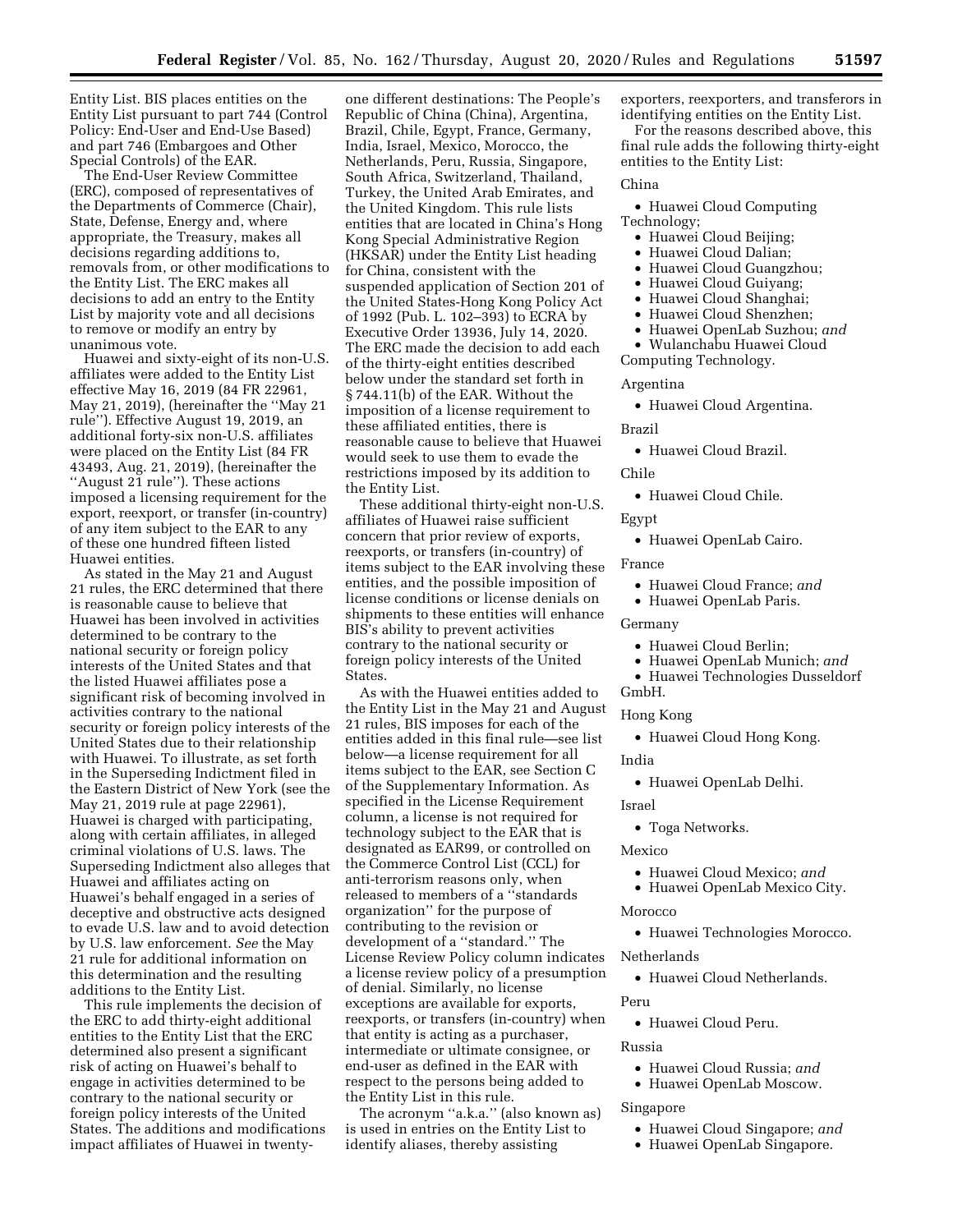South Africa

• Huawei Cloud South Africa; *and* 

• Huawei OpenLab Johannesburg.

Switzerland

• Huawei Cloud Switzerland.

Thailand

- Huawei Cloud Thailand; *and*
- Huawei OpenLab Bangkok.

Turkey

• Huawei OpenLab Istanbul.

United Arab Emirates

• Huawei OpenLab Dubai.

United Kingdom

• Huawei Technologies R&D UK.

*2. Revisions to Current Entries on the Entity List* 

This final rule revises four existing entries, three under the destination of China and one under Brazil. Specifically, this final rule revises the Huawei entry and three existing Huawei affiliate entries on the Entity list, two under the destination of China and one under Brazil as follows:

This rule implements a revision to the existing entry for Huawei Device Co., Ltd. (Dongguan), first added to the Entity List under the destination of China in the May 21 rule, by adding two aliases and two additional addresses. This rule additionally implements a revision to the two existing entries— Huawei Device (Shenzhen) Co., Ltd. under the destination of China and Huawei do Brasil Telecomunicacões Ltda under the destination of Brazil—by adding one additional address for each entity. This rule also implements a revision to the May 21 rule for the existing entry for Huawei Technologies Co., Ltd. (Huawei) under the destination of China by adding one additional alias and two additional addresses.

### *B. Removal of Temporary General License (TGL) and Conforming Changes to Entity List for TGL Removal*

As published on May 22, 2019 (84 FR 23468), extended and amended through a final rule published on August 21, 2019 (84 FR 43487), and as extended through a final rule published on May 18, 2020 (85 FR 29610), any exports, reexports, or in-country transfers of items subject to the EAR to any of the listed Huawei entities as of the effective date they were added to the Entity List continue to require a license, with the exception of transactions explicitly authorized by the temporary general license and eligible for export, reexport, or transfer (in-country) prior to May 16,

2019, without a license or under a license exception.

Notice of Inquiry Regarding Future Extensions of TGL

On March 12, 2020, BIS published a notification of inquiry, *Request for Comments on Future Extensions of Temporary General License (TGL)* (85 FR 14428), requesting comments to assist the U.S. Government in evaluating whether the TGL should continue to be extended, to evaluate whether any other changes may be warranted to the TGL, and to identify any alternative authorization or other regulatory provisions that may more effectively address what is being authorized under the TGL.

In announcing an extension of the TGL on May 15, 2020, the Department notified the public that activities authorized in the TGL may be revised and possibly eliminated after August 13, 2020. Companies and persons relying on TGL authorizations were instructed to begin preparations to determine the specific, quantifiable impact of elimination if they had not done so already. Those companies and persons were also informed that they should be prepared to submit license applications to the Department to determine which, if any, activities would be authorized in the event that the TGL authorization was eliminated.

Response to Comments on the Notice of Inquiry Regarding Future Extensions of TGL.

The public comment period for this notification of inquiry closed on April 22, 2020. BIS received 25 public comments. Thirteen of the comments were submitted by companies and major trade associations. All of these commenters were supportive of the TGL and highlighted the importance of continuing the TGL in force for these commenters. These commenters also included suggestions for improving the TGL's effectiveness.

BIS agrees with these commenters that the TGL has played an important role in the transition away from using Huawei equipment. BIS does not agree with commenters' view that the TGL is the correct authorization to continue with under the EAR. However, BIS has determined that there is one provision of the TGL that should be continued in some format under the EAR.

Twelve of the public comments were submitted by individuals or anonymous commenters. These comments were highly critical of Huawei and its affiliates, the Chinese government, the TGL, and/or the Commerce Department for allowing the TGL to exist. These

critical comments are supportive of the determination BIS made to add Huawei and many of its non-affiliates to the Entity List because of being involved with activities that are contrary to U.S. national security and foreign policy interests. These commenters strongly advocated for the immediate removal of the TGL to protect U.S. national security and foreign policy interests.

BIS agrees with these commenters that Huawei and its non-U.S. affiliates on the Entity List are involved in, or pose a significant risk of becoming involved in, activities that are of concern for U.S. national security or foreign policy interests. Therefore, these entities' inclusion on the Entity List is warranted and any type of authorizations that are available should be limited in scope, so as not to undermine U.S. national security and foreign policy interests involving Huawei and its non-U.S. affiliates on the Entity List. BIS does not agree with these commenters that the creation of the TGL undermined U.S. national security or foreign policy concerns. BIS created the TGL as a temporary authorization that is limited in scope to ensure the criteria only authorized exports, reexports, or transfers (incountry) that are consistent with U.S. national security and foreign policy interests. However, as is implicit in the title of *Temporary* General License, BIS never intended all of the provisions of the TGL to be permanent authorizations. Instead the goal of the TGL was to allow time for companies and persons to shift to other sources of equipment, software and technology (*i.e.,* those not produced by Huawei or one of its listed affiliates).

Commenters submitted potential ways to replace the TGL, including particularly persuasive comments regarding the importance of the cyber security authorization that informed the revisions to the EAR that this rule is implementing.

A commenter noted that the TGL protects consumers and operators from severe disruptions by protecting consumers and operators from cyber risks that would have occurred had the TGL not allowed for the development and provision of security patches and updates and related activities.

Another commenter noted that handsets that lack software patches/ updates can expose users to cyber risks and open gaps in wireless ecosystem security. This commenter noted that ''such outcomes are largely preventable with appropriate support and run counter to U.S. policy.''

Another commenter noted that cybersecurity concerns require involvement of parties involved in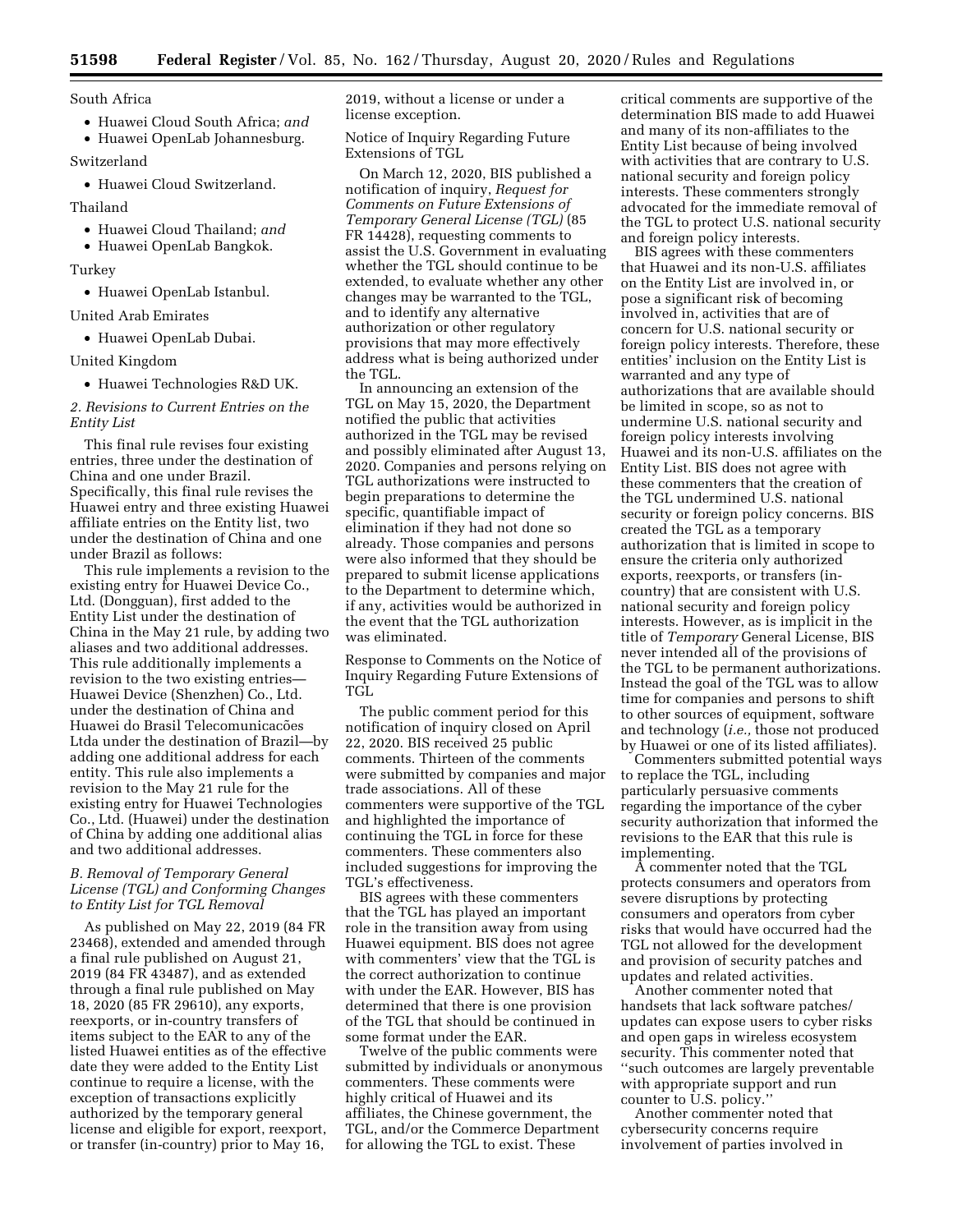telecommunication systems in order to be effective because security is only as strong as its weakest link. This commenter noted that ''participants in the wireless ecosystem—including manufacturers, operating system developers, and wireless network operators—each have a role in addressing security concerns.'' The commenter also noted that the ''identification of vulnerabilities, creation of software updates or patches, compatibility testing, and release of the updates require collaboration among the various participants, including Huawei.'' The commenter further noted that the ''ongoing, limited engagement with Huawei to protect the security of equipment and devices in the market benefits American consumers by reducing the risk that they will be subject to device compromise.''

Another commenter noted that cyber security threats will increase if the TGL expires and this will be counter to U.S. interests. This commenter noted that ''the ability to update devices is critical to help wireless network operators stay ahead of threats in the current rapidly changing environment.'' The commenter also noted that ''limited engagement with Huawei to protect the security of devices in the market will continue to benefit American and global consumers.'' This commenter further noted that ''in contrast, the inability to develop, manage, and supply security updates to the millions of customers who have purchased Huawei devices both in the United States and around the world—would create an enormous gap in security.''

Companies and trade associations described significant harm that would occur if the TGL is not extended both to them and to their customers, including consumers in the United States, particularly in rural areas.

BIS is mindful of not unduly creating harm with the expiration of the TGL. The conforming changes made to the entries for Huawei and its non-U.S. affiliates on the Entity List regarding cybersecurity will help to mitigate the concerns regarding the removal of the TGL and further protect U.S. national security and foreign policy interests.

Companies detailed what would be required for their organization or industry to cease using Huawei equipment. Time and money were common themes, emphasizing that continued short-term reliance on Huawei for maintaining existing systems in the U.S. will be required. While most commenters supported the goal of removing Huawei equipment from U.S. networks, also they stated that the TGL needs to continue for a longer transition period.

Comments also highlighted the importance of adopting a coordinated U.S. Government approach to address the concern with Huawei and its non-U.S. affiliates, in particular the need for coordination between the Federal Communications Commission (FCC) and BIS. BIS agrees that an all of government approach is needed to address this U.S. national security and foreign policy concern. BIS has been coordinating with the FCC on addressing the concerns with Huawei and its non-U.S. affiliates on the Entity List, as well as other parties that may be of concern for U.S. networks. In November of 2019, the FCC prohibited use of the Universal Service Fund to procure and support Huawei (and ZTE) equipment in the U.S. (January 3, 2020 (85 FR 230). This was formalized by a June 30, 2020 publication identifying those companies as a national security threat. While legislation authorizing \$1,000,000,000 to rural carriers to remove and replace Huawei and ZTE equipment was passed in February, the technical process of doing so is challenging. According to some commenters, such as the U.S. Rural Wireless Association, Huawei equipment is in operation in as much as a quarter of U.S. rural carriers. Carriers themselves advocate avoiding potential gaps in service by letting older, slower systems be replaced as part of normal commercial replacement cycles.

Commenters provided suggestions, if the TGL were to be extended, of what potential revisions to enhance its effectiveness for both covered transactions and transactions outside of the scope of the TGL. Many commenters suggested making the TGL permanent or at least effective for a longer period (anywhere from 3–18 months). Commenters who requested the TGL be made permanent emphasized that BIS should specify that the TGL could be revoked at any time. Commenters thought making the TGL permanent would be one of the biggest improvements, from a burden and planning standpoint, that could be made to the TGL.

BIS agrees that continuing with short term extensions of the TGL creates unneeded burdens on industry and the U.S. Government. Because of the time that has passed since the TGL was added to the EAR and BIS's knowledge of its use, as well the public comments received in response to the March 12, 2020 Notice of Inquiry, BIS has determined what types of modifications should be made to the Entity List license requirements for Huawei and its non-U.S. affiliates on the Entity List to continue one provision of the TGL, which will be permanent, to support U.S. national security interests.

Commenters also requested certain changes to the authorizations under paragraph (c). For the existing authorizations under paragraph (c)(1) and (c)(2), some commenters requested moving away from the May 16, 2019 limitation to allow for more recent equipment to also be authorized. However, doing so would counter the TGL's objective of providing time for companies and individuals to identify alternatives to Huawei for future operations. Commenters also suggested other new authorizations that they thought may be warranted to add to the TGL, such as allowing for the use of License Exception TSU. Eliminating the certification statement under paragraph (d) was another suggested change.

BIS does not agree that these new changes should be made to the TGL except as reflected in this rule.

BIS received quite a few comments requesting that BIS add back a TGL authorization for standards organizations. These comments were well supported and highlighted the larger national security and economic objectives stated by the U.S. Government, that industry and others be able to participate in and develop and influence international standards. Commenters on the standards issue included suggestions for ways that the new authorization could be expanded to ensure it achieves the objectives of facilitating such participation.

BIS believes that the comments regarding standards organizations were sufficiently addressed with the publication of the June 18, 2020 interim final rule and request for comments, *Release of* ''*Technology*'' *to Certain Entities on the Entity List in the Context of Standards Organizations* (85 FR 36719). This rule is open for public comment until August 17, 2020.

Almost every business and trade association commenter mentioned concerns over COVID–19 and the stresses that is putting on telecommunication networks, as well as the bottom lines of businesses. These commenters requested the Commerce Department to take these COVID–19 considerations into account when looking at the TGL. In particular, commenters urged not creating any additional instability for U.S. companies that are already dealing with significant service and business challenges because of COVID–19.

BIS is mindful of the current economic concerns that business is facing as a result of COVID–19. The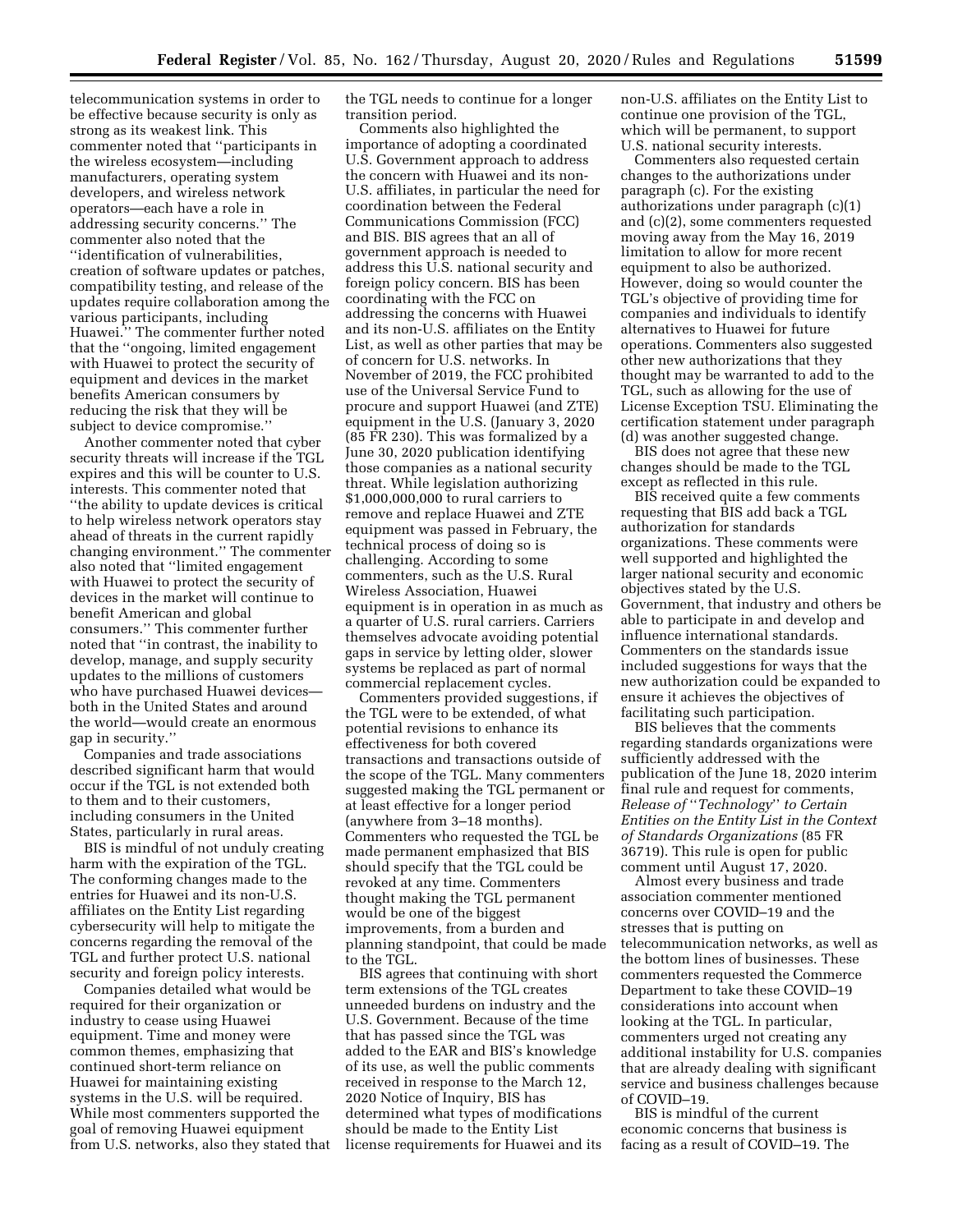removal of the TGL and replacing with a permanent provision, where warranted, will help to address the uncertainty of relying on short term extensions of the TGL.

### Expiration of the TGL

At this time, the U.S. Government has decided to allow the TGL to expire. In order to implement this U.S. Government decision, this final rule removes supplement no. 7 to part 744. The final rule also amends § 762.2 by removing paragraph (b)(55) because it is no longer needed with the removal of the TGL and makes conforming changes to paragraphs (b)(53) and (54) to reflect that this section will no longer have a paragraph (b)(55). Note that the TGL Certification Statements and logs or other records, including any additional support documentation used to substantiate the certification statement related to the use of the TGL are still subject to recordkeeping or other applicable EAR requirements (*see, e.g.,*  § 762.1 of the EAR).

This final rule revises the Entity List by adding a new footnote 2 and revising the License Requirement column for the entries for Huawei and non-U.S. affiliates on the Entity List to add a reference to the new footnote 2. This new footnote 2 implements a modification of the Entity List license requirements for Huawei and its non-U.S. affiliates on the Entity List when the criteria of footnote 2 are met for an export, reexport, or transfer (in-country) that is ''subject to the EAR.'' The criteria of new footnote 2 is based on the same criteria from the temporary general license authorization under the paragraph (c)(3) (*Cybersecurity research and vulnerability disclosure)*  authorization, which BIS is allowing to expire with the TGL. BIS determined that, after reviewing the comments, this one authorization of the TGL warranted being preserved under another part of the EAR. The addition of new footnote 2 is partially responsive to those commenters that requested the authorizations under the TGL be made permanent. New footnote 2 will further U.S. national security by ensuring that exports, reexports, or transfers (incountry) involving cybersecurity research and vulnerability disclosure are not hindered by the Entity List license requirements for Huawei and its non-U.S. affiliates on the Entity List.

BIS determined after careful review of the comments and consideration of the U.S. national security and foreign policy interests at stake that the remaining two authorizations from the TGL under paragraph (c)(1) (*Continued operation of existing networks and equipment*) and

(c)(2) (*Support to existing 'personal consumer electronic devices' and 'Customer Premises Equipment (CPE)'*) no longer warrant being included in the EAR and should be allowed to expire, along with the other provisions from the TGL.

## *C. Changes to the Foreign Produced Direct Product Rule*

On May 19, 2020, BIS published in the **Federal Register** an interim final rule entitled ''Amendments to General Prohibition Three (Foreign-Produced Direct Product Rule) and the Entity List'' (85 FR 29849), which was effective on May 15, 2020, (hereinafter the ''May 15 rule''). Through footnote 1 to the Entity List, the May 15 rule added to General Prohibition Three, § 736.2(b)(3) of the EAR, a foreign-produced direct product rule that is connected to specified entities listed on the Entity List (supplement no. 4 to part 744 of the EAR), *i.e.,* Huawei and its non-U.S. affiliates on the Entity List.

The comment period ended on July 14, 2020. BIS received eleven comments, including one nonresponsive comment and one business confidential comment (not posted to *regulations.gov*). BIS posted nine comments to *[http://regulations.gov.](http://regulations.gov)* 

1. Response to Comments Regarding the Foreign-Produced Direct Product Rule Interim Final Rule

BIS received a few comments on the May 15 rule that raised concerns about ways it could allow Huawei to continue to procure certain foreign-produced items that are the direct product of certain U.S. technology or software. In response, BIS revises the Foreign-Produced Direct Product rule to impose a license requirement on any foreignproduced items that are: the direct product of certain U.S. technology or software or produced by any plant or major component of a plant that is located outside the United States, when the plant or major component of a plant itself is a direct product of certain U.S. origin technology or software; when the foreign-produced item will be incorporated into, or will be used in the ''production'' or ''development'' of any "part," "component," or "equipment" produced, purchased, or ordered by Huawei or its listed non-U.S. affiliates; or Huawei or its listed non-U.S. affiliates is a party to any transaction involving the foreign-produced item, *e.g.,* as a ''purchaser,'' ''intermediate consignee,'' ''ultimate consignee,'' or ''end-user.''

BIS received one request to extend the savings clause to six months from the effective date, *i.e.,* November 15, 2020,

to accommodate a more realistic production cycle. BIS had worked with many producers to determine the appropriate length of time needed for the savings clause in the May 15 rule. As no other producers have requested an extension of the savings clause, BIS rejects this recommendation.

BIS received a few questions regarding the application of the rule to situations. Since the publication of the May 15 rule, BIS has revised and posted the Direct Product Rule Guidelines on the BIS website at *[https://bis.doc.gov/](https://bis.doc.gov/index.php/licensing/reexports-and-offshore-transactions/direct-public-guidelines)  [index.php/licensing/reexports-and](https://bis.doc.gov/index.php/licensing/reexports-and-offshore-transactions/direct-public-guidelines)offshore-transactions/direct-public[guidelines.](https://bis.doc.gov/index.php/licensing/reexports-and-offshore-transactions/direct-public-guidelines)* BIS will update these guidelines to reflect the revisions made in this rule which should help the public navigate this rule. If there are additional questions, they may be submitted to BIS at *[RPD2@bis.doc.gov](mailto:RPD2@bis.doc.gov)* in an advisory opinion request consistent with § 748.3(c) of the EAR.

BIS received some comments stating concerns about complying with the new rule. The commenters pointed out that the production line of these items may be long and complex. They asked, ''How can we possibly delve that deeply into the supply chains and design chains of our customers and suppliers?'' This rule answers that question by imposing a license requirement on certain software or technology that is the direct product of certain software or technology subject to the EAR and certain items that are the direct product of major equipment subject to the EAR when the foreignproduced item will be incorporated into, or will be used in the ''production'' or ''development'' of any ''part,'' ''component,'' or ''equipment'' produced, purchased, or ordered by Huawei or its listed non-U.S. affiliates; or Huawei or its listed non-U.S. affiliates is a party to any transaction involving the foreign-produced item, *e.g.,* as a ''purchaser,'' ''intermediate consignee,'' ''ultimate consignee,'' or ''end-user.'' The EAR's definition of ''knowledge'' and BIS's *Know Your Customer* guidance provide direction on the scope of due diligence warranted.

Another commenter stated that, ''In the semiconductor industry, most items are rarely completely produced or developed by one entity. There is a significant amount of joint development and technology intermingling that occurs to produce or develop an item. In applying other aspects of EAR jurisdiction over foreign products, BIS disregards inputs that fall below specified *de minimis* thresholds.''

Two recommendations offered by the commenter for the multi-party design issue were to revise the rule: ''one stating items not wholly or primarily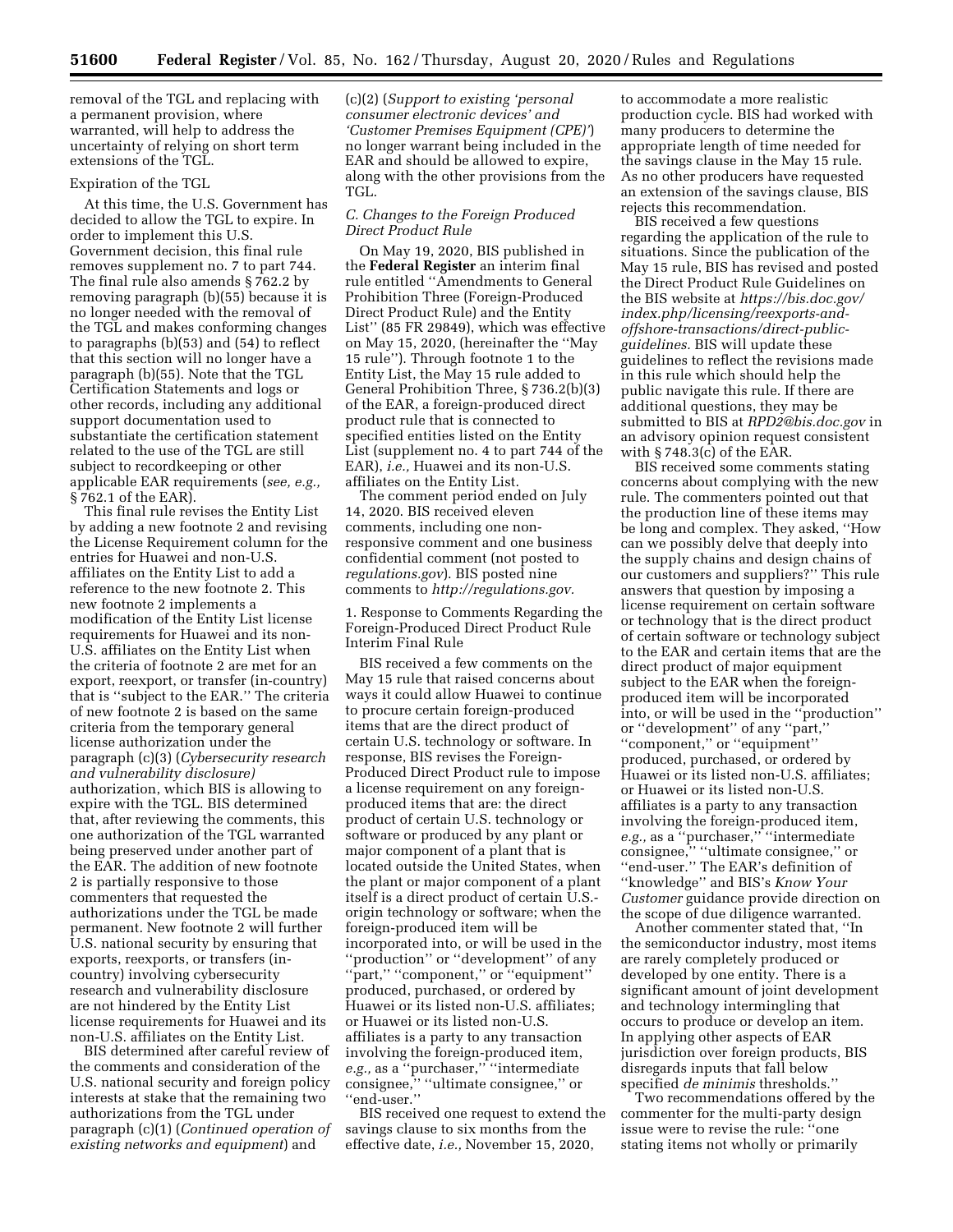produced or developed by a designated entity be excluded from the definition''; and ''state items that merely have input as to their requirements or specifications from designated entities are not items 'developed' by such designated entity.''

BIS has resolved the issue about designs not wholly produced or developed by a designated entity by removing paragraph (b)(2) of footnote 1 to supplement no. 4 of part 744 and removing ''produced or developed by any entity with a footnote 1 designation in the license requirement column of this Supplement'' from paragraph (a) of footnote 1. The control is now based on whether the foreign-produced item is the direct product of specified ''technology'' or ''software'' subject to the EAR and is either a specified ECCN or produced by any plant or major component of a plant that is located outside the United States, when the plant or major component of a plant itself is a direct product of U.S.-origin ''technology'' or ''software,'' and when the foreign-produced item will be incorporated into, or will be used in the ''production'' or ''development'' of any ''part,'' ''component,'' or ''equipment'' produced, purchased, or ordered by Huawei or its listed non-U.S. affiliates; or when Huawei or its listed non-U.S. affiliates is a party to any transaction involving the foreign-produced item, *e.g.,* as a ''purchaser,'' ''intermediate consignee,'' ''ultimate consignee,'' or ''end-user.''

One commenter noted that General Prohibition Three is dependent on the ''traditional'' foreign-produced direct product rule, specifically the letter of assurance criteria. BIS agrees the ''traditional'' foreign-produced direct product rule contains a letter of assurance criterion and is reviewing this issue. The commenter also posed the question, ''does it matter whether the plant was made in the U.S. or a foreign country . . .?'' The May 15 rule amended § 732.3(f) to specifically state that the foreign-produced direct product rule applies if the plant or major component of a plant is a direct product of U.S.-origin ''technology'' or ''software'' subject to the EAR, whether produced in the United States (U.S. origin) or a foreign country.

One association recommended that BIS modify the scope of the May 15 rule to exclude items of older technologies, such as equipment that relies on technology several generations behind the current state-of-the-art that have been available in the market since 2011 or before. The association recommended a technological cut-off for ''analog and mixed-signal products used in

applications such as radio frequency (RF) (*e.g.,* power amplifiers and switches) and signal conversion products using older and much less dense nodes such as 28nm, 65nm and 130nm, which are much less critical from a security point of view.'' The U.S. Government had considered establishing a technology parameter prior to implementation of the May 15 rule and determined it necessary that the U.S. Government review all transactions to determine whether they present a national security or foreign policy concern, consistent with controls on U.S.-origin items pursuant to the Entity List action. To maintain a consistent scope of controls for all items subject to the EAR, BIS rejects this comment.

One commenter suggested that the term ''essential'' in paragraph (b) requires a definition. Because the definition of production applies to ''all production stages, such as: Product engineering, manufacture, integration, assembly (mounting), inspection, testing, [and] quality assurance'', any equipment subject to the Export Control Classification Numbers specified in footnote 1 of supplement no. 4 to part 744 of the EAR that is involved in any of the production stages is considered *essential.* 

One commenter stated, ''If the goal of the new rule is to inhibit a designated entity from designing its own semiconductors for use in the global telecommunications infrastructure or other contexts, then BIS should support the substitution of U.S.-origin items, based on trusted designs, in their place. In light of this, we respectfully request BIS to confirm it will grant licenses to companies in the U.S. to export otherwise nonsensitive items (such as 3x991, 5x992, and EAR99 items) for which there is clear foreign availability.'' The license review policy for the export, reexport, or transfer (incountry) of all items subject to the EAR involving footnote 1 designated entities is a presumption of denial. By amending paragraph (a) of footnote 1 to supplement no. 4 of part 744 to apply controls to only specified U.S. ''technology'' or ''software,'' and removing paragraph (b)(2) of this same footnote, these foreign-produced items are subject to the same license review policy as U.S.-origin items, and the U.S. Government intends to insure comparable regulatory treatment for U.S.-origin items and foreign-produced items in the context of the Entity List.

2. General Prohibition Three—Foreign-Produced Direct Product Rule— Applicability of General Prohibition Three to Huawei and Its Non-U.S. Affiliates on the Entity List

In response to public comments received on the May 15 rule, in this rule, BIS is amending the Foreign-Produced Direct Product Rule to expand and clarify what foreign-produced items are subject to the EAR and require a license for reexport, export from abroad, or transfer (in-country).

Specifically, this rule amends § 736.2(b)(3)(vi) of General Prohibition Three (Foreign-Produced Direct Product Rule) to prohibit the reexport, export from abroad, or transfer (in-country) without a license, of certain foreignproduced items when the foreignproduced item will be incorporated into, or will be used in the ''production'' or ''development'' of any ''part,'' ''component,'' or ''equipment'' produced, purchased, or ordered by an entity listed on the Entity List (supplement no. 4 to part 744 of the EAR) that is designated by a footnote 1; or if the footnote 1 designated entity is a party to any transaction involving the foreign-produced item, *e.g.,* as a ''purchaser,'' ''intermediate consignee,'' ''ultimate consignee,'' or ''end-user.'' This revision promotes U.S. national security by further controlling the design and production of items outside the United States using items subject to the EAR for entities that pose a significant risk of involvement in activities contrary to the national security or foreign policy interests of the United States.

This rule modifies footnote 1 to supplement no. 4 to part 744 of the EAR (Entity List) by replacing the phrase ''when there is ''knowledge'' that the foreign-produced item is destined to any entity with a footnote 1 designation in the license requirement column of this supplement'' with the phrase ''when there is ''knowledge'' that the foreignproduced item will be incorporated into, or will be used in the ''production'' or ''development'' of any ''part,'' ''component,'' or ''equipment'' produced, purchased, or ordered by any entity with a footnote 1 designation in the license requirement column of this supplement; or any entity with a footnote 1 designation in the license requirement column of this supplement is a party to any transaction involving the foreign-produced item, *e.g.,* as a ''purchaser,'' ''intermediate consignee,'' ''ultimate consignee,'' or ''end-user,'''' which is consistent with revisions to § 744.11 published on August 17, 2020. This replacement is in response to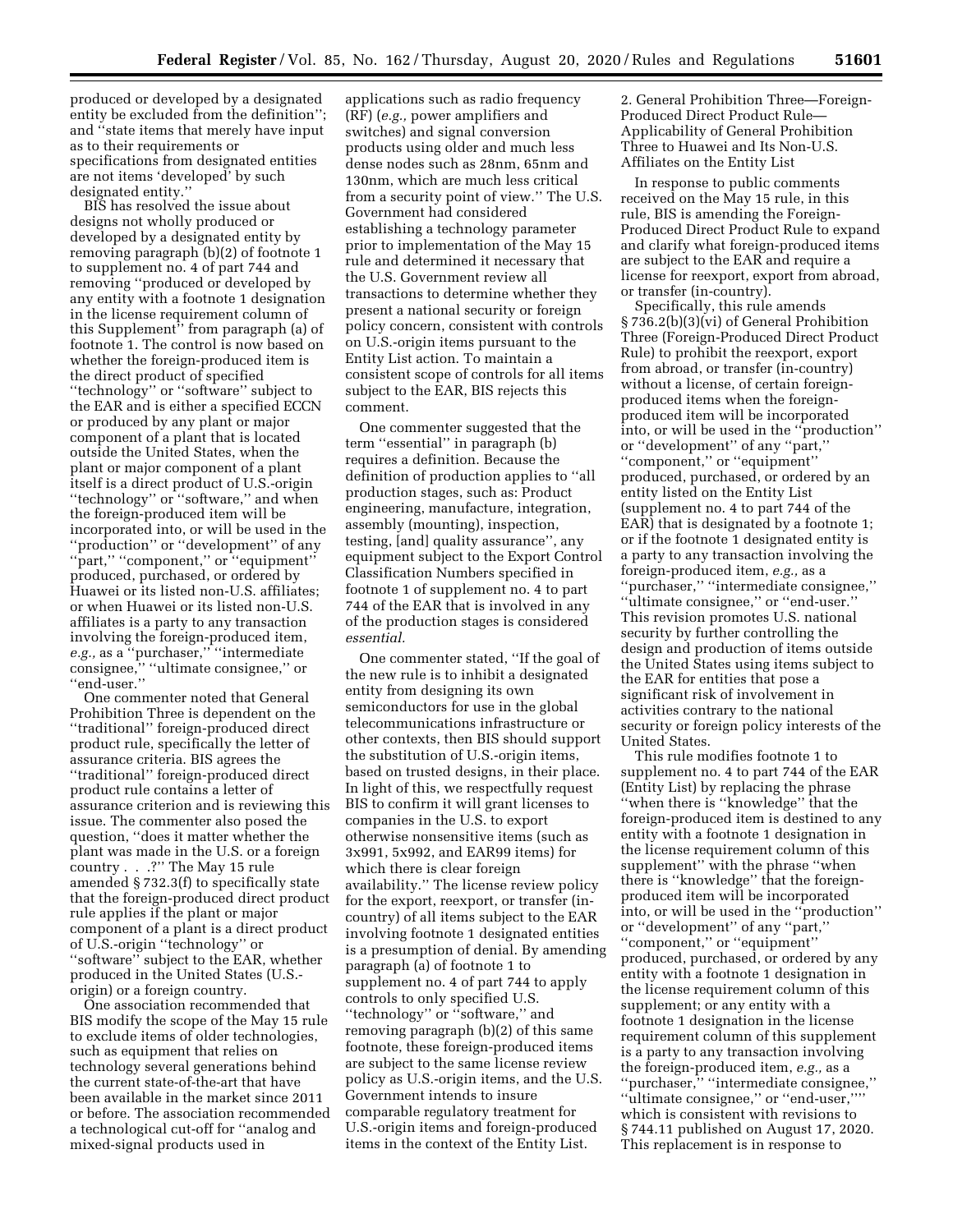public comments identifying ways Huawei and its non-U.S. affiliates on the Entity List may be procuring items not subject to the EAR that are the direct product of specified U.S. technology or software and, in so doing, creating an uneven playing field for persons whose comparable items are subject to the EAR.

This rule also adds a note to the introductory paragraph of footnote 1, which provides an additional license review policy than that set forth in the license requirement column of the Entity List to align with U.S. Government policy. The license review policy set forth in the note is<br>"[slopbiotic] '[s]ophistication and capabilities of technology in items is a factor in license application review; license applications for foreign-produced items controlled by this footnote that are capable of supporting the ''development'' or ''production'' of telecom systems, equipment and devices at only below the 5G level (*e.g.,* 4G, 3G, etc.) will be reviewed on a case-by-case basis.'' All other license applications will be reviewed using the license review policy in the license requirement column of the Entity List for each designated entity, which is presumption of denial.

This rule also amends paragraph (a) of footnote 1 to the Entity List by removing ''produced or developed by or for any entity with a footnote 1 designation in the license requirement column of this supplement and is''. The effect of removing this phrase is that the control applies to any foreign-produced item when the foreign-produced item will be incorporated into, or will be used in the ''production'' or ''development'' of any ''part,'' ''component,'' or ''equipment'' produced, purchased, or ordered by Huawei or its listed non-U.S. affiliates; or Huawei or its listed non-U.S. affiliates is a party to any transaction involving the foreign-produced item, e.g., as a "purchaser," "intermediate consignee," "ultimate consignee," or ''end-user'' and the foreign item is a direct product of ''technology'' or ''software'' subject to the EAR in one of the specified ECCNs. This revision addresses, for example, efforts by entities with a footnote 1 designation in the license requirement column of the Entity List to leverage a foundry's semiconductor design rules produced from U.S. ''technology'' or ''software'' to support the manufacture of indigenous chipsets previously not subject to the EAR.

In addition, this rule removes paragraph (b)(2) from footnote 1 to the Entity List, *i.e.,* as a ''a direct product of 'software' or 'technology' produced or

developed by an entity with a footnote 1 designation in the license requirement column of the Entity List.'' The effect of removing this paragraph is that paragraph (b) now applies when the foreign-produced item will be incorporated into, or will be used in the ''production'' or ''development'' of any "part," "component," or "equipment" produced, purchased, or ordered by Huawei or its listed non-U.S. affiliates; or Huawei or its listed non-U.S. affiliates is a party to any transaction involving the foreign-produced item, *e.g.,* as a ''purchaser,'' ''intermediate consignee,'' ''ultimate consignee,'' or ''end-user'' and the foreign-produced item is being produced, no matter from whose design, by a plant or major component of a plant that is a direct product of specified U.S.-origin ''technology'' or ''software'' subject to the EAR. This revision addresses the public comments regarding the difficulty in determining if the product was the result of a design of a designated entity, as many products have multiple design inputs at various stages.

This rule also adds to paragraph (b), ''whether made in the U.S. or a foreign country'' to modify the plant or major component of a plant and ''subject to the EAR'' to modify U.S-origin technology or software, which makes this paragraph consistent with § 732.3(f) of the EAR. This is to clarify that paragraph (b) applies whether the plant or major component is made in a foreign country or the United States and made from specified U.S.-origin ''technology'' or ''software'' that is subject to the EAR.

Lastly, this rule adds a second Note to paragraph (b) that clarifies that any foreign-produced wafer, is controlled by this rule, whether finished or unfinished.

#### Savings Clause

For the Entity List and TGL changes described in this rule, shipments of items removed from eligibility for a license exception or export, reexport or transfer (in-country) without a license (NLR) as a result of this regulatory action that were en route aboard a carrier to a port of export, reexport, or transfer (in-country), on August 17, 2020, pursuant to actual orders for export or reexport to a foreign destination, may proceed to that destination under the previous eligibility for a license exception or export, reexport or transfer (in-country) without a license (NLR).

For the Foreign-Produced Direct Product Rule changes described in this rule, shipments of foreign-produced items identified in paragraph (a) to

footnote 1 in supplement no. 4 of part 744 of the EAR that are subject to  $\S 736.2(b)(3)(vi)$  and now require a license pursuant to this rule that were on dock for loading, on lighter, laden aboard an exporting or transferring carrier, or en route aboard a carrier to a port of export or to the consignee/enduser, on August 17, 2020, pursuant to actual orders for exports, reexports, and transfers (in-country) to a foreign destination or to the consignee/enduser, may proceed to that destination under the previous license exception eligibility or without a license. Shipments of foreign-produced items identified in paragraph (b) to footnote 1 in supplement no. 4 of part 744 of the EAR that are subject to  $\S 736.2(b)(3)(vi)$ and started ''production'' prior to August 17, 2020, are not subject to § 736.2(b)(3)(vi) of the EAR and may proceed as not being subject to the EAR, if applicable, or under the previous license exception eligibility or without a license so long as they have been exported, reexported, or transferred (incountry) on or before September 14, 2020. Any such items not exported from abroad, reexported, or transferred (incountry) before midnight (local time) on September 14, 2020, will be subject to § 736.2(b)(3)(vi) of the EAR and require a license in accordance with this interim final rule and other provisions of the EAR.

### **Export Control Reform Act of 2018**

On August 13, 2018, the President signed into law the John S. McCain National Defense Authorization Act for Fiscal Year 2019, which included the Export Control Reform Act of 2018 (ECRA), 50 U.S.C. Sections 4801–4852. ECRA provides the legal basis for BIS's principal authorities and serves as the authority under which BIS issues this rule.

### **Rulemaking Requirements**

1. Executive Orders 13563 and 12866 direct agencies to assess all costs and benefits of available regulatory alternatives and, if regulation is necessary, to select regulatory approaches that maximize net benefits (including potential economic, environmental, public health and safety effects, distributive impacts, and equity). Executive Order 13563 emphasizes the importance of quantifying both costs and benefits, of reducing costs, of harmonizing rules, and of promoting flexibility. This final rule has been designated a ''significant regulatory action,'' although not economically significant, under section 3(f) of Executive Order 12866. Although this rule is a significant regulatory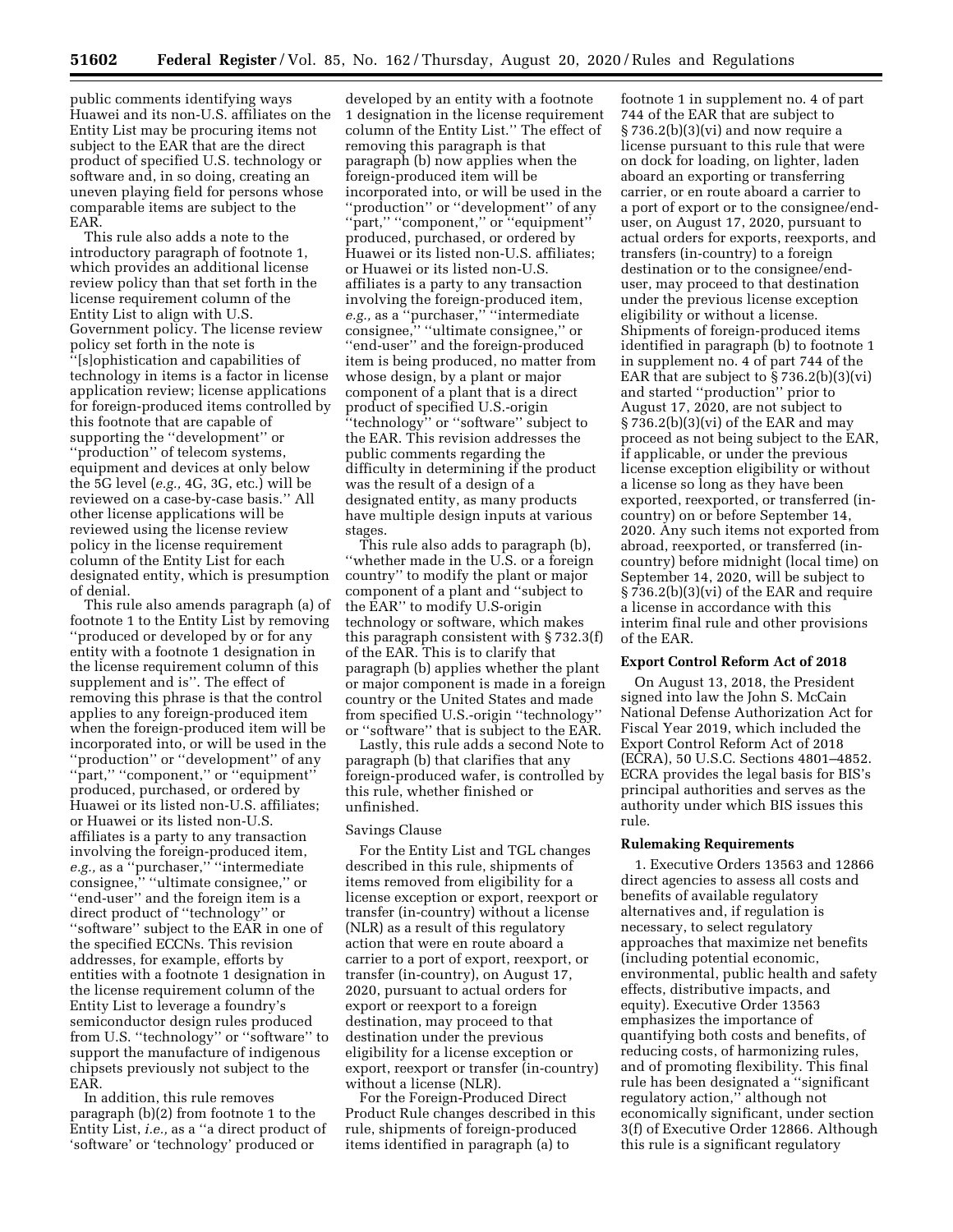action, it is a regulation where the analysis demonstrates that the primary, direct benefit is national security and is, thus, exempt from the provisions of Executive Order 13771.

2. Notwithstanding any other provision of law, no person is required to respond to or be subject to a penalty for failure to comply with a collection of information, subject to the requirements of the Paperwork Reduction Act of 1995 (44 U.S.C. 3501 *et seq.*) (PRA), unless that collection of information displays a currently valid Office of Management and Budget (OMB) Control Number. This final regulation involves a collection currently approved by OMB under BIS control number 0694–0088, Simplified Network Application Processing System which includes, among other things, license applications, and carries a burden estimate of 42.5 minutes for a manual or electronic submission for a total burden estimate of 31,878 hours. Total burden hours associated with the PRA and OMB control number 0694– 0088 are expected to minimally increase and have a limited impact on the existing estimates as a result of this rule. Any comments regarding the collection of information associated with this rule, including suggestions for reducing the burden, may be sent to Jasmeet K. Seehra, Office of Management and Budget (OMB), by email to *[Jasmeet](mailto:Jasmeet_K._Seehra@omb.eop.gov)*\_*K.*\_ *[Seehra@omb.eop.gov,](mailto:Jasmeet_K._Seehra@omb.eop.gov)* or online at *[https://www.reginfo.gov/public/do/](https://www.reginfo.gov/public/do/PRAMain) [PRAMain.](https://www.reginfo.gov/public/do/PRAMain)* 

3. This rule does not contain policies with Federalism implications as that term is defined in Executive Order 13132.

4. Pursuant to section 1762 of ECRA, this action is exempt from the Administrative Procedure Act (5 U.S.C. 553) requirements, including prior notice and the opportunity for public comment.

5. Because a notice of proposed rulemaking and an opportunity for public comment are not required to be given for this rule by 5 U.S.C. 553, or by any other law, the analytical requirements of the Regulatory Flexibility Act, 5 U.S.C. 601, *et seq.,* are not applicable. Accordingly, no regulatory flexibility analysis is required, and none has been prepared.

## **List of Subjects**

*15 CFR Part 736* 

General Prohibitions.

### *15 CFR Part 744*

Exports, Reporting and recordkeeping requirements, Terrorism.

### *15 CFR Part 762*

Administrative practice and procedure, Business and industry, Confidential business information, Exports, Reporting and recordkeeping requirements.

Accordingly, parts 736, 744 and 762 of the Export Administration Regulations (15 CFR parts 730 through 774) are amended as follows:

### **PART 736—[AMENDED]**

■ 1. The authority citation for part 736 is revised to read as follows:

**Authority:** 50 U.S.C. 4801–4852; 50 U.S.C. 4601 *et seq.;* 50 U.S.C. 1701 *et seq.;* E.O. 12938, 59 FR 59099, 3 CFR, 1994 Comp., p. 950; E.O. 13020, 61 FR 54079, 3 CFR, 1996 Comp., p. 219; E.O. 13026, 61 FR 58767, 3 CFR, 1996 Comp., p. 228; E.O. 13222, 66 FR 44025, 3 CFR, 2001 Comp., p. 783; E.O. 13338, 69 FR 26751, 3 CFR, 2004 Comp., p. 168; Notice of November 12, 2019, 84 FR 61817; Notice of May 7, 2020, 85 FR 27639.

■ 2. Section 736.2 is amended by revising paragraph (b)(3)(vi), to read as follows:

#### **§ 736.2 General prohibitions and determination of applicability.**

\* \* \* \* \*

- (b) \* \* \*
- $(3) * * * *$

(vi) *Criteria for prohibition relating to parties on Entity List.* You may not reexport, export from abroad, or transfer (in-country) without a license or license exception any foreign-produced item controlled under footnote 1 of supplement no. 4 to part 744 (''Entity List'') when there is ''knowledge'' that:

(A) The foreign-produced item will be incorporated into, or will be used in the ''production'' or ''development'' of any "part," "component," or "equipment" produced, purchased, or ordered by any entity with a footnote 1 designation in the license requirement column of this supplement; or

(B) Any entity with a footnote 1 designation in the license requirement column of this supplement is a party to any transaction involving the foreignproduced item, *e.g.,* as a ''purchaser,'' ''intermediate consignee,'' ''ultimate consignee,'' or ''end-user.''

\* \* \* \* \*

## **PART 744—[AMENDED]**

■ 3. The authority citation for 15 CFR part 744 is revised to read as follows:

**Authority:** 50 U.S.C. 4801–4852; 50 U.S.C. 4601 *et seq.;* 50 U.S.C. 1701 *et seq.;* 22 U.S.C. 3201 *et seq.;* 42 U.S.C. 2139a; 22 U.S.C. 7201 *et seq.;* 22 U.S.C. 7210; E.O. 12058, 43 FR 20947, 3 CFR, 1978 Comp., p. 179; E.O. 12851, 58 FR 33181, 3 CFR, 1993 Comp., p.

608; E.O. 12938, 59 FR 59099, 3 CFR, 1994 Comp., p. 950; E.O. 13026, 61 FR 58767, 3 CFR, 1996 Comp., p. 228; E.O. 13099, 63 FR 45167, 3 CFR, 1998 Comp., p. 208; E.O. 13222, 66 FR 44025, 3 CFR, 2001 Comp., p. 783; E.O. 13224, 66 FR 49079, 3 CFR, 2001 Comp., p. 786; Notice of September 19, 2019, 84 FR 49633; Notice of November 12, 2019, 84 FR 61817.

■ 4. Supplement No. 4 to part 744 is amended:

■ a. Under ARGENTINA,

■ i. By adding, in alphabetical order the entity ''Huawei Cloud Argentina,'' and ■ ii. By revising the entity "Huawei Tech Investment Co., Ltd. Argentina'';

■ b. By revising the Australia entity ''Huawei Technologies (Australia) Pty Ltd.'';

■ c. By revising the Bahrain entity

''Huawei Technologies Bahrain'';

■ d. By revising the Belarus entity "Bel Huawei Technologies LLC'';

■ e. By revising the Belgium entity ''Huawei Technologies Research & Development Belgium NV'';

■ f. By revising the Bolivia entity

''Huawei Technologies (Bolivia) S.R.L.'';

■ g. Under BRAZIL,

■ i. By adding, in alphabetical order the entity ''Huawei Cloud Brazil,'' and

■ ii. By revising the entity "Huawei do

Brasil Telecomunicações Ltda";

■ h. By revising the Burma entity

''Huawei Technologies (Yangon) Co., Ltd.";

■ i. By revising the Canada entity ''Huawei Technologies Canada Co., Ltd'';

■ j. Under CHILE,

■ i. By revising the entity "Huawei Chile S.A.''; and

■ ii. By adding, in alphabetical order the entity ''Huawei Cloud Chile'';

■ k. Under CHINA, PEOPLE'S

REPUBLIC OF,

■ i. By revising the entities "Beijing Huawei Digital Technologies Co., Ltd.,'' ''Chengdu Huawei High-Tech Investment Co., Ltd.,'' ''Chengdu Huawei Technologies Co., Ltd.,'' ''Dongguan Huawei Service Co., Ltd.,'' ''Dongguan Lvyuan Industry Investment Co., Ltd.,'' ''Gui'an New District Huawei Investment Co., Ltd.,'' ''Hangzhou Huawei Digital Technology Co., Ltd.,'' ''HiSilicon Optoelectronics Co., Ltd.,'' ''HiSilicon Technologies Co., Ltd (HiSilicon),'' ''HiSilicon Tech (Suzhou) Co., Ltd.,'' ''Huawei Device Co., Ltd.,'' ''Huawei Device (Dongguan) Co., Ltd.,'' ''Huawei Device (Shenzhen) Co., Ltd.,'' ''Huawei Machine Co., Ltd.,'' ''Huawei Software Technologies Co., Ltd.,'' ''Huawei Technical Service Co., Ltd.,'' ''Huawei Technologies Co., Ltd.,'' ''Huawei Technologies Service Co., Ltd.,'' ''Huawei Training (Dongguan) Co., Ltd.,'' ''Huayi internet Information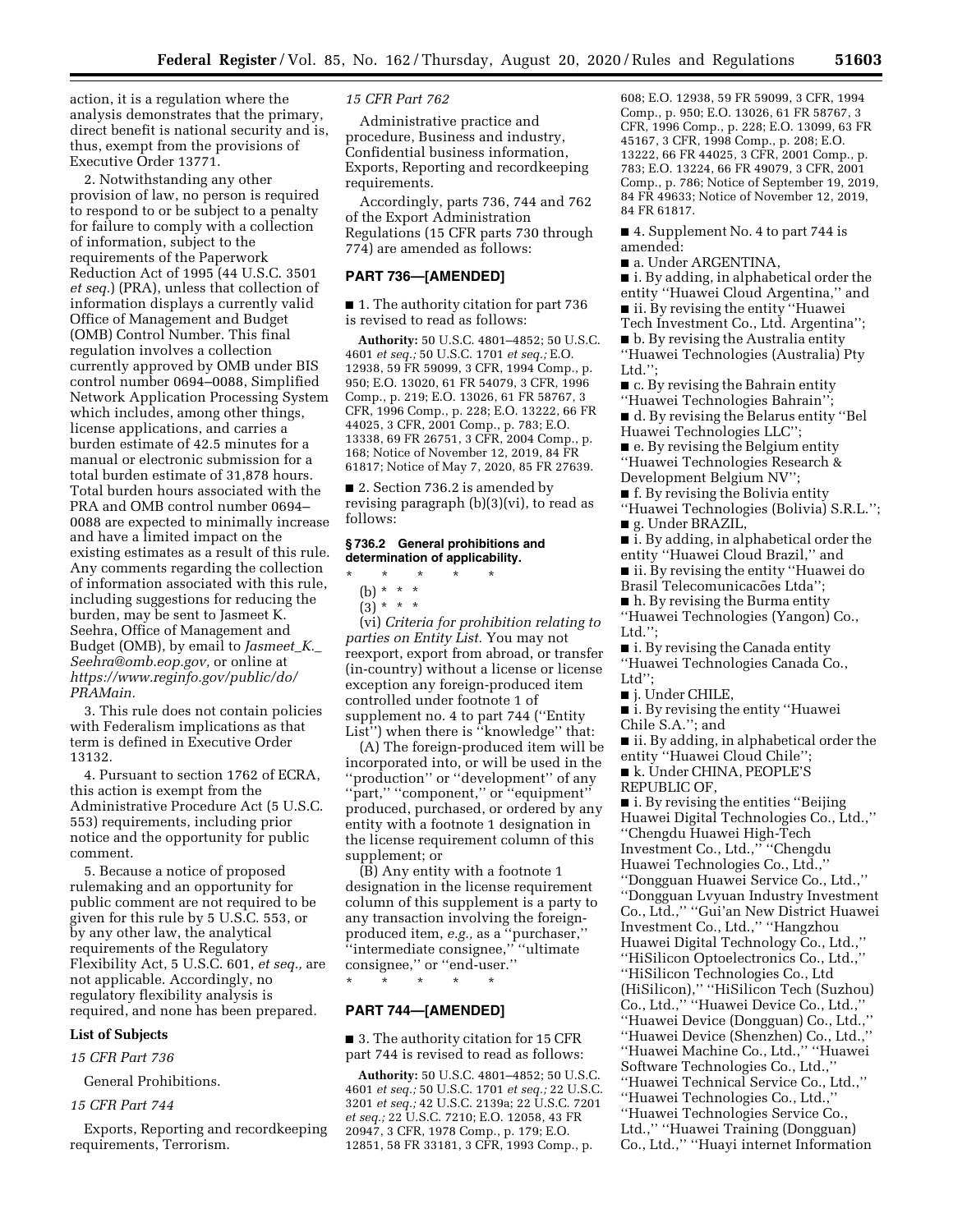Service Co., Ltd.,'' ''Hui Tong Business Ltd.,'' ''North Huawei Communication Technology Co., Ltd.,'' ''Shanghai Haisi Technology Co., Ltd.,'' ''Shanghai HiSilicon Technologies Co., Ltd.,'' ''Shanghai Mossel Trade Co., Ltd.,'' ''Shenzhen HiSilicon Technologies Co., Electrical Research Center,'' ''Shenzhen Huawei Technical Services Co., Ltd.,'' ''Shenzhen Huawei Terminal Commercial Co., Ltd.,'' ''Shenzhen Huawei Training School Co., Ltd.,'' ''Shenzhen Huayi Loan Small Loan Co., Ltd.,'' ''Shenzhen Legrit Technology Co., Ltd.,'' ''Shenzhen Smartcom Business Co., Ltd.,'' ''Suzhou Huawei Investment Co., Ltd.,'' ''Wuhan Huawei Investment Co., Ltd.,'' ''Xi'an Huawei Technologies Co., Ltd.,'' and ''Xi'an Ruixin Investment Co., Ltd.,'' and ■ ii. By adding, in alphabetical order, the entities ''Huawei Cloud Computing Technology,'' ''Huawei Cloud Beijing,'' ''Huawei Cloud Dalian,'' ''Huawei Cloud Guangzhou,'' ''Huawei Cloud Guiyang,'' ''Huawei Cloud Hong Kong,'' ''Huawei Cloud Shanghai,'' ''Huawei Cloud Shenzhen,'' ''Huawei OpenLab Suzhou,'' and ''Wulanchabu Huawei Cloud Computing Technology''; ■ l. By revising the Costa Rica entity ''Huawei Technologies Costa Rica SA'';

■ m. By revising the Cuba entity ''Huawei Cuba'';

■ n. By revising the Denmark entity ''Huawei Denmark'';

■ o. Under EGYPT,

■ i. By adding, in alphabetical order, the entity ''Huawei OpenLab Cairo,'' and ■ ii. By revising the entity ''Huawei Technology'';

■ p. Under FRANCE,

■ i. By adding, in alphabetical order, the entities ''Huawei Cloud France,'' and ''Huawei OpenLab Paris,'' and

■ ii. By revising the entity ''Huawei France'';

■ q. Under GERMANY,

■ i. By adding in alphabetical order, the entities ''Huawei Cloud Berlin,'' ''Huawei OpenLab Munich,'' and ''Huawei Technologies Dusseldorf GmbH,'' and

■ ii. By revising the entity "Huawei Technologies Deutschland GmbH'';

■ r. Under HONG KONG,

■ i. By adding, in alphabetical order, the entity ''Huawei Cloud Hong Kong,'' and ■ ii. By revising the entities "Huawei Device (Hong Kong) Co., Limited,'' ''Huawei International Co., Limited,'' ''Huawei Tech. Investment Co., Limited,'' ''Huawei Technologies Co. Ltd.'' ''Hua Ying Management Co. Limited,'' and ''Smartcom (Hong Kong) Co., Limited'';

■ s. Under INDIA.

■ i. By adding, in alphabetical order, the

entity ''Huawei OpenLab Delhi,'' and ■ ii. By revising the entity "Huawei

Technologies India Private Limited'';

■ t. By revising the Indonesia entity

''Huawei Tech Investment, PT'';

■ u. By adding, in alphabetical order,

the Israel entity ''Toga Networks'';

 $\blacksquare$  v. By revising the Italy entities

''Huawei Italia,'' and ''Huawei Milan Research Institute'';

■ w. By revising the Jamaica entity ''Huawei Technologies Jamaica

Company Limited'';

■ x. By revising the Japan entity

''Huawei Technologies Japan K.K.''; ■ y. By revising the Jordan entity

''Huawei Technologies Investment Co. Ltd.":

■ z. By revising the Kazakhstan entity ''Huawei Technologies LLC

Kazakhstan'';

■ aa. By revising the Lebanon entity

''Huawei Technologies Lebanon''; ■ bb. By revising the Madagascar entity

''Huawei Technologies Madagascar Sarl'';

■ cc. Under MEXICO,

■ i. By adding, in alphabetical order, the entities ''Huawei Cloud Mexico,'' and ''Huawei OpenLab Mexico City,'' and

■ ii. By revising the entity "Huawei

Technologies De Mexico S.A.'';

■ dd. By adding, in alphabetical order, an entry for MOROCCO;

■ ee. Under the NETHERLANDS,

■ i. By adding, in alphabetical order, the entity ''Huawei Cloud Netherlands,'' and

■ ii. By revising the entity "Huawei

Technologies Coöperatief U.A.'

■ ff. By revising the New Zealand entity ''Huawei Technologies (New Zealand) Company Limited'';

 $\Box$  gg. By revising the Oman entity

''Huawei Tech Investment Oman LLC''; ■ hh. By revising the Pakistan entity

''Huawei Technologies Pakistan (Private) Limited'';

 $\blacksquare$  ii. By revising the Panama entity

''Huawei Technologies Cr Panama S.A'';

■ jj. By revising the Paraguay entity ''Huawei Technologies Paraguay S.A.'';

■ kk. By adding, in alphabetical order, an entry for PERU;

■ ll. By revising the Portugal entity ''Huawei Technology Portugal'';

■ mm. By revising the Qatar entity

''Huawei Tech Investment Limited'';

■ nn. By revising the Romania entity ''Huawei Technologies Romania Co., Ltd.'';

■ oo. Under RUSSIA,

■ i. By adding, in alphabetical order, the entities ''Huawei Cloud Russia,'' and ''Huawei OpenLab Moscow,'' and

■ ii. By revising the entity "Huawei Russia'';

pp. Under SINGAPORE,

■ i. By adding, in alphabetical order, the entities ''Huawei Cloud Singapore,'' and ''Huawei OpenLab Singapore,'' and

■ ii. By revising the entity "Huawei International Pte. Ltd.'';

■ qq. Under SOUTH AFRICA,

■ i. By adding, in alphabetical order, the entities ''Huawei Cloud South Africa,'' and ''Huawei OpenLab Johannesburg,'' and

■ ii. By revising the entity "Huawei Technologies South Africa Pty Ltd.'';

■ rr. By revising the Sri Lanka entity ''Huawei Technologies Lanka Company (Private) Limited'';

■ ss. By revising the Sweden entity ''Huawei Sweden'';

■ tt. Under SWITZERLAND,

■ i. By adding in alphabetical order, the entity ''Huawei Cloud Switzerland,'' and

■ ii. By revising the entity "Huawei Technologies Switzerland AG'';

■ uu. By revising the Taiwan entity ''Xunwei Technologies Co., Ltd.'';

■ vv. Under THAILAND,

■ i. By adding, in alphabetical order, the entities ''Huawei Cloud Thailand,'' and ''Huawei OpenLab Bangkok;'' and

■ ii. By revising the entity ''Huawei Technologies (Thailand) Co.'';

■ ww. By adding in alphabetical order, the Turkey entity, ''Huawei OpenLab Istanbul'';

■ xx. By adding in alphabetical order, the United Arab Emirates entity ''Huawei OpenLab Dubai'';

■ yy. Under UNITED KINGDOM,

■ i. By revising the entities "Centre for Integrated Photonics Ltd.,'' ''Huawei Global Finance (UK) Limited,'' ''Huawei Technologies (UK) Co., Ltd.,'' ''Proven Glory,'' and ''Proven Honour,'' and

■ ii. By adding, in alphabetical order, the entity ''Huawei Technologies R&D UK'';

■ zz. By revising the Vietnam entities ''Huawei Technologies (Vietnam) Company Limited'' and ''Huawei Technology Co. Ltd.'';

■ aaa. By revising footnote 1; and

■ bbb. By adding footnote 2.

The additions and revisions read as follows:

**Supplement No. 4 to Part 744—Entity List** 

\* \* \* \* \*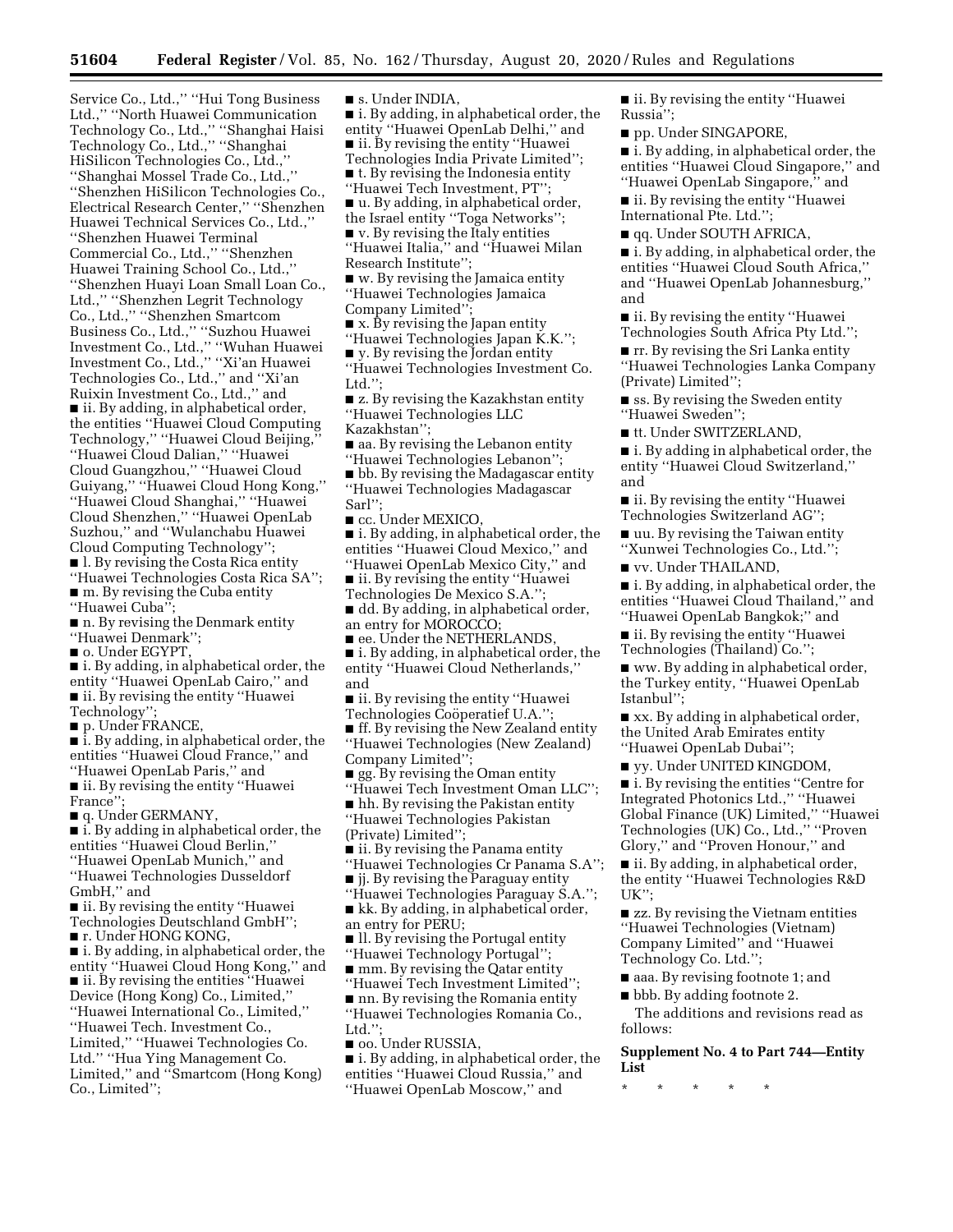| Country   | Entity                                                                                                                                         | License<br>requirement                                                                                                                                                                                                                                                                                                                                                                                                                                                                                    | License<br>review policy | <b>Federal Register</b><br>Citation                                                                                   |
|-----------|------------------------------------------------------------------------------------------------------------------------------------------------|-----------------------------------------------------------------------------------------------------------------------------------------------------------------------------------------------------------------------------------------------------------------------------------------------------------------------------------------------------------------------------------------------------------------------------------------------------------------------------------------------------------|--------------------------|-----------------------------------------------------------------------------------------------------------------------|
|           |                                                                                                                                                |                                                                                                                                                                                                                                                                                                                                                                                                                                                                                                           |                          |                                                                                                                       |
|           | ARGENTINA  Huawei Cloud Argentina, Buenos For all items subject to the EAR, see<br>Aires, Argentina.<br>Huawei Tech Investment Co., Ltd.       | §§736.2(b)(3)(vi), <sup>1</sup> and 744.11 of<br>the EAR, EXCEPT <sup>2</sup> for technology<br>subject to the EAR that is des-<br>ignated as EAR99, or controlled<br>on the Commerce Control List for<br>anti-terrorism reasons only, when<br>released to members of a "stand-<br>ards organization" (see §772.1)<br>for the purpose of contributing to<br>the revision or development of a<br>"standard" (see §772.1).<br>For all items subject to the EAR, see                                         | Presumption of denial    | Presumption of denial  85 FR [INSERT FR PAGE<br>NUMBER]; 8/20/20.<br>84 FR 43495, 8/21/19.                            |
|           | Argentina, Av. Leandro N. Alem<br>815, C1054 CABA, Argentina.                                                                                  | §§736.2(b)(3)(vi), <sup>1</sup> and 744.11 of<br>the EAR, EXCEPT <sup>2</sup> for technology<br>subject to the EAR that is des-<br>ignated as EAR99, or controlled<br>on the Commerce Control List for<br>anti-terrorism reasons only, when<br>released to members of a "stand-<br>ards organization" (see §772.1)<br>for the purpose of contributing to<br>the revision or development of a<br>"standard" (see §772.1).                                                                                  |                          | 85 FR 29852, 5/19/20.<br>85 FR 36720, 6/18/20.<br>85 FR [INSERT FR PAGE<br>NUMBER]; 8/20/20.                          |
|           |                                                                                                                                                |                                                                                                                                                                                                                                                                                                                                                                                                                                                                                                           |                          |                                                                                                                       |
| AUSTRALIA | Huawei Technologies (Australia) Pty<br>Pacific<br>L6<br>799<br>Ltd.,<br>Hwy,<br>Chatswood, New South Wales,<br>2067, Australia.                | For all items subject to the EAR, see<br>§§736.2(b)(3)(vi), <sup>1</sup> and 744.11 of<br>the EAR, EXCEPT <sup>2</sup> for technology<br>subject to the EAR that is des-<br>ignated as EAR99, or controlled<br>on the Commerce Control List for<br>anti-terrorism reasons only, when<br>released to members of a "stand-<br>ards organization" (see §772.1)<br>for the purpose of contributing to<br>the revision or development of a<br>"standard" (see $\S 772.1$ ).                                    | Presumption of denial    | 84 FR 43495, 8/21/19.<br>85 FR 29852, 5/19/20.<br>85 FR 36720, 6/18/20.<br>85 FR [INSERT FR PAGE<br>NUMBER]; 8/20/20. |
| $\star$   |                                                                                                                                                | $\star$                                                                                                                                                                                                                                                                                                                                                                                                                                                                                                   |                          | ×                                                                                                                     |
| BAHRAIN   | ing 647 2811 Road 2811, Block<br>428, Muharraq, Bahrain.                                                                                       | Huawei Technologies Bahrain, Build- For all items subject to the EAR, see<br>$\S$ §736.2(b)(3)(vi), <sup>1</sup> and 744.11 of<br>the EAR, EXCEPT <sup>2</sup> for technology<br>subject to the EAR that is des-<br>ignated as EAR99, or controlled<br>on the Commerce Control List for<br>anti-terrorism reasons only, when<br>released to members of a "stand-<br>ards organization" (see §772.1)<br>for the purpose of contributing to<br>the revision or development of a<br>"standard" (see §772.1). | Presumption of denial    | 84 FR 43495, 8/21/19.<br>85 FR 29852, 5/19/20.<br>85 FR 36720, 6/18/20.<br>85 FR [INSERT FR PAGE<br>NUMBER]; 8/20/20. |
| BELARUS   | Bel Huawei Technologies<br>a.k.a., the following one alias:<br>-BellHuawei Technologies LLC.<br>5 Dzerzhinsky Ave., Minsk, 220036,<br>Belarus. | LLC, For all items subject to the EAR, see<br>$\S$ §736.2(b)(3)(vi), <sup>1</sup> and 744.11 of<br>the EAR, EXCEPT <sup>2</sup> for technology<br>subject to the EAR that is des-<br>ignated as EAR99, or controlled<br>on the Commerce Control List for<br>anti-terrorism reasons only, when<br>released to members of a "stand-<br>ards organization" (see §772.1)<br>for the purpose of contributing to<br>the revision or development of a<br>"standard" (see §772.1).                                | Presumption of denial    | 84 FR 43495, 8/21/19.<br>85 FR 29852, 5/19/20.<br>85 FR 36720, 6/18/20.<br>85 FR [INSERT FR PAGE<br>NUMBER]; 8/20/20. |
|           |                                                                                                                                                |                                                                                                                                                                                                                                                                                                                                                                                                                                                                                                           |                          |                                                                                                                       |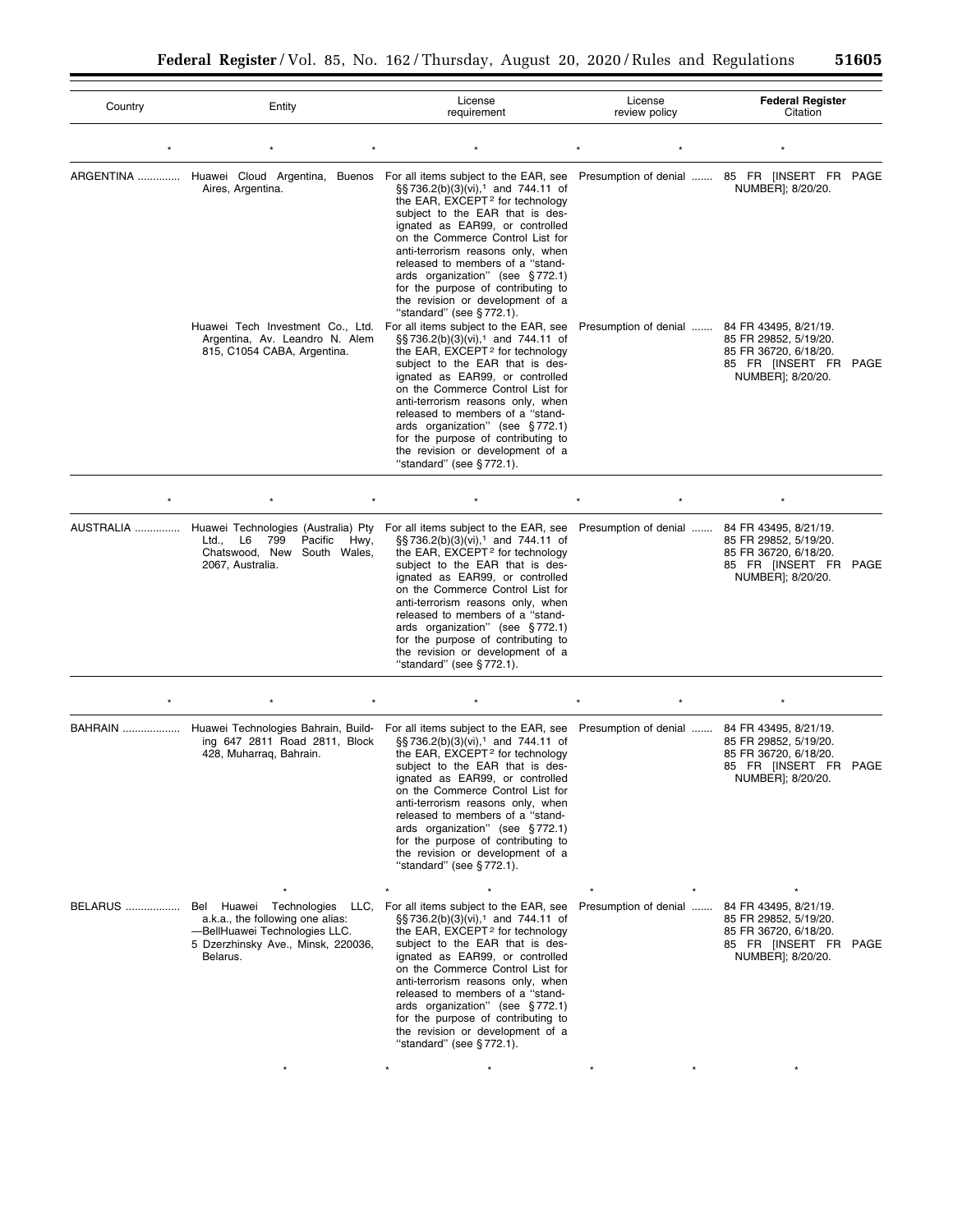| Country        | Entity                                                                                                                          | License<br>requirement                                                                                                                                                                                                                                                                                                                                                                                                                                                      | License<br>review policy | <b>Federal Register</b><br>Citation                                                                                                               |
|----------------|---------------------------------------------------------------------------------------------------------------------------------|-----------------------------------------------------------------------------------------------------------------------------------------------------------------------------------------------------------------------------------------------------------------------------------------------------------------------------------------------------------------------------------------------------------------------------------------------------------------------------|--------------------------|---------------------------------------------------------------------------------------------------------------------------------------------------|
| BELGIUM        | Huawei Technologies Research &<br>Development<br>Belgium<br>NV,<br>Technologiepark<br>9052<br>19.<br>Zwijnaarde Belgium.        | For all items subject to the EAR, see<br>§§736.2(b)(3)(vi), <sup>1</sup> and 744.11 of<br>the EAR, EXCEPT <sup>2</sup> for technology<br>subject to the EAR that is des-<br>ignated as EAR99, or controlled<br>on the Commerce Control List for<br>anti-terrorism reasons only, when<br>released to members of a "stand-<br>ards organization" (see §772.1)<br>for the purpose of contributing to<br>the revision or development of a<br>"standard" (see §772.1).           | Presumption of denial    | 84 FR 22963, 5/21/19.<br>84 FR 43495, 8/21/19.<br>85 FR 29852, 5/19/20.<br>85 FR 36720, 6/18/20.<br>85 FR [INSERT FR<br>PAGE<br>NUMBER]; 8/20/20. |
|                |                                                                                                                                 | $\star$<br>$\star$                                                                                                                                                                                                                                                                                                                                                                                                                                                          |                          | $\star$                                                                                                                                           |
|                |                                                                                                                                 |                                                                                                                                                                                                                                                                                                                                                                                                                                                                             |                          |                                                                                                                                                   |
| <b>BOLIVIA</b> | Technologies<br>Huawei<br>S.R.L., La Paz, Bolivia.                                                                              | (Bolivia) For all items subject to the EAR, see<br>§§736.2(b)(3)(vi), <sup>1</sup> and 744.11 of<br>the EAR, EXCEPT <sup>2</sup> for technology<br>subject to the EAR that is des-<br>ignated as EAR99, or controlled<br>on the Commerce Control List for<br>anti-terrorism reasons only, when<br>released to members of a "stand-<br>ards organization" (see §772.1)<br>for the purpose of contributing to<br>the revision or development of a<br>"standard" (see §772.1). | Presumption of denial    | 84 FR 22963, 5/21/19.<br>85 FR 29852, 5/19/20.<br>85 FR 36720, 6/18/20.<br>85 FR [INSERT FR PAGE<br>NUMBER]; 8/20/20.                             |
| BRAZIL         | Huawei Cloud Brazil,<br>Sau Paulo, Brazil.                                                                                      | For all items subject to the EAR, see<br>§§736.2(b)(3)(vi), <sup>1</sup> and 744.11 of<br>the EAR, EXCEPT <sup>2</sup> for technology<br>subject to the EAR that is des-<br>ignated as EAR99, or controlled<br>on the Commerce Control List for<br>anti-terrorism reasons only, when<br>released to members of a "stand-<br>ards organization" (see §772.1)<br>for the purpose of contributing to<br>the revision or development of a<br>"standard" (see §772.1).           |                          | Presumption of denial  85 FR [INSERT FR PAGE<br>NUMBER]; 8/20/20.                                                                                 |
|                | Huawei do Brasil Telecomunicações<br>Ltda, Sao Paulo, Brazil; and Av.<br>Jerome Case, 2600, Sorocaba-<br>SP, 18087-220, Brazil. | For all items subject to the EAR, see<br>§§736.2(b)(3)(vi), <sup>1</sup> and 744.11 of<br>the EAR, EXCEPT <sup>2</sup> for technology<br>subject to the EAR that is des-<br>ignated as EAR99, or controlled<br>on the Commerce Control List for<br>anti-terrorism reasons only, when<br>released to members of a "stand-<br>ards organization" (see §772.1)<br>for the purpose of contributing to<br>the revision or development of a<br>"standard" (see §772.1).           | Presumption of denial    | 84 FR 22963, 5/21/19.<br>84 FR 43495, 8/21/19.<br>85 FR 29852, 5/19/20.<br>85 FR 36720, 6/18/20.<br>85 FR [INSERT FR PAGE<br>NUMBER]; 8/20/20.    |
|                |                                                                                                                                 |                                                                                                                                                                                                                                                                                                                                                                                                                                                                             |                          |                                                                                                                                                   |
|                | BURMA  Huawei Technologies (Yangon) Co.,<br>Ltd., Yangon, Burma.                                                                | For all items subject to the EAR, see<br>§§736.2(b)(3)(vi), <sup>1</sup> and 744.11 of<br>the EAR, EXCEPT <sup>2</sup> for technology<br>subject to the EAR that is des-<br>ignated as EAR99, or controlled<br>on the Commerce Control List for<br>anti-terrorism reasons only, when                                                                                                                                                                                        | Presumption of denial    | 84 FR 22963, 5/21/19.<br>85 FR 29852, 5/19/20.<br>85 FR 36720, 6/18/20.<br>85 FR [INSERT FR<br>PAGE<br>NUMBER]; 8/20/20.                          |

released to members of a ''standards organization'' (see § 772.1) for the purpose of contributing to the revision or development of a ''standard'' (see § 772.1).

CANADA .................... \* \* \* \* \* \*

Ξ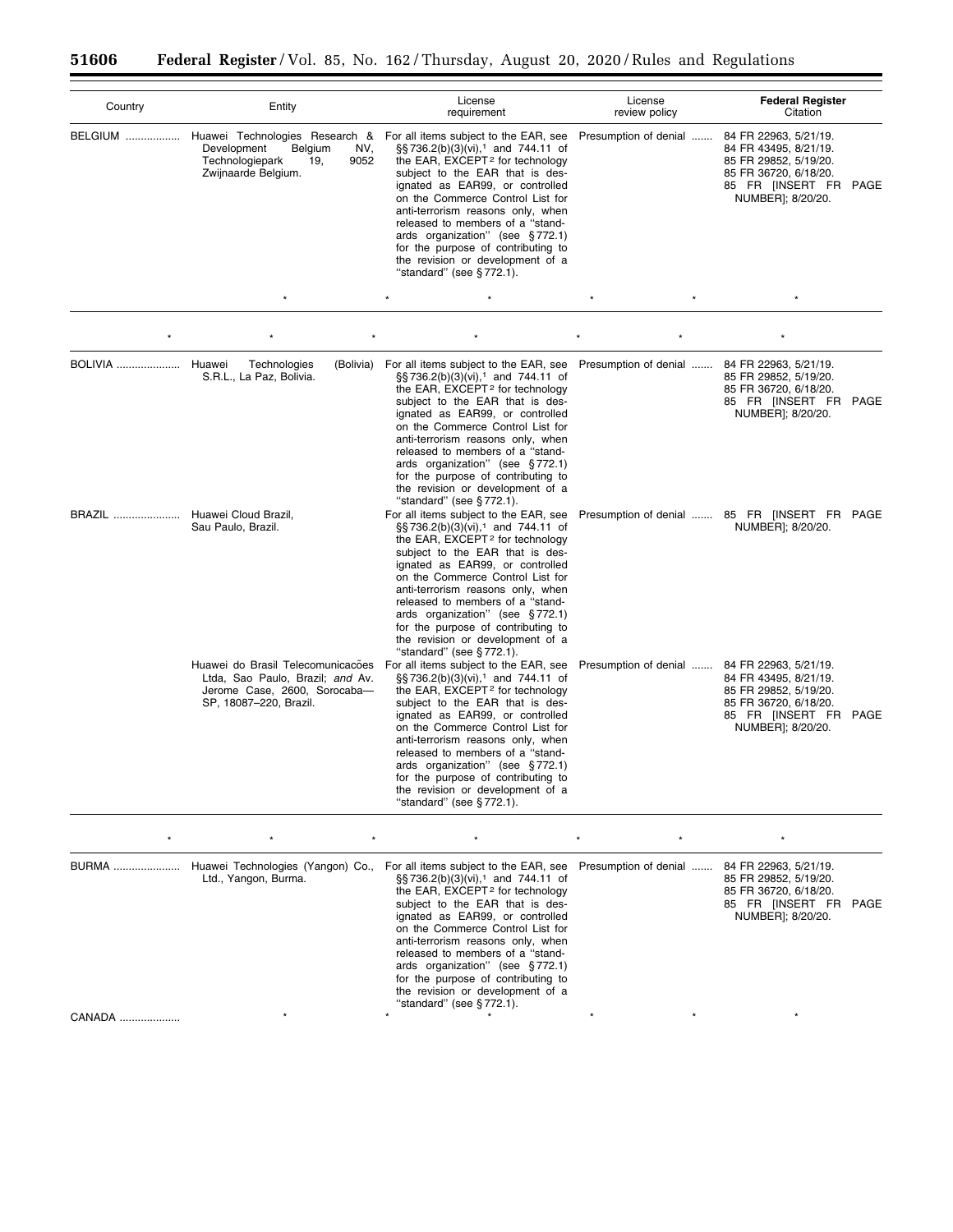| Country                         | Entity                                                                          | License<br>requirement                                                                                                                                                                                                                                                                                                                                                                                                                                                 | License<br>review policy                     | <b>Federal Register</b><br>Citation                                                                                   |
|---------------------------------|---------------------------------------------------------------------------------|------------------------------------------------------------------------------------------------------------------------------------------------------------------------------------------------------------------------------------------------------------------------------------------------------------------------------------------------------------------------------------------------------------------------------------------------------------------------|----------------------------------------------|-----------------------------------------------------------------------------------------------------------------------|
|                                 | Huawei Technologies Canada Co.,<br>Ltd., Markham, ON, Canada.                   | For all items subject to the EAR, see<br>§§736.2(b)(3)(vi), <sup>1</sup> and 744.11 of<br>the EAR, EXCEPT <sup>2</sup> for technology<br>subject to the EAR that is des-<br>ignated as EAR99, or controlled<br>on the Commerce Control List for<br>anti-terrorism reasons only, when<br>released to members of a "stand-<br>ards organization" (see §772.1)<br>for the purpose of contributing to<br>the revision or development of a<br>"standard" (see §772.1).      | Presumption of denial                        | 84 FR 22963, 5/21/19.<br>85 FR 29852, 5/19/20.<br>85 FR 36720, 6/18/20.<br>85 FR [INSERT FR PAGE<br>NUMBER]; 8/20/20. |
|                                 | CHILE  Huawei Chile S.A., Santiago, Chile.                                      | For all items subject to the EAR, see<br>§§736.2(b)(3)(vi), <sup>1</sup> and 744.11 of<br>the EAR, EXCEPT <sup>2</sup> for technology<br>subject to the EAR that is des-<br>ignated as EAR99, or controlled<br>on the Commerce Control List for<br>anti-terrorism reasons only, when<br>released to members of a "stand-<br>ards organization" (see §772.1)<br>for the purpose of contributing to<br>the revision or development of a<br>"standard" (see $§$ 772.1).   | Presumption of denial                        | 84 FR 22963, 5/21/19.<br>85 FR 29852, 5/19/20.<br>85 FR 36720, 6/18/20.<br>85 FR [INSERT FR PAGE<br>NUMBER]; 8/20/20. |
|                                 | Huawei Cloud Chile, Santiago, Chile.                                            | For all items subject to the EAR, see<br>$\S$ S 736.2(b)(3)(vi), <sup>1</sup> and 744.11 of<br>the EAR, EXCEPT <sup>2</sup> for technology<br>subject to the EAR that is des-<br>ignated as EAR99, or controlled<br>on the Commerce Control List for<br>anti-terrorism reasons only, when<br>released to members of a "stand-<br>ards organization" (see §772.1)<br>for the purpose of contributing to<br>the revision or development of a<br>"standard" (see §772.1). |                                              | Presumption of denial  85 FR [INSERT FR PAGE<br>NUMBER]; 8/20/20.                                                     |
| CHINA, PEOPLE'S<br>REPUBLIC OF. |                                                                                 |                                                                                                                                                                                                                                                                                                                                                                                                                                                                        |                                              |                                                                                                                       |
|                                 | Beijing Huawei Digital Technologies<br>Co., Ltd., Beijing, China.               | For all items subject to the EAR, see<br>§§736.2(b)(3)(vi), <sup>1</sup> and 744.11 of<br>the EAR, EXCEPT <sup>2</sup> for technology<br>subject to the EAR that is des-<br>ignated as EAR99, or controlled<br>on the Commerce Control List for<br>anti-terrorism reasons only, when<br>released to members of a "stand-<br>ards organization" (see §772.1)<br>for the purpose of contributing to<br>the revision or development of a<br>"standard" (see §772.1).      | Presumption of denial                        | 84 FR 22963, 5/21/19.<br>85 FR 29852, 5/19/20.<br>85 FR 36720, 6/18/20.<br>85 FR [INSERT FR PAGE<br>NUMBER]; 8/20/20. |
|                                 | Chengdu Huawei High-Tech Invest-<br>ment Co., Ltd., Chengdu, Sichuan,<br>China. | For all items subject to the EAR, see<br>§§736.2(b)(3)(vi), <sup>1</sup> and 744.11 of<br>the EAR, EXCEPT <sup>2</sup> for technology<br>subject to the EAR that is des-<br>ignated as EAR99, or controlled<br>on the Commerce Control List for<br>anti-terrorism reasons only, when<br>released to members of a "stand-<br>ards organization" (see §772.1)<br>for the purpose of contributing to<br>the revision or development of a<br>"standard" (see $\S 772.1$ ). | Presumption of denial  84 FR 22963, 5/21/19. | 85 FR 29852, 5/19/20.<br>85 FR 36720, 6/18/20.<br>85 FR [INSERT FR PAGE<br>NUMBER]; 8/20/20.                          |
|                                 | Chengdu Huawei Technologies Co.,<br>Ltd., Chengdu, Sichuan, China.              | For all items subject to the EAR, see<br>§§736.2(b)(3)(vi), <sup>1</sup> and 744.11 of<br>the EAR, EXCEPT <sup>2</sup> for technology<br>subject to the EAR that is des-<br>ignated as EAR99, or controlled<br>on the Commerce Control List for<br>anti-terrorism reasons only, when<br>released to members of a "stand-<br>ards organization" (see §772.1)<br>for the purpose of contributing to<br>the revision or development of a<br>"standard" (see §772.1).      | Presumption of denial  84 FR 22963, 5/21/19. | 85 FR 29852, 5/19/20.<br>85 FR 36720, 6/18/20.<br>85 FR [INSERT FR PAGE<br>NUMBER]; 8/20/20.                          |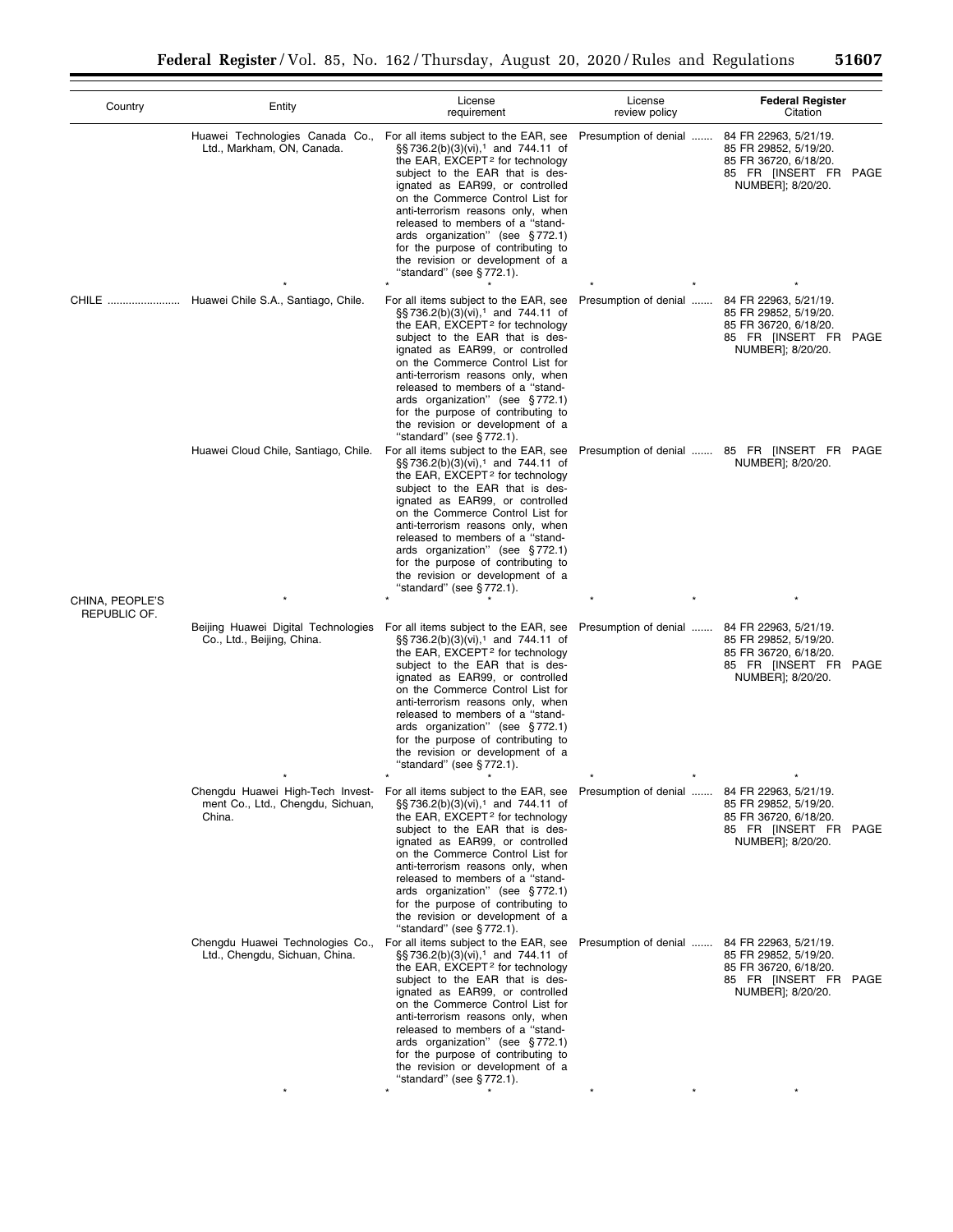| Country | Entity                                                                                                   | License<br>requirement                                                                                                                                                                                                                                                                                                                                                                                                                                                                                | License<br>review policy | <b>Federal Register</b><br>Citation                                                                                   |
|---------|----------------------------------------------------------------------------------------------------------|-------------------------------------------------------------------------------------------------------------------------------------------------------------------------------------------------------------------------------------------------------------------------------------------------------------------------------------------------------------------------------------------------------------------------------------------------------------------------------------------------------|--------------------------|-----------------------------------------------------------------------------------------------------------------------|
|         | Dongguan Huawei Service Co., Ltd.,<br>Dongguan, Guangdong, China.                                        | For all items subject to the EAR, see<br>$\S$ S 736.2(b)(3)(vi), <sup>1</sup> and 744.11 of<br>the EAR, EXCEPT <sup>2</sup> for technology<br>subject to the EAR that is des-<br>ignated as EAR99, or controlled<br>on the Commerce Control List for<br>anti-terrorism reasons only, when<br>released to members of a "stand-<br>ards organization" (see §772.1)<br>for the purpose of contributing to<br>the revision or development of a<br>"standard" (see $\S 772.1$ ).                           | Presumption of denial    | 84 FR 22963, 5/21/19.<br>85 FR 29853, 5/19/20.<br>85 FR 36720, 6/18/20.<br>85 FR [INSERT FR PAGE<br>NUMBER]; 8/20/20. |
|         | Dongguan Lvyuan Industry Invest-<br>ment Co.,<br>Ltd.,<br>Dongguan,<br>Guangdong, China.                 | For all items subject to the EAR, see<br>§§736.2(b)(3)(vi), <sup>1</sup> and 744.11 of<br>the EAR, EXCEPT <sup>2</sup> for technology<br>subject to the EAR that is des-<br>ignated as EAR99, or controlled<br>on the Commerce Control List for<br>anti-terrorism reasons only, when<br>released to members of a "stand-<br>ards organization" (see §772.1)<br>for the purpose of contributing to<br>the revision or development of a<br>"standard" (see §772.1).                                     | Presumption of denial    | 84 FR 22963, 5/21/19.<br>85 FR 29853, 5/19/20.<br>85 FR 36720, 6/18/20.<br>85 FR [INSERT FR PAGE<br>NUMBER]; 8/20/20. |
|         | Gui'an New District Huawei Invest-<br>ment Co., Ltd., Guiyang, Guizhou,<br>China.                        | For all items subject to the EAR, see<br>§§736.2(b)(3)(vi), <sup>1</sup> and 744.11 of<br>the EAR, EXCEPT <sup>2</sup> for technology<br>subject to the EAR that is des-<br>ignated as EAR99, or controlled<br>on the Commerce Control List for<br>anti-terrorism reasons only, when<br>released to members of a "stand-<br>ards organization" (see §772.1)<br>for the purpose of contributing to<br>the revision or development of a<br>"standard" (see $\S 772.1$ ).                                | Presumption of denial    | 84 FR 22963, 5/21/19.<br>85 FR 29853, 5/19/20.<br>85 FR 36720, 6/18/20.<br>85 FR [INSERT FR PAGE<br>NUMBER]; 8/20/20. |
|         | Hangzhou Huawei Digital Tech-<br>nology Co., Ltd.,<br>Hangzhou,<br>Zhejiang, China.                      | For all items subject to the EAR, see<br>§§736.2(b)(3)(vi), <sup>1</sup> and 744.11 of<br>the EAR, EXCEPT <sup>2</sup> for technology<br>subject to the EAR that is des-<br>ignated as EAR99, or controlled<br>on the Commerce Control List for<br>anti-terrorism reasons only, when<br>released to members of a "stand-<br>ards organization" (see §772.1)<br>for the purpose of contributing to<br>the revision or development of a<br>"standard" (see §772.1).                                     | Presumption of denial    | 84 FR 22963, 5/21/19.<br>85 FR 29853, 5/19/20.<br>85 FR 36720, 6/18/20.<br>85 FR [INSERT FR PAGE<br>NUMBER]; 8/20/20. |
|         | HiSilicon Optoelectronics Co., Ltd.,<br>Wuhan, Hubei, China.                                             | For all items subject to the EAR, see Presumption of denial<br>§§736.2(b)(3)(vi), <sup>1</sup> and 744.11 of<br>the EAR, EXCEPT <sup>2</sup> for technology<br>subject to the EAR that is des-<br>ignated as EAR99, or controlled<br>on the Commerce Control List for<br>anti-terrorism reasons only, when<br>released to members of a "stand-<br>ards organization" (see §772.1)<br>for the purpose of contributing to<br>the revision or development of a                                           |                          | 84 FR 22963, 5/21/19.<br>85 FR 29853, 5/19/20.<br>85 FR 36720, 6/18/20.<br>85 FR [INSERT FR PAGE<br>NUMBER]; 8/20/20. |
|         | HiSilicon Technologies Co., Ltd<br>(HiSilicon), Bantian Longgang Dis-<br>trict, Shenzhen, 518129, China. | "standard" (see $\S 772.1$ ).<br>For all items subject to the EAR, see<br>§§736.2(b)(3)(vi), <sup>1</sup> and 744.11 of<br>the EAR, EXCEPT <sup>2</sup> for technology<br>subject to the EAR that is des-<br>ignated as EAR99, or controlled<br>on the Commerce Control List for<br>anti-terrorism reasons only, when<br>released to members of a "stand-<br>ards organization" (see §772.1)<br>for the purpose of contributing to<br>the revision or development of a<br>"standard" (see $§$ 772.1). | Presumption of denial    | 84 FR 22963, 5/21/19.<br>85 FR 29853, 5/19/20.<br>85 FR 36720, 6/18/20.<br>85 FR [INSERT FR PAGE<br>NUMBER]; 8/20/20. |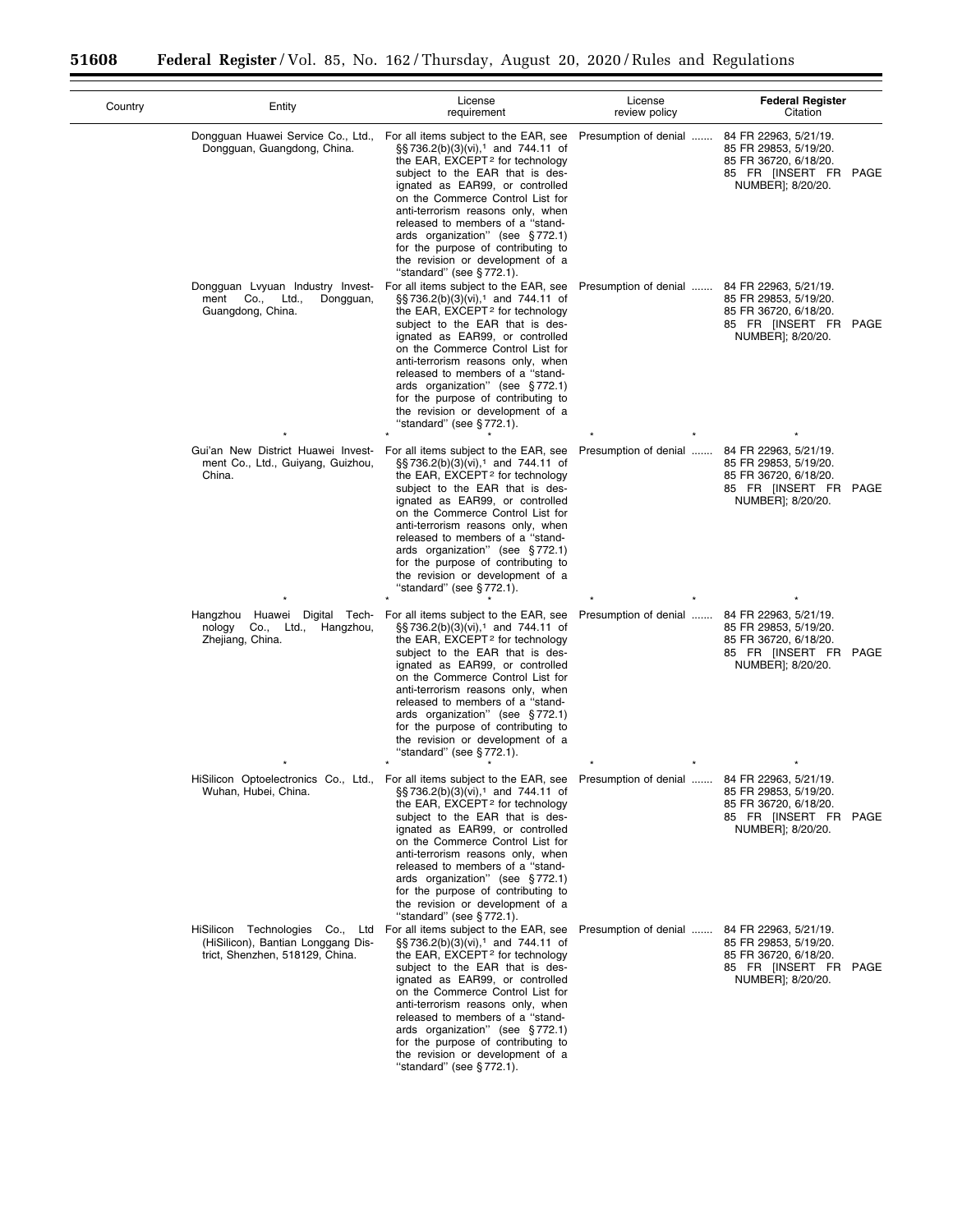| Country | Entity                                                                                                                                                                                                                                                                                           | License<br>requirement                                                                                                                                                                                                                                                                                                                                                                                                                                                 | License<br>review policy | <b>Federal Register</b><br>Citation                                                                                   |
|---------|--------------------------------------------------------------------------------------------------------------------------------------------------------------------------------------------------------------------------------------------------------------------------------------------------|------------------------------------------------------------------------------------------------------------------------------------------------------------------------------------------------------------------------------------------------------------------------------------------------------------------------------------------------------------------------------------------------------------------------------------------------------------------------|--------------------------|-----------------------------------------------------------------------------------------------------------------------|
|         | HiSilicon Tech (Suzhou) Co., Ltd.,<br>Suzhou, Jiangsu, China.                                                                                                                                                                                                                                    | For all items subject to the EAR, see<br>§§736.2(b)(3)(vi), <sup>1</sup> and 744.11 of<br>the EAR, EXCEPT <sup>2</sup> for technology<br>subject to the EAR that is des-<br>ignated as EAR99, or controlled<br>on the Commerce Control List for<br>anti-terrorism reasons only, when<br>released to members of a "stand-<br>ards organization" (see §772.1)<br>for the purpose of contributing to<br>the revision or development of a<br>"standard" (see §772.1).      | Presumption of denial    | 84 FR 22963, 5/21/19.<br>85 FR 29853, 5/19/20.<br>85 FR 36720, 6/18/20.<br>85 FR [INSERT FR PAGE<br>NUMBER]; 8/20/20. |
|         | Huawei Cloud Computing Tech-<br>nology, Huawei Cloud Data Cen-<br>ter, Xinggong Road, Qianzhong<br>Avenue, Gui'an New District,<br>Province, China; and<br>Guizhou<br>Cloud<br>Data<br>Center,<br>Huawei<br>Jiaotianfu Road, Jinma Avenue,<br>Gui'an New District, Guizhou Prov-<br>ince, China. | For all items subject to the EAR, see<br>§§736.2(b)(3)(vi), <sup>1</sup> and 744.11 of<br>the EAR, EXCEPT <sup>2</sup> for technology<br>subject to the EAR that is des-<br>ignated as EAR99, or controlled<br>on the Commerce Control List for<br>anti-terrorism reasons only, when<br>released to members of a "stand-<br>ards organization" (see §772.1)<br>for the purpose of contributing to<br>the revision or development of a<br>"standard" (see §772.1).      |                          | Presumption of denial  85 FR [INSERT FR PAGE<br>NUMBER]; 8/20/20.                                                     |
|         | Huawei Cloud Beijing, Beijing, China.                                                                                                                                                                                                                                                            | For all items subject to the EAR, see<br>§§736.2(b)(3)(vi), <sup>1</sup> and 744.11 of<br>the EAR, EXCEPT <sup>2</sup> for technology<br>subject to the EAR that is des-<br>ignated as EAR99, or controlled<br>on the Commerce Control List for<br>anti-terrorism reasons only, when<br>released to members of a "stand-<br>ards organization" (see §772.1)<br>for the purpose of contributing to<br>the revision or development of a<br>"standard" (see $\S 772.1$ ). |                          | Presumption of denial  85 FR [INSERT FR PAGE<br>NUMBER]; 8/20/20.                                                     |
|         | Huawei Cloud Dalian, Dalian, China.                                                                                                                                                                                                                                                              | For all items subject to the EAR, see<br>§§736.2(b)(3)(vi), <sup>1</sup> and 744.11 of<br>the EAR, EXCEPT <sup>2</sup> for technology<br>subject to the EAR that is des-<br>ignated as EAR99, or controlled<br>on the Commerce Control List for<br>anti-terrorism reasons only, when<br>released to members of a "stand-<br>ards organization" (see §772.1)<br>for the purpose of contributing to<br>the revision or development of a<br>"standard" (see §772.1).      |                          | Presumption of denial  85 FR [INSERT FR PAGE<br>NUMBER]; 8/20/20.                                                     |
|         | Cloud<br>Huawei<br>Guangzhou,<br>Guangzhou, China.                                                                                                                                                                                                                                               | For all items subject to the EAR, see<br>§§736.2(b)(3)(vi), <sup>1</sup> and 744.11 of<br>the EAR, $EXCEPT2$ for technology<br>subject to the EAR that is des-<br>ignated as EAR99, or controlled<br>on the Commerce Control List for<br>anti-terrorism reasons only, when<br>released to members of a "stand-<br>ards organization" (see §772.1)<br>for the purpose of contributing to<br>the revision or development of a<br>"standard" (see §772.1).                |                          | Presumption of denial  85 FR [INSERT FR PAGE<br>NUMBER]; 8/20/20.                                                     |
|         | Huawei Cloud Guiyang, Guiyang,<br>China.                                                                                                                                                                                                                                                         | For all items subject to the EAR, see<br>§§736.2(b)(3)(vi), <sup>1</sup> and 744.11 of<br>the EAR, EXCEPT <sup>2</sup> for technology<br>subject to the EAR that is des-<br>ignated as EAR99, or controlled<br>on the Commerce Control List for<br>anti-terrorism reasons only, when<br>released to members of a "stand-<br>ards organization" (see §772.1)<br>for the purpose of contributing to<br>the revision or development of a<br>"standard" (see §772.1).      |                          | Presumption of denial  85 FR [INSERT FR PAGE<br>NUMBER]; 8/20/20.                                                     |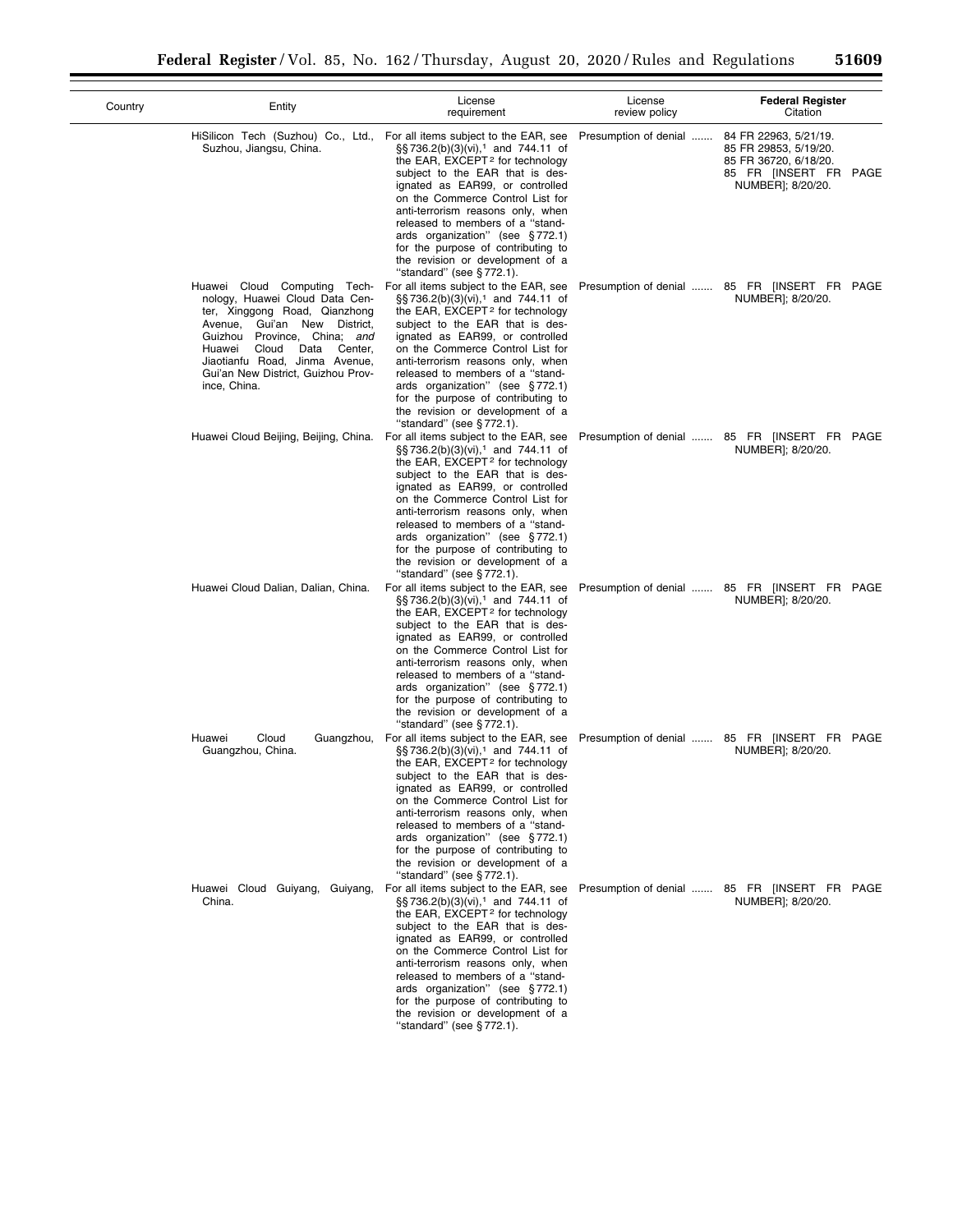| Country | Entity                                                                                                                                                                                                                                                                                                                                         | License<br>requirement                                                                                                                                                                                                                                                                                                                                                                                                                                                       | License<br>review policy | <b>Federal Register</b><br>Citation                                                                                   |
|---------|------------------------------------------------------------------------------------------------------------------------------------------------------------------------------------------------------------------------------------------------------------------------------------------------------------------------------------------------|------------------------------------------------------------------------------------------------------------------------------------------------------------------------------------------------------------------------------------------------------------------------------------------------------------------------------------------------------------------------------------------------------------------------------------------------------------------------------|--------------------------|-----------------------------------------------------------------------------------------------------------------------|
|         | Huawei Cloud Shanghai, Shanghai,<br>China.                                                                                                                                                                                                                                                                                                     | For all items subject to the EAR, see<br>§§736.2(b)(3)(vi), <sup>1</sup> and 744.11 of<br>the EAR, EXCEPT <sup>2</sup> for technology<br>subject to the EAR that is des-<br>ignated as EAR99, or controlled<br>on the Commerce Control List for<br>anti-terrorism reasons only, when<br>released to members of a "stand-<br>ards organization" (see §772.1)<br>for the purpose of contributing to<br>the revision or development of a<br>"standard" (see §772.1).            | Presumption of denial    | 85 FR [INSERT FR PAGE<br>NUMBER]; 8/20/20.                                                                            |
|         | Huawei Cloud Shenzhen, Shenzhen,<br>China.                                                                                                                                                                                                                                                                                                     | For all items subject to the EAR, see<br>§§736.2(b)(3)(vi), <sup>1</sup> and 744.11 of<br>the EAR, EXCEPT <sup>2</sup> for technology<br>subject to the EAR that is des-<br>ignated as EAR99, or controlled<br>on the Commerce Control List for<br>anti-terrorism reasons only, when<br>released to members of a "stand-<br>ards organization" (see $\S 772.1$ )<br>for the purpose of contributing to<br>the revision or development of a<br>"standard" (see $\S 772.1$ ).  |                          | Presumption of denial  85 FR [INSERT FR PAGE<br>NUMBER]; 8/20/20.                                                     |
|         | Huawei Device Co., Ltd., a.k.a., the For all items subject to the EAR, see<br>following two aliases:<br>-Huawei Device; and<br>-Songshan Lake Southern Factory<br>Dongguan, Guangdong, China and<br>No.<br>2<br>Xincheng<br>Avenue,<br>Songshan Lake Road, Dongguan<br>City, Guangdong, China; and<br>Songshan Lake Base, Guangdong,<br>China. | $\S$ S 736.2(b)(3)(vi), <sup>1</sup> and 744.11 of<br>the EAR, EXCEPT <sup>2</sup> for technology<br>subject to the EAR that is des-<br>ignated as EAR99, or controlled<br>on the Commerce Control List for<br>anti-terrorism reasons only, when<br>released to members of a "stand-<br>ards organization" (see §772.1)<br>for the purpose of contributing to<br>the revision or development of a<br>"standard" (see §772.1).                                                | Presumption of denial    | 84 FR 22963, 5/21/19.<br>85 FR 29853, 5/19/20.<br>85 FR 36720, 6/18/20.<br>85 FR [INSERT FR PAGE<br>NUMBER]; 8/20/20. |
|         | Huawei Device (Dongguan) Co.,<br>Ltd.,<br>Dongguan,<br>Guangdong,<br>China.                                                                                                                                                                                                                                                                    | For all items subject to the EAR, see<br>§§736.2(b)(3)(vi), <sup>1</sup> and 744.11 of<br>the EAR, EXCEPT <sup>2</sup> for technology<br>subject to the EAR that is des-<br>ignated as EAR99, or controlled<br>on the Commerce Control List for<br>anti-terrorism reasons only, when<br>released to members of a "stand-<br>ards organization" (see §772.1)<br>for the purpose of contributing to<br>the revision or development of a<br>"standard" (see §772.1).            | Presumption of denial    | 84 FR 22963, 5/21/19.<br>85 FR 29853, 5/19/20.<br>85 FR 36720, 6/18/20.<br>85 FR [INSERT FR PAGE<br>NUMBER]; 8/20/20. |
|         | Huawei Device (Shenzhen) Co., Ltd.,<br>Shenzhen, Guangdong Shenzhen,<br>China; and Building 2, Zone B,<br>Huawei Base, Bantian, Longgang<br>District, Shenzhen, China.                                                                                                                                                                         | For all items subject to the EAR, see<br>$\S$ S 736.2(b)(3)(vi), <sup>1</sup> and 744.11 of<br>the EAR, EXCEPT <sup>2</sup> for technology<br>subject to the EAR that is des-<br>ignated as EAR99, or controlled<br>on the Commerce Control List for<br>anti-terrorism reasons only, when<br>released to members of a "stand-<br>ards organization" (see §772.1)<br>for the purpose of contributing to<br>the revision or development of a<br>"standard" (see §772.1).       | Presumption of denial    | 84 FR 22963, 5/21/19.<br>85 FR 29853, 5/19/20.<br>85 FR 36720, 6/18/20.<br>85 FR [INSERT FR PAGE<br>NUMBERJ; 8/20/20. |
|         | Huawei<br>Machine<br>Co.,<br>Dongguan, Guangdong, China.                                                                                                                                                                                                                                                                                       | Ltd., For all items subject to the EAR, see<br>§§736.2(b)(3)(vi), <sup>1</sup> and 744.11 of<br>the EAR, EXCEPT <sup>2</sup> for technology<br>subject to the EAR that is des-<br>ignated as EAR99, or controlled<br>on the Commerce Control List for<br>anti-terrorism reasons only, when<br>released to members of a "stand-<br>ards organization" (see §772.1)<br>for the purpose of contributing to<br>the revision or development of a<br>"standard" (see $\S 772.1$ ). | Presumption of denial    | 84 FR 22963, 5/21/19.<br>85 FR 29853, 5/19/20.<br>85 FR 36720, 6/18/20.<br>85 FR [INSERT FR PAGE<br>NUMBER]; 8/20/20. |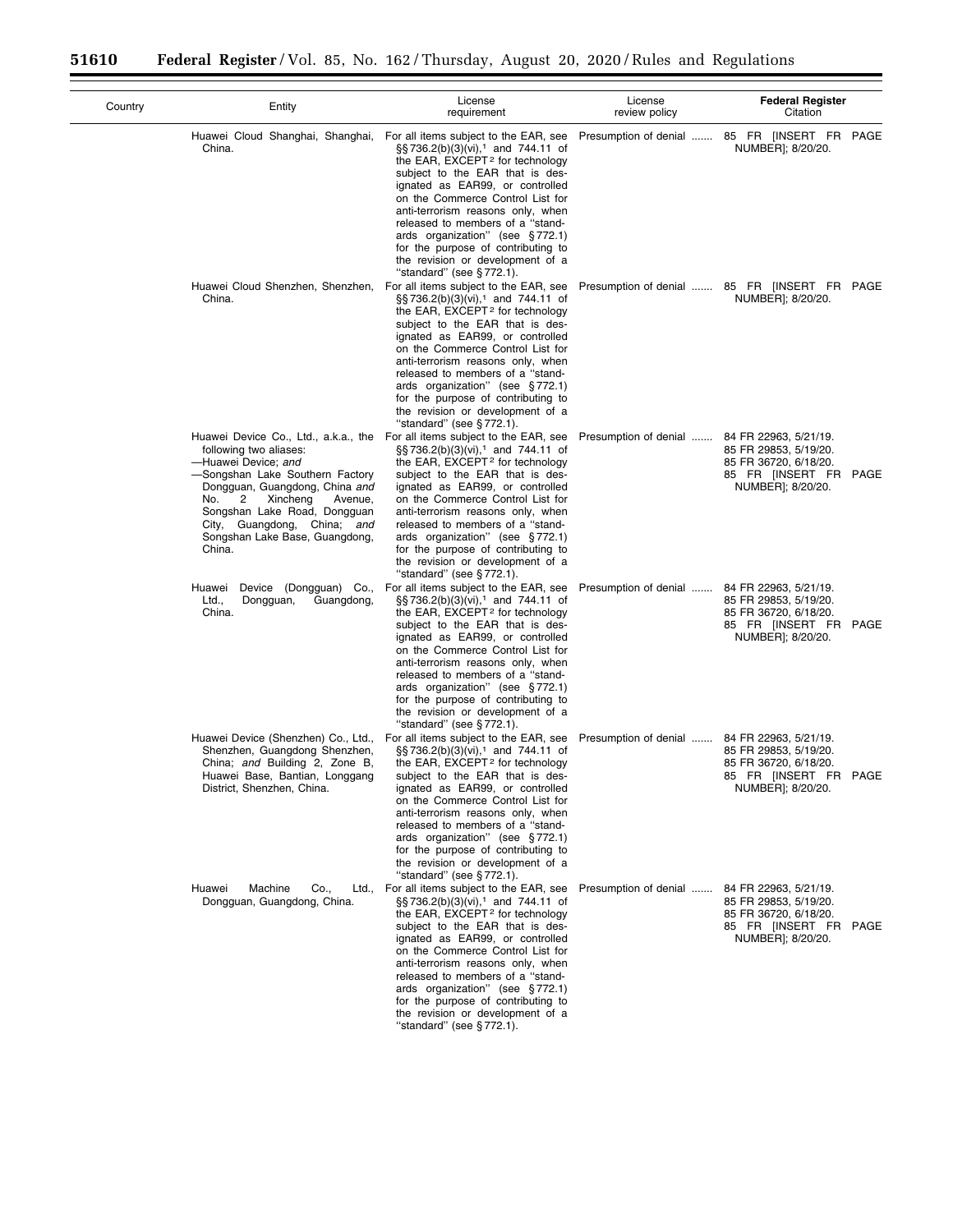| Country | Entity                                                                                                                                                                                                                                                                                                                                                                                                                                                                                                                                                                                                                                                                                                                                                                                                                                                                                                                                                                                                        | License<br>requirement                                                                                                                                                                                                                                                                                                                                                                                                                                                                                    | License<br>review policy | <b>Federal Register</b><br>Citation                                                                                                            |
|---------|---------------------------------------------------------------------------------------------------------------------------------------------------------------------------------------------------------------------------------------------------------------------------------------------------------------------------------------------------------------------------------------------------------------------------------------------------------------------------------------------------------------------------------------------------------------------------------------------------------------------------------------------------------------------------------------------------------------------------------------------------------------------------------------------------------------------------------------------------------------------------------------------------------------------------------------------------------------------------------------------------------------|-----------------------------------------------------------------------------------------------------------------------------------------------------------------------------------------------------------------------------------------------------------------------------------------------------------------------------------------------------------------------------------------------------------------------------------------------------------------------------------------------------------|--------------------------|------------------------------------------------------------------------------------------------------------------------------------------------|
|         | following one alias:<br>Suzhou<br>—Huawei<br>OpenLab.<br>Suzhou, China.                                                                                                                                                                                                                                                                                                                                                                                                                                                                                                                                                                                                                                                                                                                                                                                                                                                                                                                                       | Huawei OpenLab Suzhou, a.k.a., the For all items subject to the EAR, see<br>§§736.2(b)(3)(vi), <sup>1</sup> and 744.11 of<br>the EAR, EXCEPT <sup>2</sup> for technology<br>subject to the EAR that is des-<br>ignated as EAR99, or controlled<br>on the Commerce Control List for<br>anti-terrorism reasons only, when<br>released to members of a "stand-<br>ards organization" (see §772.1)<br>for the purpose of contributing to<br>the revision or development of a<br>"standard" (see $\S 772.1$ ). |                          | Presumption of denial  85 FR [INSERT FR PAGE<br>NUMBER]; 8/20/20.                                                                              |
|         | Huawei Software Technologies Co.,<br>Ltd., Nanjing, Jiangsu, China.                                                                                                                                                                                                                                                                                                                                                                                                                                                                                                                                                                                                                                                                                                                                                                                                                                                                                                                                           | For all items subject to the EAR, see<br>§§736.2(b)(3)(vi), <sup>1</sup> and 744.11 of<br>the EAR, EXCEPT <sup>2</sup> for technology<br>subject to the EAR that is des-<br>ignated as EAR99, or controlled<br>on the Commerce Control List for<br>anti-terrorism reasons only, when<br>released to members of a "stand-<br>ards organization" (see §772.1)<br>for the purpose of contributing to<br>the revision or development of a<br>"standard" (see $\S 772.1$ ).                                    | Presumption of denial    | 84 FR 22963, 5/21/19.<br>85 FR 29853, 5/19/20.<br>85 FR 36720, 6/18/20.<br>85 FR [INSERT FR PAGE<br>NUMBER]; 8/20/20.                          |
|         | Huawei Technical Service Co., Ltd.,<br>China.                                                                                                                                                                                                                                                                                                                                                                                                                                                                                                                                                                                                                                                                                                                                                                                                                                                                                                                                                                 | For all items subject to the EAR, see<br>§§736.2(b)(3)(vi), <sup>1</sup> and 744.11 of<br>the EAR, EXCEPT <sup>2</sup> for technology<br>subject to the EAR that is des-<br>ignated as EAR99, or controlled<br>on the Commerce Control List for<br>anti-terrorism reasons only, when<br>released to members of a "stand-<br>ards organization" (see §772.1)<br>for the purpose of contributing to<br>the revision or development of a<br>"standard" (see §772.1).                                         | Presumption of denial    | 84 FR 22963, 5/21/19.<br>85 FR 29853, 5/19/20.<br>85 FR 36720, 6/18/20.<br>85 FR [INSERT FR PAGE<br>NUMBER]; 8/20/20.                          |
|         | a.k.a., the following two aliases:<br>-Shenzhen Huawei Technologies;<br>and<br>-Huawei Technology, and to in-<br>clude the following addresses and<br>the following 22 affiliated entities:                                                                                                                                                                                                                                                                                                                                                                                                                                                                                                                                                                                                                                                                                                                                                                                                                   | Huawei Technologies Co., Ltd., For all items subject to the EAR, see<br>§§736.2(b)(3)(vi), <sup>1</sup> and 744.11 of<br>the EAR, EXCEPT <sup>2</sup> for technology<br>subject to the EAR that is des-<br>ignated as EAR99, or controlled<br>on the Commerce Control List for<br>anti-terrorism reasons only, when<br>released to members of a "stand-<br>ards organization" (see §772.1)<br>for the purpose of contributing to<br>the revision or development of a                                      | Presumption of denial    | 84 FR 22963, 5/21/19.<br>84 FR 43495, 8/21/19.<br>85 FR 29853, 5/19/20.<br>85 FR 36720, 6/18/20.<br>85 FR [INSERT FR PAGE<br>NUMBER]; 8/20/20. |
|         | Addresses for Huawei Technologies<br>Co., Ltd.: Bantian Huawei Base,<br>District,<br>Shenzhen,<br>Longgang<br>518129, China; and No. 1899 Xi<br>Yuan Road, High-Tech West Dis-<br>trict, Chengdu, 611731;<br>and<br>C1, Wuhan Future City, No. 999<br>Gaoxin Ave., Wuhan, Hebei Prov-<br>ince; and Banxuegang Industrial<br>Park, Buji Longgang, Shenzhen,<br>Guangdong, 518129, China; and<br>R&D Center, No. 2222, Golden<br>Bridge Road, Pu Dong District,<br>Shanghai, China; and Zone G,<br>Huawei Base, Bantian, Longgang<br>District, Shenzhen, China.<br>Affiliated entities:<br>Beijing Huawei Longshine Informa-<br>tion Technology Co., Ltd., a.k.a.,<br>the following one alias:<br>-Beijing Huawei Longshine, to in-<br>clude the following subordinate.<br>Q80-3-25R, 3rd Floor, No. 3,<br>Shangdi Information Road, Haidian<br>District, Beijing, China.<br>Hangzhou New Longshine Informa-<br>tion Technology Co., Ltd., Room<br>605, No. 21, Xinba, Xiachang Dis-<br>trict, Hangzhou, China. | "standard" (see $§ 772.1$ ).                                                                                                                                                                                                                                                                                                                                                                                                                                                                              |                          |                                                                                                                                                |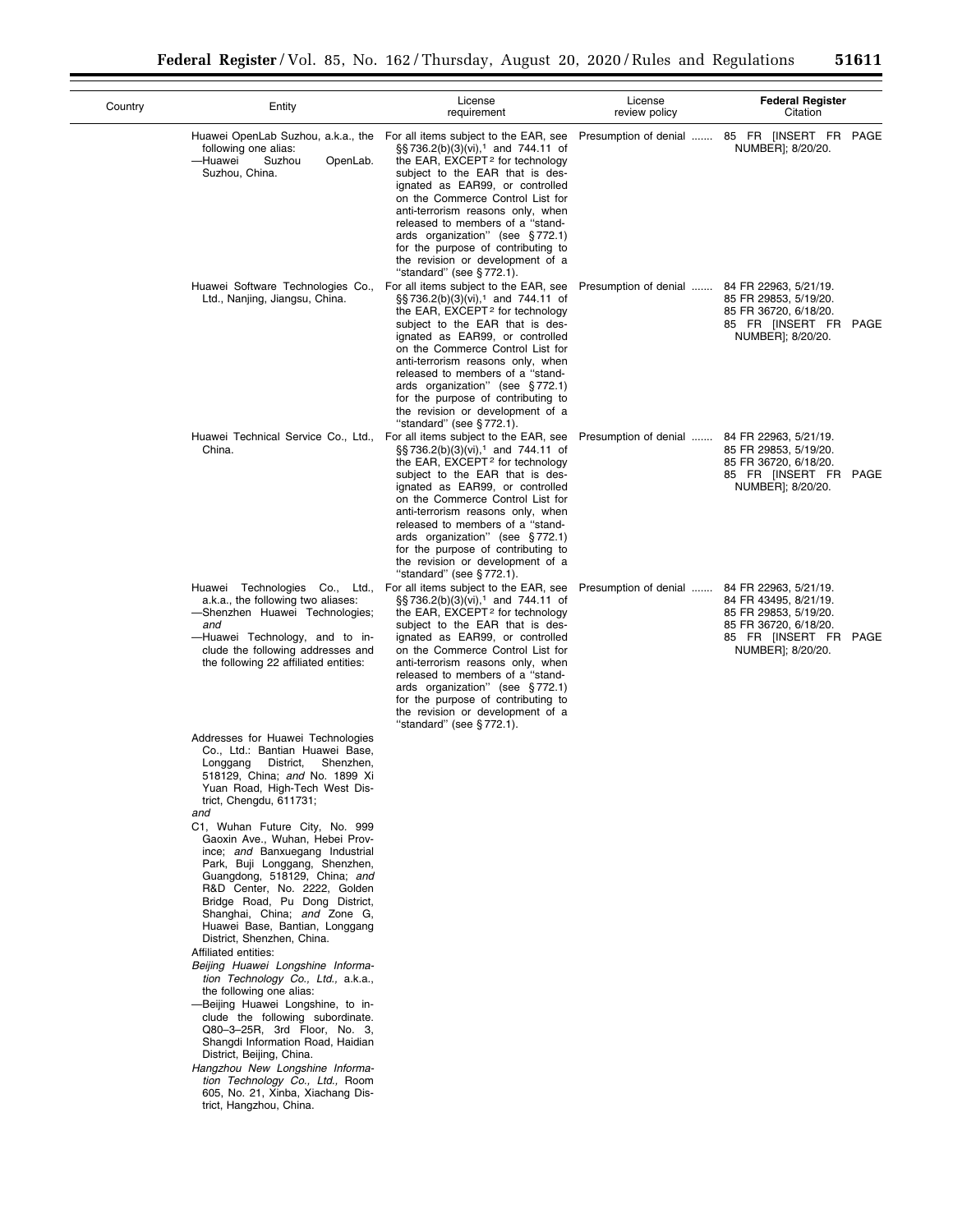Ξ

 $\overline{\phantom{0}}$ 

| Country | Entity                                                                     | License<br>requirement | License<br>review policy | <b>Federal Register</b><br>Citation |
|---------|----------------------------------------------------------------------------|------------------------|--------------------------|-------------------------------------|
|         | Hangzhou Huawei Communication<br>Technology Co., Ltd., Building 1,         |                        |                          |                                     |
|         | 410,<br>Jianghong<br>No.<br>Road,                                          |                        |                          |                                     |
|         | Changhe Street, Binjiang District,                                         |                        |                          |                                     |
|         | Hangzhou, Zhejiang, China.                                                 |                        |                          |                                     |
|         | Hangzhou Huawei Enterprises, No.<br>410 Jianghong Road, Building 1,        |                        |                          |                                     |
|         | Hangzhou, China.                                                           |                        |                          |                                     |
|         | Huawei<br>Digital<br>Technologies                                          |                        |                          |                                     |
|         | (Suzhou) Co., Ltd., No. 328<br>XINHU STREET, Building A3,                  |                        |                          |                                     |
|         | Suzhou (Huawei R&D Center,                                                 |                        |                          |                                     |
|         | Building A3, Creative Industrial                                           |                        |                          |                                     |
|         | Park, No. 328, Xinghu Street,<br>Suzhou), Suzhou, Jiangsu, China.          |                        |                          |                                     |
|         | Huawei Marine Networks Co., Ltd.,                                          |                        |                          |                                     |
|         | a.k.a., the following one alias:                                           |                        |                          |                                     |
|         | -Huawei Marine. Building R4, No. 2<br>City Avenue, Songshan Lake           |                        |                          |                                     |
|         | Science & Tech Industry Park,                                              |                        |                          |                                     |
|         | Dongquan, 523808, and No. 62,                                              |                        |                          |                                     |
|         | Second Ave., 5/F-6/F, TEDA,                                                |                        |                          |                                     |
|         | MSD-B2 Area, Tianjin Economic<br>and Technological Development             |                        |                          |                                     |
|         | Zone, Tianjin, 300457, China.                                              |                        |                          |                                     |
|         | Huawei Mobile Technology Ltd.,                                             |                        |                          |                                     |
|         | Huawei Base, Building 2, District<br>B, Shenzhen, China.                   |                        |                          |                                     |
|         | Huawei Tech. Investment Co., U1                                            |                        |                          |                                     |
|         | Building, No. 1899 Xiyuan Avenue,                                          |                        |                          |                                     |
|         | West Gaoxin District, Chengdu<br>City, 611731, China.                      |                        |                          |                                     |
|         | Huawei Technology<br>Co.,<br>Ltd.                                          |                        |                          |                                     |
|         | Chengdu Research Institute, No.                                            |                        |                          |                                     |
|         | 1899, Xiyuan Ave., Hi-Tech West-<br>ern District, Chengdu, Sichuan         |                        |                          |                                     |
|         | Province, 610041, China.                                                   |                        |                          |                                     |
|         | Technology Co.,<br>Huawei<br>Ltd.                                          |                        |                          |                                     |
|         | Hangzhou Research Institute, No.                                           |                        |                          |                                     |
|         | 410, Jianghong Rd., Building 4,<br>Changhe St., Binjiang District,         |                        |                          |                                     |
|         | Hangzhou, Zhejiang<br>Province,                                            |                        |                          |                                     |
|         | 310007, China.                                                             |                        |                          |                                     |
|         | Huawei Technologies Co., Ltd. Bei-<br>jing Research Institute, No. 3,      |                        |                          |                                     |
|         | Huawei<br>Xinxi<br>Rd.,<br>Building,                                       |                        |                          |                                     |
|         | ShangDi Information<br>Industrial                                          |                        |                          |                                     |
|         | Base, Haidian District, Beijing,<br>100095, China; and No. 18, Muhe        |                        |                          |                                     |
|         | Rd., Building 1-4, Haidian District,                                       |                        |                          |                                     |
|         | Beijing, China.                                                            |                        |                          |                                     |
|         | Huawei Technologies Co., Ltd. Mate-<br>rial Characterization Lab, Huawei   |                        |                          |                                     |
|         | Base, Bantian, Shenzhen 518129,                                            |                        |                          |                                     |
|         | China.                                                                     |                        |                          |                                     |
|         | Huawei Technologies Co., Ltd. Xi'an<br>Research Institute, National Devel- |                        |                          |                                     |
|         | opment Bank Building (Zhicheng                                             |                        |                          |                                     |
|         | Building), No. 2, Gaoxin 1st Road,                                         |                        |                          |                                     |
|         | Xi'an High-tech Zone, Xi'an,                                               |                        |                          |                                     |
|         | China.<br>Huawei Terminal (Shenzhen) Co.,                                  |                        |                          |                                     |
|         | Ltd., Huawei Base, B1, Shenzhen,                                           |                        |                          |                                     |
|         | China.                                                                     |                        |                          |                                     |
|         | Nanchang Huawei Communication<br>Technology, No. 188 Huoju Street,         |                        |                          |                                     |
|         | F10-11, Nanchang, China.                                                   |                        |                          |                                     |
|         | Ningbo Huawei Computer & Net Co.,                                          |                        |                          |                                     |
|         | Ltd., No. 48 Daliang Street,                                               |                        |                          |                                     |
|         | Ningbo, China.<br>Shanghai Huawei Technologies Co.,                        |                        |                          |                                     |
|         | Ltd., R&D center, No. 2222, Gold-                                          |                        |                          |                                     |
|         | en Bridge Road, Pu Dong District,                                          |                        |                          |                                     |
|         | 286305<br>Shanghai,<br>Shanghai,<br>China, China.                          |                        |                          |                                     |
|         | Shenzhen Huawei Anjiexin Electricity                                       |                        |                          |                                     |
|         | Co., Ltd., a.k.a., the following one                                       |                        |                          |                                     |
|         | alias:                                                                     |                        |                          |                                     |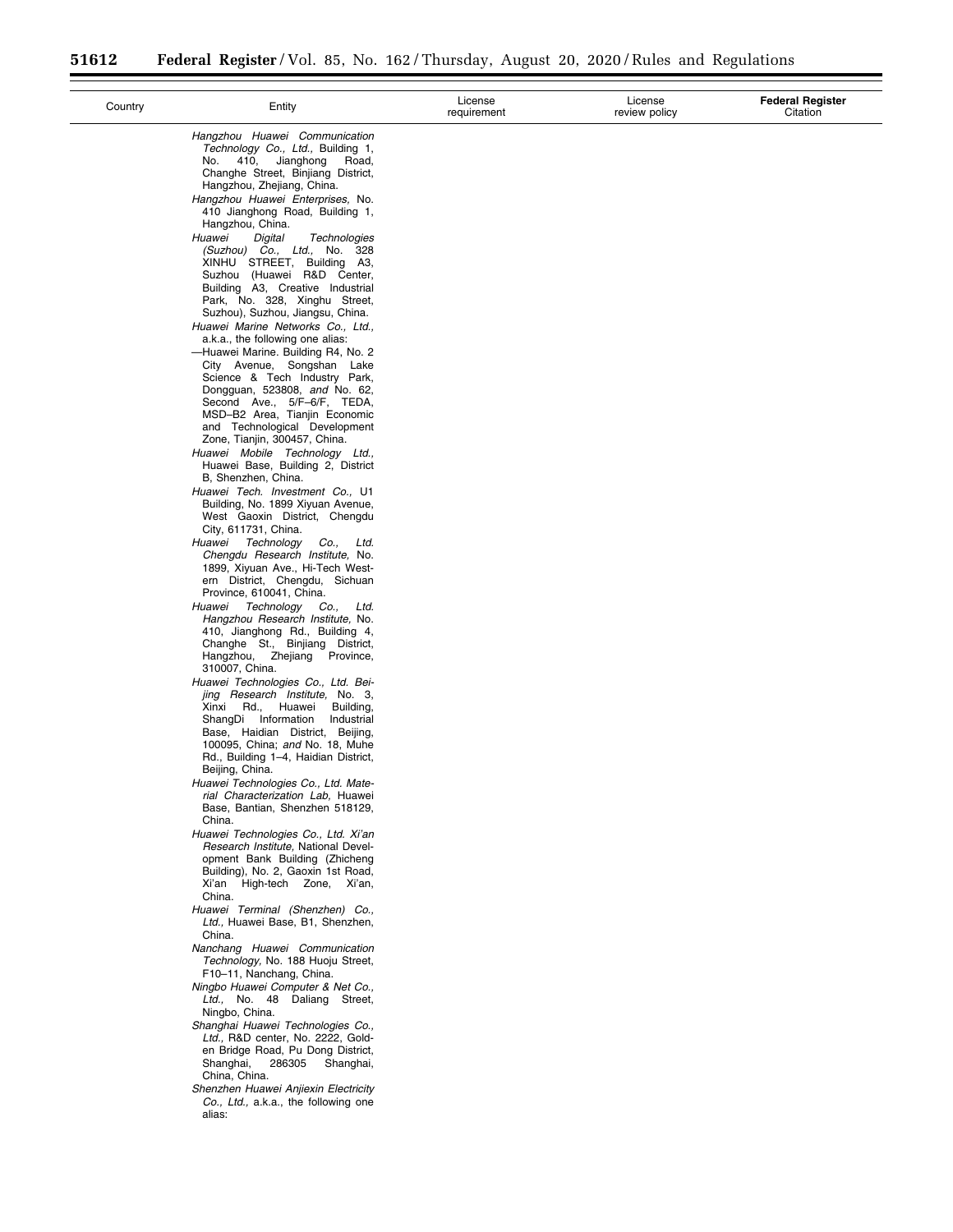$\overline{\phantom{0}}$ 

| Country | Entity                                                                                                                                                                                                                                                                                                                                                                                                                                                                                                                                                                                                                                                                                    | License<br>requirement                                                                                                                                                                                                                                                                                                                                                                                                                                                                  | License<br>review policy | <b>Federal Register</b><br>Citation                                                                                   |
|---------|-------------------------------------------------------------------------------------------------------------------------------------------------------------------------------------------------------------------------------------------------------------------------------------------------------------------------------------------------------------------------------------------------------------------------------------------------------------------------------------------------------------------------------------------------------------------------------------------------------------------------------------------------------------------------------------------|-----------------------------------------------------------------------------------------------------------------------------------------------------------------------------------------------------------------------------------------------------------------------------------------------------------------------------------------------------------------------------------------------------------------------------------------------------------------------------------------|--------------------------|-----------------------------------------------------------------------------------------------------------------------|
|         | -Shenzhen Huawei Agisson Electric<br>Co., Ltd. Building 2, Area B,<br>Putian Huawei Base, Longgang<br>District, Shenzhen, China; and<br>Huawei Base, Building 2, District<br>B, Shenzhen, China.<br>Shenzhen Huawei New Technology<br>Co., Ltd., Huawei Production Cen-<br>ter, Gangtou Village, Buji Town,<br>Longgang<br>District,<br>Shenzhen,<br>China.<br>Shenzhen Huawei Technology Serv-<br>ice, Hauwei Base, Building 2, Dis-<br>trict B, Shenzhen, China.<br>Shenzhen Huawei Technologies<br>Software, Huawei Base, Building<br>2, District B, Shenzhen, China.<br>Zhejiang Huawei Communications<br>Technology Co., Ltd., No. 360<br>Road,<br><b>Building</b><br>Jiangshu<br>5. |                                                                                                                                                                                                                                                                                                                                                                                                                                                                                         |                          |                                                                                                                       |
|         | Hangzhou, Zhejiang, China.<br>Huawei Technologies Service Co.,<br>Ltd.,<br>Langfang, Hebei, China.                                                                                                                                                                                                                                                                                                                                                                                                                                                                                                                                                                                        | For all items subject to the EAR, see Presumption of denial<br>§§736.2(b)(3)(vi), <sup>1</sup> and 744.11 of<br>the EAR, EXCEPT <sup>2</sup> for technology<br>subject to the EAR that is des-<br>ignated as EAR99, or controlled<br>on the Commerce Control List for<br>anti-terrorism reasons only, when<br>released to members of a "stand-<br>ards organization" (see §772.1)<br>for the purpose of contributing to<br>the revision or development of a<br>"standard" (see §772.1). |                          | 84 FR 22963, 5/21/19.<br>85 FR 29853, 5/19/20.<br>85 FR 36720, 6/18/20.<br>85 FR [INSERT FR PAGE<br>NUMBER]; 8/20/20. |
|         | Huawei Training (Dongguan) Co.,<br>Ltd.,<br>Dongguan,<br>Guangdong,<br>China.                                                                                                                                                                                                                                                                                                                                                                                                                                                                                                                                                                                                             | For all items subject to the EAR, see<br>§§736.2(b)(3)(vi), <sup>1</sup> and 744.11 of<br>the EAR, EXCEPT <sup>2</sup> for technology<br>subject to the EAR that is des-<br>ignated as EAR99, or controlled<br>on the Commerce Control List for<br>anti-terrorism reasons only, when<br>released to members of a "stand-<br>ards organization" (see §772.1)<br>for the purpose of contributing to<br>the revision or development of a<br>"standard" (see §772.1).                       | Presumption of denial    | 84 FR 22963, 5/21/19.<br>85 FR 29853, 5/19/20.<br>85 FR 36720, 6/18/20.<br>85 FR [INSERT FR PAGE<br>NUMBER]; 8/20/20. |
|         | Huayi Internet Information Service For all items subject to the EAR, see<br>Co., Ltd.,<br>Shenzhen, Guangdong, China.                                                                                                                                                                                                                                                                                                                                                                                                                                                                                                                                                                     | §§736.2(b)(3)(vi), <sup>1</sup> and 744.11 of<br>the EAR, EXCEPT <sup>2</sup> for technology<br>subject to the EAR that is des-<br>ignated as EAR99, or controlled<br>on the Commerce Control List for<br>anti-terrorism reasons only, when<br>released to members of a "stand-<br>ards organization" (see §772.1)<br>for the purpose of contributing to<br>the revision or development of a<br>"standard" (see $\S 772.1$ ).                                                           | Presumption of denial    | 84 FR 22963, 5/21/19.<br>85 FR 29853, 5/19/20.<br>85 FR 36720, 6/18/20.<br>85 FR [INSERT FR PAGE<br>NUMBER]; 8/20/20. |
|         | Hui Tong Business Ltd., Huawei<br>Base, Electrical Research Center,<br>Shenzhen, China.                                                                                                                                                                                                                                                                                                                                                                                                                                                                                                                                                                                                   | For all items subject to the EAR, see<br>§§ 736.2(b)(3)(vi), <sup>1</sup> and 744.11 of<br>the EAR, EXCEPT <sup>2</sup> for technology<br>subject to the EAR that is des-<br>ignated as EAR99, or controlled<br>on the Commerce Control List for<br>anti-terrorism reasons only, when<br>released to members of a "stand-<br>ards organization" (see §772.1)<br>for the purpose of contributing to<br>the revision or development of a<br>"standard" (see §772.1).                      | Presumption of denial    | 84 FR 43495, 8/21/19.<br>85 FR 29853, 5/19/20.<br>85 FR 36720, 6/18/20.<br>85 FR [INSERT FR PAGE<br>NUMBER]; 8/20/20. |
|         | North Huawei Communication Tech-<br>nology Co., Ltd.,<br>Beijing, China.                                                                                                                                                                                                                                                                                                                                                                                                                                                                                                                                                                                                                  | For all items subject to the EAR, see<br>§§736.2(b)(3)(vi), <sup>1</sup> and 744.11 of<br>the EAR, EXCEPT <sup>2</sup> for technology<br>subject to the EAR that is des-<br>ignated as EAR99, or controlled<br>on the Commerce Control List for<br>anti-terrorism reasons only, when<br>released to members of a "stand-<br>ards organization" (see §772.1)<br>for the purpose of contributing to<br>the revision or development of a<br>"standard" (see §772.1).                       | Presumption of denial    | 84 FR 22963, 5/21/19.<br>85 FR 29853, 5/19/20.<br>85 FR 36720, 6/18/20.<br>85 FR [INSERT FR PAGE<br>NUMBER]; 8/20/20. |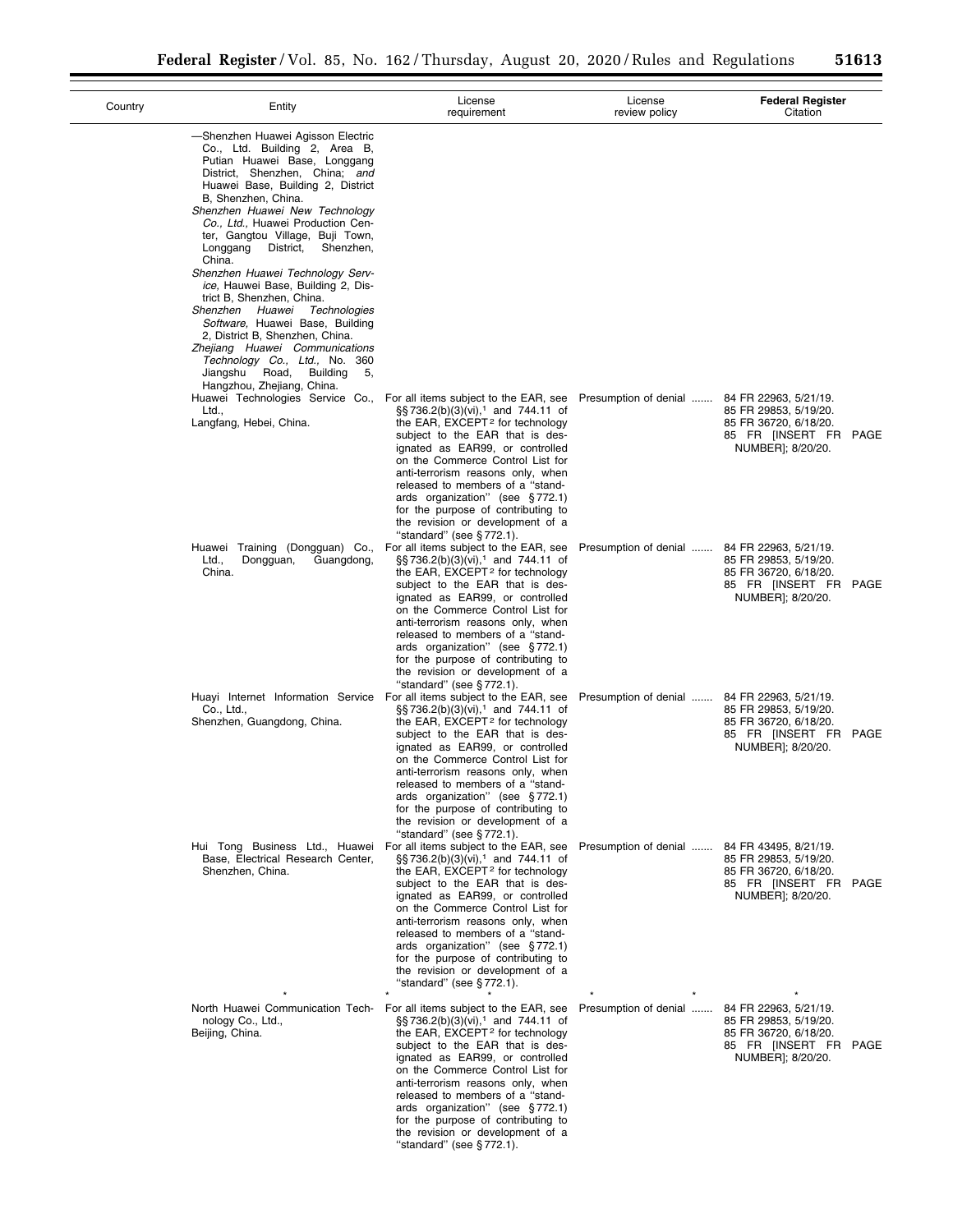| Country | Entity                                                                                                                                       | License<br>requirement                                                                                                                                                                                                                                                                                                                                                                                                                                                                                 | License<br>review policy                     | <b>Federal Register</b><br>Citation                                                                                   |
|---------|----------------------------------------------------------------------------------------------------------------------------------------------|--------------------------------------------------------------------------------------------------------------------------------------------------------------------------------------------------------------------------------------------------------------------------------------------------------------------------------------------------------------------------------------------------------------------------------------------------------------------------------------------------------|----------------------------------------------|-----------------------------------------------------------------------------------------------------------------------|
|         | $\star$<br>Shanghai Haisi Technology Co., Ltd.,<br>Shanghai, China.                                                                          | For all items subject to the EAR, see<br>§§736.2(b)(3)(vi), <sup>1</sup> and 744.11 of<br>the EAR, EXCEPT <sup>2</sup> for technology<br>subject to the EAR that is des-<br>ignated as EAR99, or controlled<br>on the Commerce Control List for<br>anti-terrorism reasons only, when<br>released to members of a "stand-<br>ards organization" (see §772.1)<br>for the purpose of contributing to<br>the revision or development of a<br>"standard" (see §772.1).                                      | $\star$<br>Presumption of denial             | 84 FR 22963, 5/21/19.<br>85 FR 29853, 5/19/20.<br>85 FR 36720, 6/18/20.<br>85 FR [INSERT FR PAGE<br>NUMBER]; 8/20/20. |
|         | HiSilicon Technologies<br>Shanghai<br>Co., Ltd., Room 101, No. 318,<br>Shuixiu Road, Jinze Town (Xiqi),<br>Qingpu District, Shanghai, China. | For all items subject to the EAR, see<br>§§736.2(b)(3)(vi), <sup>1</sup> and 744.11 of<br>the EAR, EXCEPT <sup>2</sup> for technology<br>subject to the EAR that is des-<br>ignated as EAR99, or controlled<br>on the Commerce Control List for<br>anti-terrorism reasons only, when<br>released to members of a "stand-<br>ards organization" (see §772.1)<br>for the purpose of contributing to<br>the revision or development of a<br>"standard" (see §772.1).                                      | Presumption of denial                        | 84 FR 43495, 8/21/19.<br>85 FR 29853, 5/19/20.<br>85 FR 36720, 6/18/20.<br>85 FR [INSERT FR PAGE<br>NUMBER]; 8/20/20. |
|         | Shanghai Mossel Trade Co., Ltd.,<br>Shanghai, China.                                                                                         | For all items subject to the EAR, see<br>§§736.2(b)(3)(vi), <sup>1</sup> and 744.11 of<br>the EAR, EXCEPT <sup>2</sup> for technology<br>subject to the EAR that is des-<br>ignated as EAR99, or controlled<br>on the Commerce Control List for<br>anti-terrorism reasons only, when<br>released to members of a "stand-<br>ards organization" (see §772.1)<br>for the purpose of contributing to<br>the revision or development of a<br>"standard" (see §772.1).                                      | Presumption of denial                        | 84 FR 22963, 5/21/19.<br>85 FR 29853, 5/19/20.<br>85 FR 36720, 6/18/20.<br>85 FR [INSERT FR PAGE<br>NUMBER]; 8/20/20. |
|         | Shenzhen HiSilicon Technologies<br>Co., Electrical Research Center,<br>Huawei Base, Shenzhen, China.                                         | For all items subject to the EAR, see<br>§§736.2(b)(3)(vi), <sup>1</sup> and 744.11 of<br>the EAR, EXCEPT <sup>2</sup> for technology<br>subject to the EAR that is des-<br>ignated as EAR99, or controlled<br>on the Commerce Control List for<br>anti-terrorism reasons only, when<br>released to members of a "stand-<br>ards organization" (see §772.1)<br>for the purpose of contributing to<br>the revision or development of a<br>"standard" (see §772.1).                                      | Presumption of denial                        | 84 FR 43495, 8/21/19.<br>85 FR 29853, 5/19/20.<br>85 FR 36720, 6/18/20.<br>85 FR [INSERT FR PAGE<br>NUMBER]; 8/20/20. |
|         | ices Co., Ltd.,<br>Shenzhen, Guangdong, China.                                                                                               | Shenzhen Huawei Technical Serv- For all items subject to the EAR, see<br>§§736.2(b)(3)(vi), <sup>1</sup> and 744.11 of<br>the EAR, EXCEPT <sup>2</sup> for technology<br>subject to the EAR that is des-<br>ignated as EAR99, or controlled<br>on the Commerce Control List for<br>anti-terrorism reasons only, when<br>released to members of a "stand-<br>ards organization" (see §772.1)<br>for the purpose of contributing to<br>the revision or development of a<br>"standard" (see $\S 772.1$ ). | Presumption of denial  84 FR 22963, 5/21/19. | 85 FR 29853, 5/19/20.<br>85 FR 36720, 6/18/20.<br>85 FR [INSERT FR PAGE<br>NUMBER]; 8/20/20.                          |
|         | mercial Co., Ltd.,<br>Shenzhen, Guangdong, China.                                                                                            | Shenzhen Huawei Terminal Com- For all items subject to the EAR, see<br>§§736.2(b)(3)(vi), <sup>1</sup> and 744.11 of<br>the EAR, EXCEPT <sup>2</sup> for technology<br>subject to the EAR that is des-<br>ignated as EAR99, or controlled<br>on the Commerce Control List for<br>anti-terrorism reasons only, when<br>released to members of a "stand-<br>ards organization" (see §772.1)<br>for the purpose of contributing to<br>the revision or development of a<br>"standard" (see §772.1).        | Presumption of denial                        | 84 FR 22963, 5/21/19.<br>85 FR 29853, 5/19/20.<br>85 FR 36720, 6/18/20.<br>85 FR [INSERT FR PAGE<br>NUMBER]; 8/20/20. |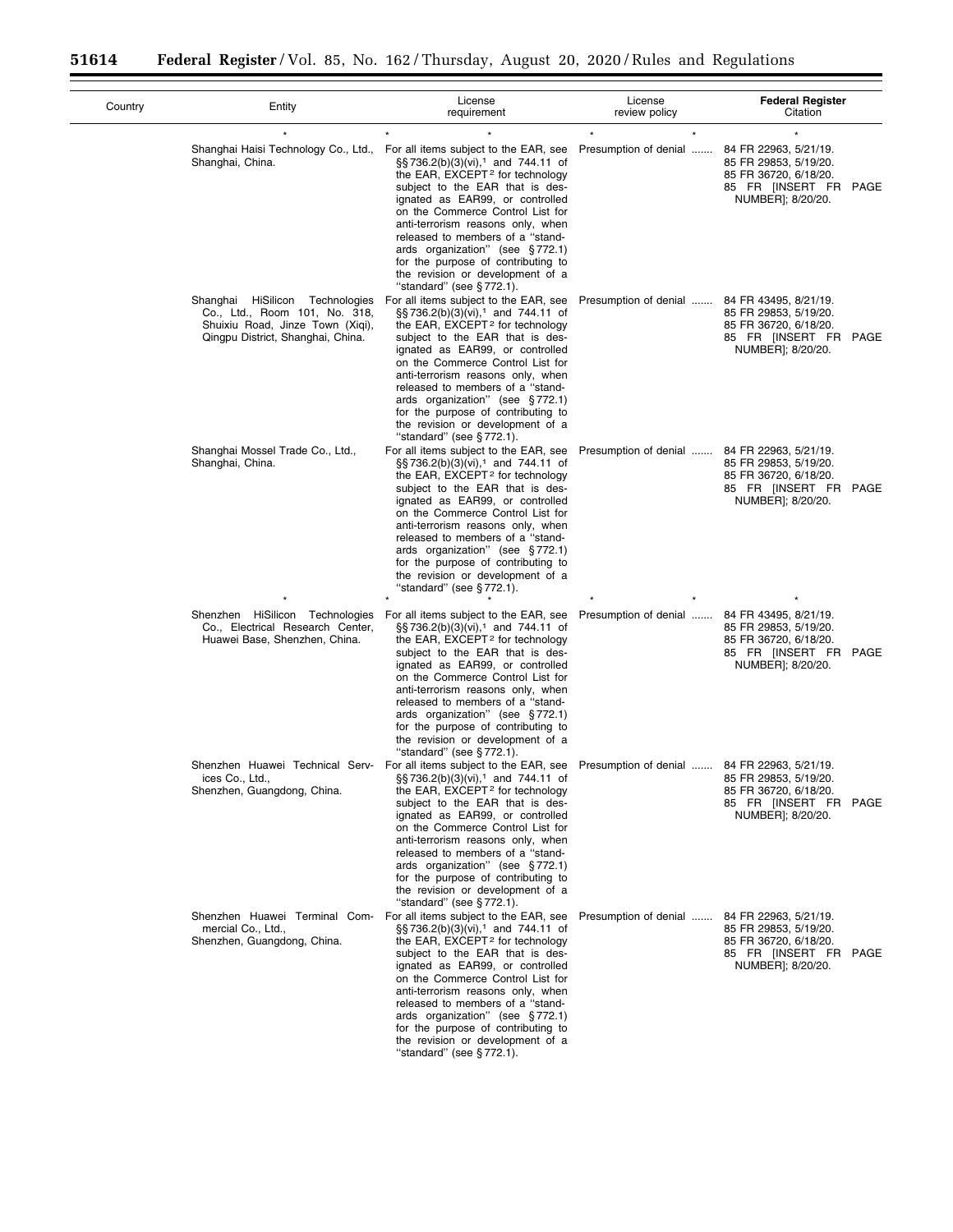| Country | Entity                                                                                                        | License<br>requirement                                                                                                                                                                                                                                                                                                                                                                                                                                                                               | License<br>review policy | <b>Federal Register</b><br>Citation                                                                                   |
|---------|---------------------------------------------------------------------------------------------------------------|------------------------------------------------------------------------------------------------------------------------------------------------------------------------------------------------------------------------------------------------------------------------------------------------------------------------------------------------------------------------------------------------------------------------------------------------------------------------------------------------------|--------------------------|-----------------------------------------------------------------------------------------------------------------------|
|         | Co., Ltd.,<br>Shenzhen, Guangdong, China.                                                                     | Shenzhen Huawei Training School For all items subject to the EAR, see<br>§§736.2(b)(3)(vi), <sup>1</sup> and 744.11 of<br>the EAR, EXCEPT <sup>2</sup> for technology<br>subject to the EAR that is des-<br>ignated as EAR99, or controlled<br>on the Commerce Control List for<br>anti-terrorism reasons only, when<br>released to members of a "stand-<br>ards organization" (see §772.1)<br>for the purpose of contributing to<br>the revision or development of a<br>"standard" (see $§$ 772.1). | Presumption of denial    | 84 FR 22963, 5/21/19.<br>85 FR 29853, 5/19/20.<br>85 FR 36720, 6/18/20.<br>85 FR [INSERT FR PAGE<br>NUMBER]; 8/20/20. |
|         | Co., Ltd.,<br>Shenzhen, Guangdong, China.                                                                     | Shenzhen Huayi Loan Small Loan For all items subject to the EAR, see<br>§§736.2(b)(3)(vi), <sup>1</sup> and 744.11 of<br>the EAR, EXCEPT <sup>2</sup> for technology<br>subject to the EAR that is des-<br>ignated as EAR99, or controlled<br>on the Commerce Control List for<br>anti-terrorism reasons only, when<br>released to members of a "stand-<br>ards organization" (see §772.1)<br>for the purpose of contributing to<br>the revision or development of a<br>"standard" (see §772.1).     | Presumption of denial    | 84 FR 22963, 5/21/19.<br>85 FR 29853, 5/19/20.<br>85 FR 36720, 6/18/20.<br>85 FR [INSERT FR PAGE<br>NUMBER]; 8/20/20. |
|         | Shenzhen Legrit Technology Co., For all items subject to the EAR, see<br>Ltd.,<br>Shenzhen, Guangdong, China. | $\S$ S 736.2(b)(3)(vi), <sup>1</sup> and 744.11 of<br>the EAR, EXCEPT <sup>2</sup> for technology<br>subject to the EAR that is des-<br>ignated as EAR99, or controlled<br>on the Commerce Control List for<br>anti-terrorism reasons only, when<br>released to members of a "stand-<br>ards organization" (see §772.1)<br>for the purpose of contributing to<br>the revision or development of a<br>"standard" (see $\S 772.1$ ).                                                                   | Presumption of denial    | 84 FR 22963, 5/21/19.<br>85 FR 29853, 5/19/20.<br>85 FR 36720, 6/18/20.<br>85 FR [INSERT FR PAGE<br>NUMBER]; 8/20/20. |
|         | Ltd.,<br>Shenzhen, Guangdong, China.                                                                          | Shenzhen Smartcom Business Co., For all items subject to the EAR, see<br>§§736.2(b)(3)(vi), <sup>1</sup> and 744.11 of<br>the EAR, $EXCEPT2$ for technology<br>subject to the EAR that is des-<br>ignated as EAR99, or controlled<br>on the Commerce Control List for<br>anti-terrorism reasons only, when<br>released to members of a "stand-<br>ards organization" (see §772.1)<br>for the purpose of contributing to<br>the revision or development of a<br>"standard" (see §772.1).              | Presumption of denial    | 84 FR 22963, 5/21/19.<br>85 FR 29853, 5/19/20.<br>85 FR 36720, 6/18/20.<br>85 FR [INSERT FR PAGE<br>NUMBER]; 8/20/20. |
|         | Suzhou Huawei Investment Co., Ltd.,<br>Suzhou, Jiangsu, China.                                                | For all items subject to the EAR, see<br>$\S$ S 736.2(b)(3)(vi), <sup>1</sup> and 744.11 of<br>the EAR, EXCEPT <sup>2</sup> for technology<br>subject to the EAR that is des-<br>ignated as EAR99, or controlled<br>on the Commerce Control List for<br>anti-terrorism reasons only, when<br>released to members of a "stand-<br>ards organization" (see §772.1)<br>for the purpose of contributing to<br>the revision or development of a<br>"standard" (see §772.1).                               | Presumption of denial    | 84 FR 22963, 5/21/19.<br>85 FR 29853, 5/19/20.<br>85 FR 36720, 6/18/20.<br>85 FR [INSERT FR PAGE<br>NUMBER]; 8/20/20. |
|         | Wuhan Huawei Investment Co., Ltd.,<br>Wuhan, Hubei, China.                                                    | For all items subject to the EAR, see<br>§§736.2(b)(3)(vi), <sup>1</sup> and 744.11 of<br>the EAR, EXCEPT <sup>2</sup> for technology<br>subject to the EAR that is des-<br>ignated as EAR99, or controlled<br>on the Commerce Control List for<br>anti-terrorism reasons only, when<br>released to members of a "stand-<br>ards organization" (see §772.1)<br>for the purpose of contributing to<br>the revision or development of a<br>"standard" (see §772.1).                                    | Presumption of denial    | 84 FR 22963, 5/21/19.<br>85 FR 29853, 5/19/20.<br>85 FR 36720, 6/18/20.<br>85 FR [INSERT FR PAGE<br>NUMBER]; 8/20/20. |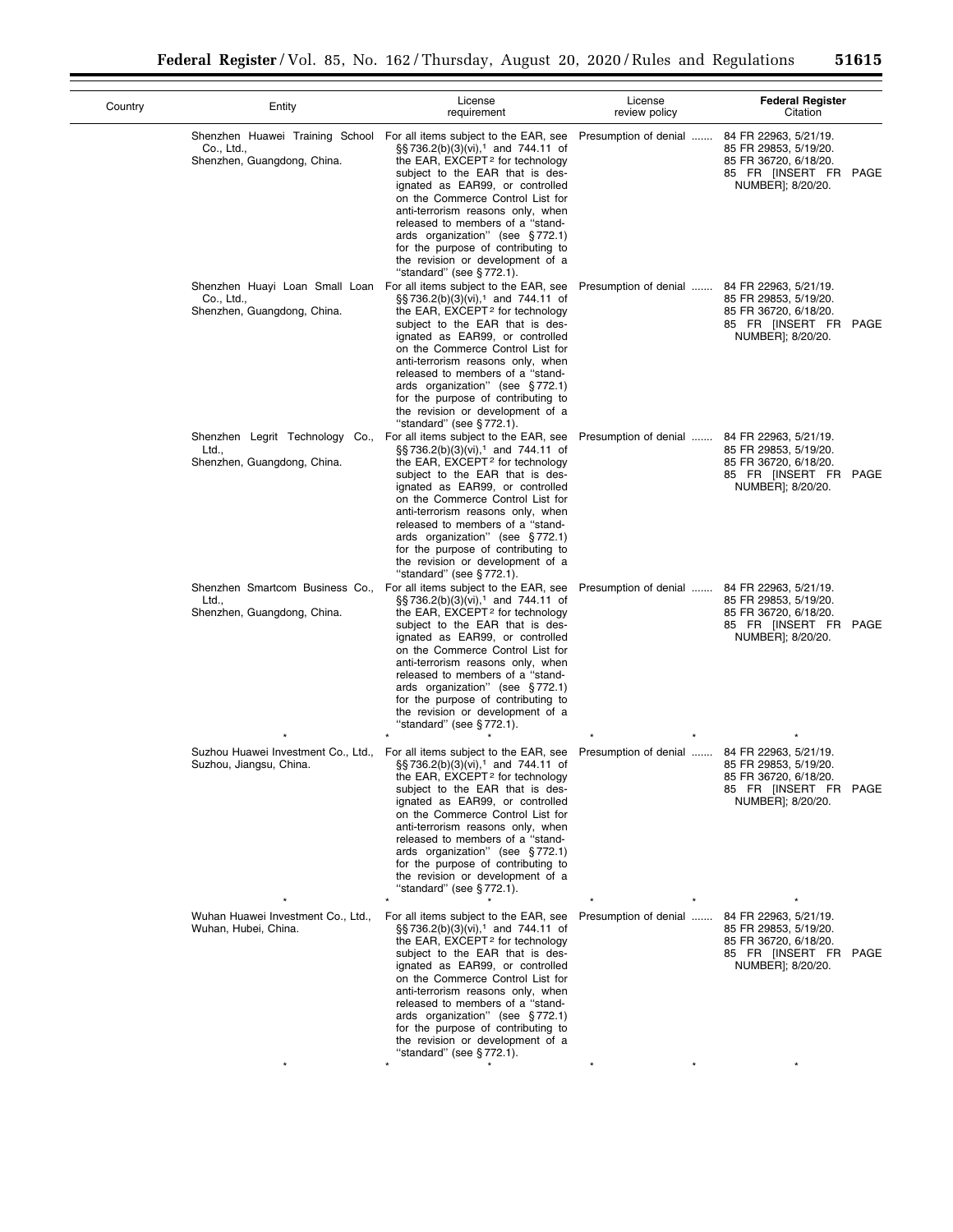| Country                  | Entity                                                                                                                                                                                                                                                                                    | License<br>requirement                                                                                                                                                                                                                                                                                                                                                                                                                                                                         | License<br>review policy                     | <b>Federal Register</b><br>Citation                                                                                   |
|--------------------------|-------------------------------------------------------------------------------------------------------------------------------------------------------------------------------------------------------------------------------------------------------------------------------------------|------------------------------------------------------------------------------------------------------------------------------------------------------------------------------------------------------------------------------------------------------------------------------------------------------------------------------------------------------------------------------------------------------------------------------------------------------------------------------------------------|----------------------------------------------|-----------------------------------------------------------------------------------------------------------------------|
|                          | puting Technology, a.k.a., the fol-<br>lowing one alias:<br>-Ulan Qab Huawei Cloud Com-<br>puting Technology.<br>Huawei Cloud Data Center at the<br>Intersection of Manda Road and<br>Jinggi Road,<br>Jining<br>District,<br>Wulanchabu City, Inner Mongolia<br>Autonomous Region, China. | Wulanchabu Huawei Cloud Com- For all items subject to the EAR, see<br>§§736.2(b)(3)(vi), <sup>1</sup> and 744.11 of<br>the EAR, EXCEPT <sup>2</sup> for technology<br>subject to the EAR that is des-<br>ignated as EAR99, or controlled<br>on the Commerce Control List for<br>anti-terrorism reasons only, when<br>released to members of a "stand-<br>ards organization" (see §772.1)<br>for the purpose of contributing to<br>the revision or development of a<br>"standard" (see §772.1). | Presumption of denial                        | 85 FR [INSERT FR PAGE<br>NUMBER]; 8/20/20.                                                                            |
|                          | Xi'an Huawei Technologies Co., Ltd.,<br>Xi'an, Shaanxi, China.                                                                                                                                                                                                                            | For all items subject to the EAR, see<br>§§736.2(b)(3)(vi), <sup>1</sup> and 744.11 of<br>the EAR, EXCEPT <sup>2</sup> for technology<br>subject to the EAR that is des-<br>ignated as EAR99, or controlled<br>on the Commerce Control List for<br>anti-terrorism reasons only, when<br>released to members of a "stand-<br>ards organization" (see §772.1)<br>for the purpose of contributing to<br>the revision or development of a<br>"standard" (see §772.1).                              | Presumption of denial                        | 84 FR 22963, 5/21/19.<br>85 FR 29853, 5/19/20.<br>85 FR 36720, 6/18/20.<br>85 FR [INSERT FR PAGE<br>NUMBER]; 8/20/20. |
|                          | Xi'an Ruixin Investment Co., Ltd.,<br>Xi'an, Shaanxi, China.                                                                                                                                                                                                                              | For all items subject to the EAR, see<br>§§736.2(b)(3)(vi), <sup>1</sup> and 744.11 of<br>the EAR, EXCEPT <sup>2</sup> for technology<br>subject to the EAR that is des-<br>ignated as EAR99, or controlled<br>on the Commerce Control List for<br>anti-terrorism reasons only, when<br>released to members of a "stand-<br>ards organization" (see §772.1)<br>for the purpose of contributing to<br>the revision or development of a<br>"standard" (see §772.1).                              | Presumption of denial                        | 84 FR 22963, 5/21/19.<br>85 FR 29853, 5/19/20.<br>85 FR 36720, 6/18/20.<br>85 FR [INSERT FR PAGE<br>NUMBER]; 8/20/20. |
|                          | COSTA RICA  Huawei Technologies Costa Rica For all items subject to the EAR, see<br>SA, a.k.a., the following one alias:<br>-Huawei Technologies Costa Rica<br>Sociedad Anonima.<br>S.J, Sabana Norte, Detras De Burg-<br>er King, Edif Gru, Po Nueva, San<br>Jose, Costa Rica.           | §§736.2(b)(3)(vi), <sup>1</sup> and 744.11 of<br>the EAR, EXCEPT <sup>2</sup> for technology<br>subject to the EAR that is des-<br>ignated as EAR99, or controlled<br>on the Commerce Control List for<br>anti-terrorism reasons only, when<br>released to members of a "stand-<br>ards organization" (see §772.1)<br>for the purpose of contributing to<br>the revision or development of a<br>"standard" (see $\S 772.1$ ).                                                                  | Presumption of denial                        | 84 FR 43495, 8/21/19.<br>85 FR 29853, 5/19/20.<br>85 FR 36720, 6/18/20.<br>85 FR [INSERT FR PAGE<br>NUMBER]; 8/20/20. |
| CUBA  Huawei Cuba, Cuba. |                                                                                                                                                                                                                                                                                           | For all items subject to the EAR, see<br>§§736.2(b)(3)(vi), <sup>1</sup> and 744.11 of<br>the EAR, EXCEPT <sup>2</sup> for technology<br>subject to the EAR that is des-<br>ignated as EAR99, or controlled<br>on the Commerce Control List for<br>anti-terrorism reasons only, when<br>released to members of a "stand-<br>ards organization" (see §772.1)<br>for the purpose of contributing to<br>the revision or development of a<br>"standard" (see §772.1).                              | Presumption of denial  84 FR 43495, 8/21/19. | 85 FR 29853, 5/19/20.<br>85 FR 36720, 6/18/20.<br>85 FR [INSERT FR PAGE<br>NUMBER]; 8/20/20.                          |
|                          | DENMARK  Huawei Denmark, Vestre Teglgade<br>9, Kobenhavn Sv, Hovedstaden,<br>2450, Denmark.                                                                                                                                                                                               | For all items subject to the EAR, see<br>§§736.2(b)(3)(vi), <sup>1</sup> and 744.11 of<br>the EAR, EXCEPT <sup>2</sup> for technology<br>subject to the EAR that is des-<br>ignated as EAR99, or controlled<br>on the Commerce Control List for<br>anti-terrorism reasons only, when<br>released to members of a "stand-<br>ards organization" (see §772.1)<br>for the purpose of contributing to<br>the revision or development of a<br>"standard" (see §772.1).                              | Presumption of denial                        | 84 FR 43495, 8/21/19.<br>85 FR 29853, 5/19/20.<br>85 FR 36720, 6/18/20.<br>85 FR [INSERT FR PAGE<br>NUMBER]; 8/20/20. |
| EGYPT                    |                                                                                                                                                                                                                                                                                           |                                                                                                                                                                                                                                                                                                                                                                                                                                                                                                |                                              |                                                                                                                       |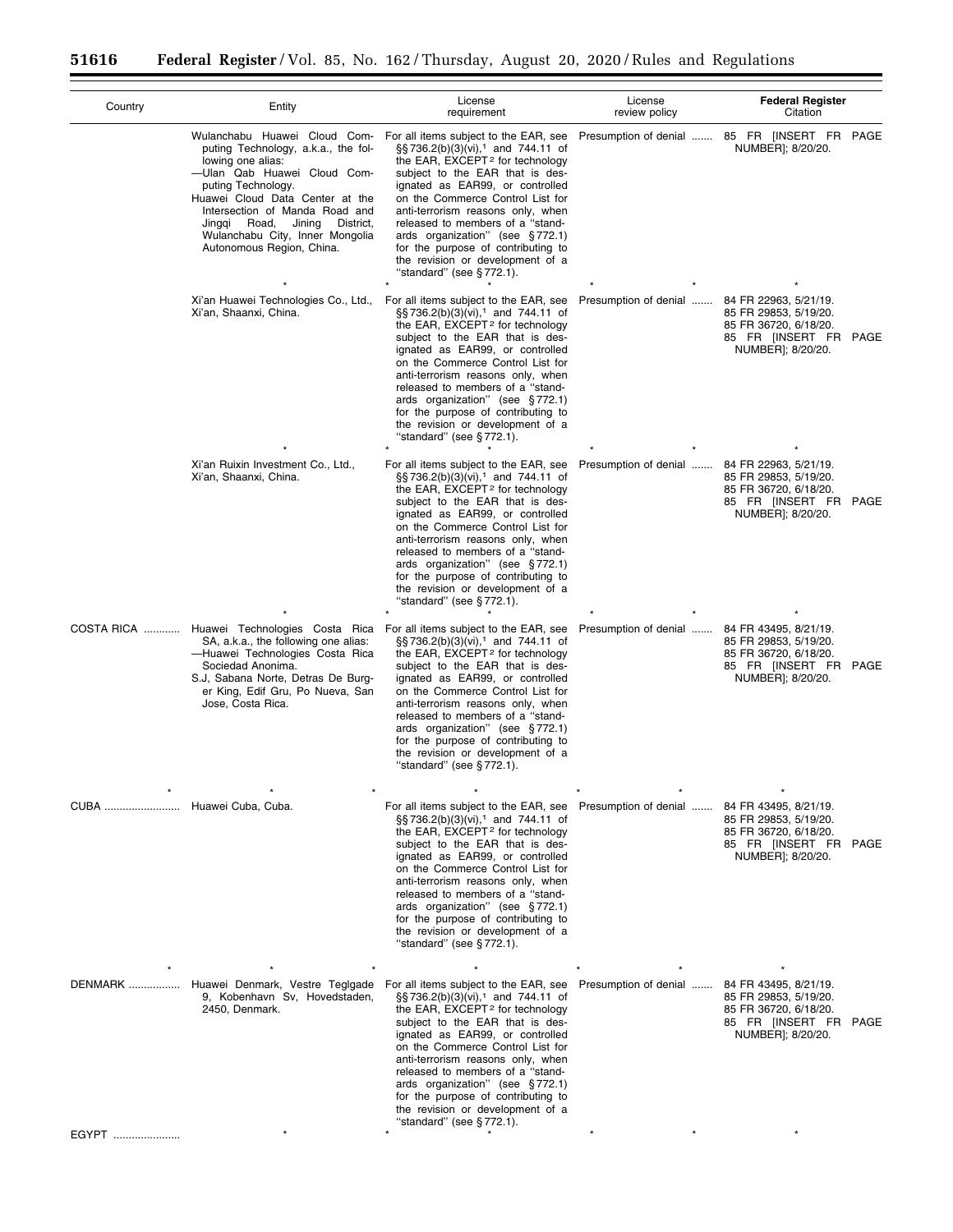| Country       | Entity                                                                                                                                       | License<br>requirement                                                                                                                                                                                                                                                                                                                                                                                                                                                                                     | License<br>review policy | <b>Federal Register</b><br>Citation                                                                                   |
|---------------|----------------------------------------------------------------------------------------------------------------------------------------------|------------------------------------------------------------------------------------------------------------------------------------------------------------------------------------------------------------------------------------------------------------------------------------------------------------------------------------------------------------------------------------------------------------------------------------------------------------------------------------------------------------|--------------------------|-----------------------------------------------------------------------------------------------------------------------|
|               | following one alias:<br>-Huawei Cairo OpenLab.<br>Cairo-Alex Desert Rd, Al Giza<br>Desert, Giza Governorate, Egypt.                          | Huawei OpenLab Cairo, a.k.a., the For all items subject to the EAR, see<br>§§736.2(b)(3)(vi), <sup>1</sup> and 744.11 of<br>the EAR, EXCEPT <sup>2</sup> for technology<br>subject to the EAR that is des-<br>ignated as EAR99, or controlled<br>on the Commerce Control List for<br>anti-terrorism reasons only, when<br>released to members of a "stand-<br>ards organization" (see §772.1)<br>for the purpose of contributing to<br>the revision or development of a<br>"standard" (see §772.1).        |                          | Presumption of denial  85 FR [INSERT FR PAGE<br>NUMBER]; 8/20/20.                                                     |
|               | Huawei Technology,<br>Cairo, Egypt.                                                                                                          | For all items subject to the EAR, see<br>§§736.2(b)(3)(vi), <sup>1</sup> and 744.11 of<br>the EAR, EXCEPT <sup>2</sup> for technology<br>subject to the EAR that is des-<br>ignated as EAR99, or controlled<br>on the Commerce Control List for<br>anti-terrorism reasons only, when<br>released to members of a "stand-<br>ards organization" (see §772.1)<br>for the purpose of contributing to<br>the revision or development of a<br>"standard" (see §772.1).                                          | Presumption of denial    | 84 FR 22963, 5/21/19.<br>85 FR 29853, 5/19/20.<br>85 FR 36720, 6/18/20.<br>85 FR [INSERT FR PAGE<br>NUMBER]; 8/20/20. |
|               |                                                                                                                                              |                                                                                                                                                                                                                                                                                                                                                                                                                                                                                                            |                          |                                                                                                                       |
| <b>FRANCE</b> | $\ddot{\phantom{0}}$<br>Huawei Cloud France,<br>Paris, France.                                                                               | $\star$<br>For all items subject to the EAR, see<br>§§ 736.2(b)(3)(vi), <sup>1</sup> and 744.11 of<br>the EAR, EXCEPT <sup>2</sup> for technology<br>subject to the EAR that is des-<br>ignated as EAR99, or controlled<br>on the Commerce Control List for<br>anti-terrorism reasons only, when<br>released to members of a "stand-<br>ards organization" (see §772.1)<br>for the purpose of contributing to<br>the revision or development of a<br>"standard" (see §772.1).                              | $\star$<br>$\star$       | $\star$<br>Presumption of denial  85 FR [INSERT FR PAGE<br>NUMBER]; 8/20/20.                                          |
|               | one alias:<br>-Huawei<br>Technologies<br>France<br>SASU.<br>36-38, quai du Point du Jour, 92659<br>Boulogne-Billancourt<br>cedex,<br>France. | Huawei France, a.k.a., the following For all items subject to the EAR, see<br>$\S$ §736.2(b)(3)(vi), <sup>1</sup> and 744.11 of<br>the EAR, EXCEPT <sup>2</sup> for technology<br>subject to the EAR that is des-<br>ignated as EAR99, or controlled<br>on the Commerce Control List for<br>anti-terrorism reasons only, when<br>released to members of a "stand-<br>ards organization" (see §772.1)<br>for the purpose of contributing to<br>the revision or development of a<br>"standard" (see §772.1). | Presumption of denial    | 84 FR 43495, 8/21/19.<br>85 FR 29853, 5/19/20.<br>85 FR 36720, 6/18/20.<br>85 FR [INSERT FR PAGE<br>NUMBER]; 8/20/20. |
|               | following one alias:<br>-Huawei Paris OpenLab.<br>101 Boulevard Murat, 75016 Paris,<br>France.                                               | Huawei OpenLab Paris, a.k.a., the For all items subject to the EAR, see<br>§§736.2(b)(3)(vi), <sup>1</sup> and 744.11 of<br>the EAR, EXCEPT <sup>2</sup> for technology<br>subject to the EAR that is des-<br>ignated as EAR99, or controlled<br>on the Commerce Control List for<br>anti-terrorism reasons only, when<br>released to members of a "stand-<br>ards organization" (see §772.1)<br>for the purpose of contributing to<br>the revision or development of a<br>"standard" (see §772.1).        |                          | Presumption of denial  85 FR [INSERT FR PAGE<br>NUMBER]; 8/20/20.                                                     |

GERMANY ................ \* \* \* \* \* \*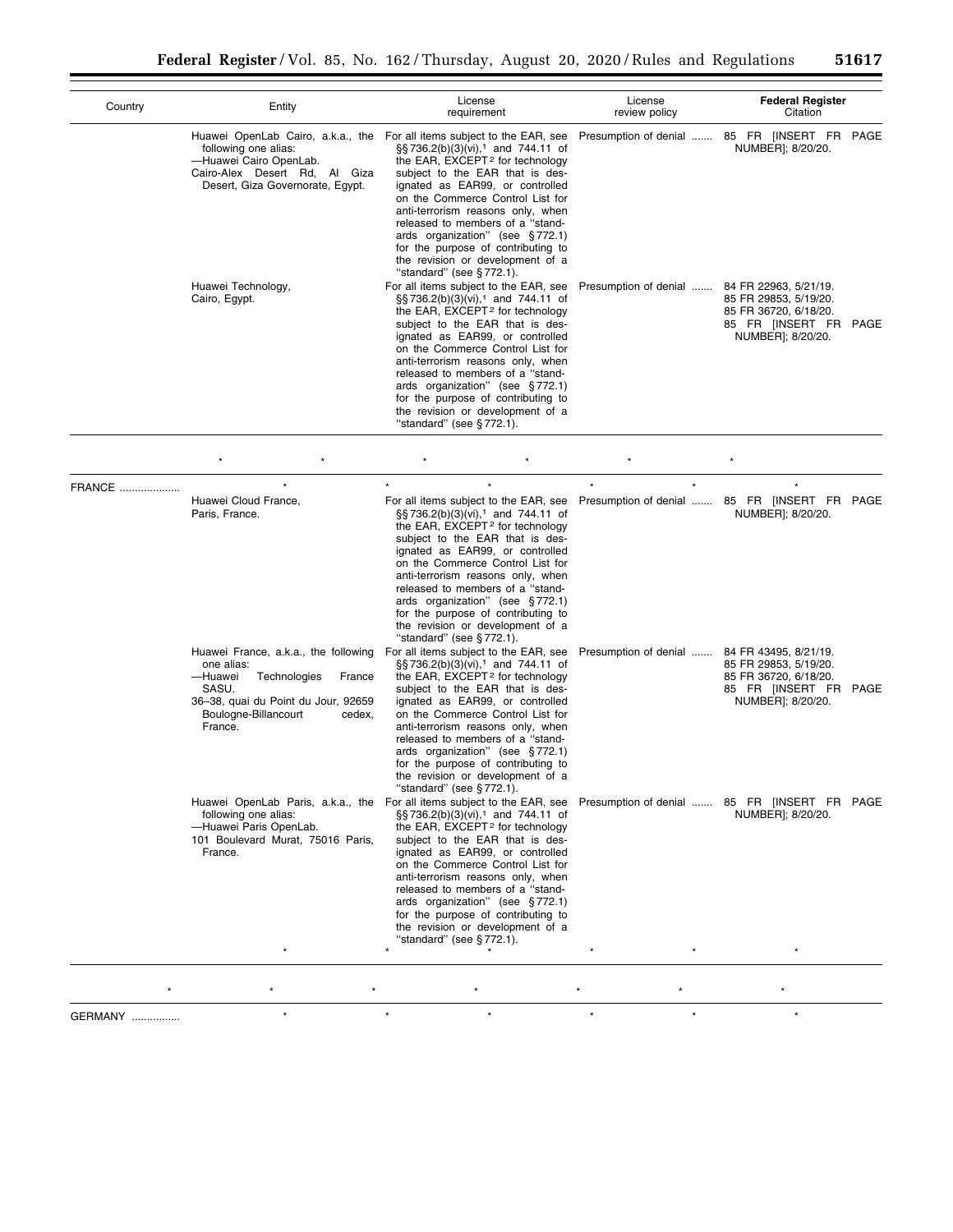|                   |                                                                                                                                                                                                                                                                                                   | License                                                                                                                                                                                                                                                                                                                                                                                                                                                              | License               | <b>Federal Register</b>                                                                                               |
|-------------------|---------------------------------------------------------------------------------------------------------------------------------------------------------------------------------------------------------------------------------------------------------------------------------------------------|----------------------------------------------------------------------------------------------------------------------------------------------------------------------------------------------------------------------------------------------------------------------------------------------------------------------------------------------------------------------------------------------------------------------------------------------------------------------|-----------------------|-----------------------------------------------------------------------------------------------------------------------|
| Country           | Entity                                                                                                                                                                                                                                                                                            | requirement                                                                                                                                                                                                                                                                                                                                                                                                                                                          | review policy         | Citation                                                                                                              |
|                   | Huawei Cloud Berlin,<br>Berlin Germany.                                                                                                                                                                                                                                                           | For all items subject to the EAR, see<br>§§736.2(b)(3)(vi), <sup>1</sup> and 744.11 of<br>the EAR, EXCEPT <sup>2</sup> for technology<br>subject to the EAR that is des-<br>ignated as EAR99, or controlled<br>on the Commerce Control List for<br>anti-terrorism reasons only, when<br>released to members of a "stand-<br>ards organization" (see §772.1)<br>for the purpose of contributing to<br>the revision or development of a<br>"standard" (see $§$ 772.1). |                       | Presumption of denial  85 FR [INSERT FR PAGE<br>NUMBER]; 8/20/20.                                                     |
|                   | Huawei OpenLab Munich, a.k.a., the For all items subject to the EAR, see<br>following one alias:<br>-Huawei Munich OpenLab.<br>Huawei Germany Region R&D Cen-<br>tre Riesstr. 22 80992 Munich, Ger-<br>many; and<br>Huawei Germany Region R&D Cen-<br>tre Riesstr. 12 80992 Munich, Ger-<br>many. | §§736.2(b)(3)(vi), <sup>1</sup> and 744.11 of<br>the EAR, EXCEPT <sup>2</sup> for technology<br>subject to the EAR that is des-<br>ignated as EAR99, or controlled<br>on the Commerce Control List for<br>anti-terrorism reasons only, when<br>released to members of a "stand-<br>ards organization" (see §772.1)<br>for the purpose of contributing to<br>the revision or development of a<br>"standard" (see $§$ 772.1).                                          |                       | Case-by-case review  85 FR [INSERT FR PAGE<br>NUMBER]; 8/20/20.                                                       |
|                   | Huawei Technologies Deutschland<br>GmbH, Germany.                                                                                                                                                                                                                                                 | For all items subject to the EAR, see<br>§§736.2(b)(3)(vi), <sup>1</sup> and 744.11 of<br>the EAR, EXCEPT <sup>2</sup> for technology<br>subject to the EAR that is des-<br>ignated as EAR99, or controlled<br>on the Commerce Control List for<br>anti-terrorism reasons only, when<br>released to members of a "stand-<br>ards organization" (see §772.1)<br>for the purpose of contributing to<br>the revision or development of a<br>"standard" (see $§$ 772.1). | Presumption of denial | 84 FR 22963, 5/21/19.<br>85 FR 29853, 5/19/20.<br>85 FR 36720, 6/18/20.<br>85 FR [INSERT FR PAGE<br>NUMBER]; 8/20/20. |
|                   | Huawei Technologies<br>GmbH.<br>Huawei Germany Region R&D Cen-<br>tre Riesstr. 25, 80992 Munich,<br>Germany, and<br>Am Seestern 24 Duesseldorf, D-<br>40547 Germany.                                                                                                                              | Dusseldorf For all items subject to the EAR, see<br>§§ 736.2(b)(3)(vi), <sup>1</sup> and 744.11 of<br>the EAR, EXCEPT <sup>2</sup> for technology<br>subject to the EAR that is des-<br>ignated as EAR99, or controlled<br>on the Commerce Control List for<br>anti-terrorism reasons only, when<br>released to members of a "stand-<br>ards organization" (see §772.1)<br>for the purpose of contributing to<br>the revision or development of a                    |                       | Presumption of denial  85 FR [INSERT FR PAGE<br>NUMBER]; 8/20/20.                                                     |
|                   |                                                                                                                                                                                                                                                                                                   | "standard" (see $\S 772.1$ ).                                                                                                                                                                                                                                                                                                                                                                                                                                        |                       |                                                                                                                       |
|                   | $\star$<br>$\star$                                                                                                                                                                                                                                                                                |                                                                                                                                                                                                                                                                                                                                                                                                                                                                      | $\star$               | $\pmb{\star}$                                                                                                         |
| <b>HONG KONG </b> |                                                                                                                                                                                                                                                                                                   |                                                                                                                                                                                                                                                                                                                                                                                                                                                                      |                       |                                                                                                                       |
|                   | Hua Ying Management Co. Limited,<br>Tsim Sha Tsui, Kowloon, Hong<br>Kong.                                                                                                                                                                                                                         | For all items subject to the EAR, see<br>§§736.2(b)(3)(vi), <sup>1</sup> and 744.11 of<br>the EAR, EXCEPT <sup>2</sup> for technology<br>subject to the EAR that is des-<br>ignated as EAR99, or controlled<br>on the Commerce Control List for<br>anti-terrorism reasons only, when<br>released to members of a "stand-<br>ards organization" (see §772.1)<br>for the purpose of contributing to<br>the revision or development of a<br>"standard" (see $§$ 772.1). | Presumption of denial | 84 FR 22963, 5/21/19.<br>85 FR 29853, 5/19/20.<br>85 FR 36720, 6/18/20.<br>85 FR [INSERT FR PAGE<br>NUMBER]; 8/20/20. |
|                   | Huawei Cloud Hong Kong,<br>Hong Kong.                                                                                                                                                                                                                                                             | For all items subject to the EAR, see<br>§§ 736.2(b)(3)(vi), <sup>1</sup> and 744.11 of<br>the EAR, EXCEPT <sup>2</sup> for technology<br>subject to the EAR that is des-<br>ignated as EAR99, or controlled<br>on the Commerce Control List for<br>anti-terrorism reasons only, when<br>released to members of a "stand-<br>ards organization" (see §772.1)<br>for the purpose of contributing to<br>the revision or development of a                               |                       | See §744.2(d) of the EAR. 85 FR [INSERT FR PAGE<br>NUMBER]; 8/20/20.                                                  |

''standard'' (see § 772.1).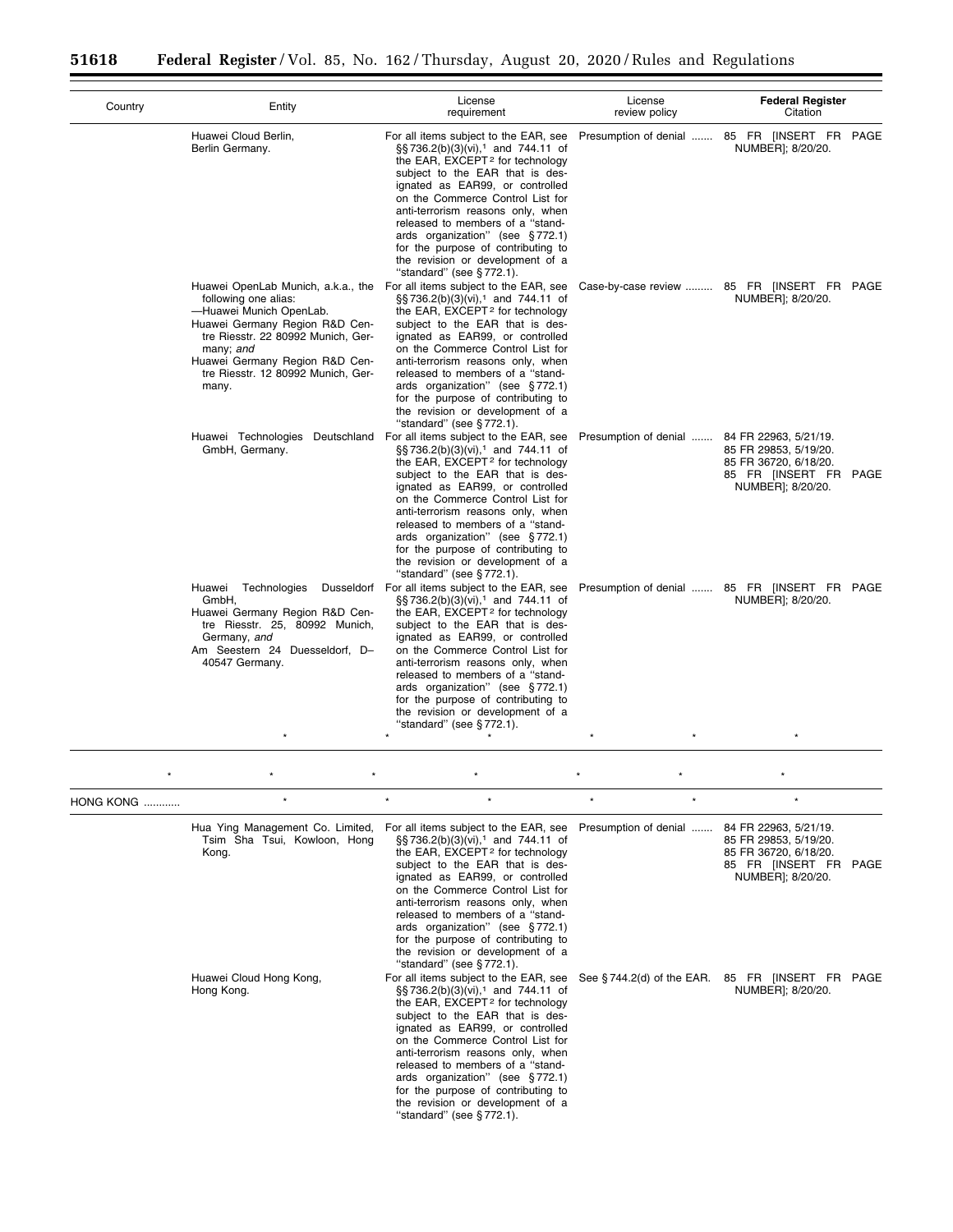| Country | Entity                                                                                               | License<br>requirement                                                                                                                                                                                                                                                                                                                                                                                                                                                 | License<br>review policy | <b>Federal Register</b><br>Citation                                                                                   |
|---------|------------------------------------------------------------------------------------------------------|------------------------------------------------------------------------------------------------------------------------------------------------------------------------------------------------------------------------------------------------------------------------------------------------------------------------------------------------------------------------------------------------------------------------------------------------------------------------|--------------------------|-----------------------------------------------------------------------------------------------------------------------|
|         | Huawei Device (Hong Kong) Co.,<br>Limited,<br>Tsim Sha Tsui, Kowloon, Hong<br>Kong.                  | For all items subject to the EAR, see<br>§§736.2(b)(3)(vi), <sup>1</sup> and 744.11 of<br>the EAR, EXCEPT <sup>2</sup> for technology<br>subject to the EAR that is des-<br>ignated as EAR99, or controlled<br>on the Commerce Control List for<br>anti-terrorism reasons only, when<br>released to members of a "stand-<br>ards organization" (see §772.1)<br>for the purpose of contributing to<br>the revision or development of a<br>"standard" (see $\S 772.1$ ). | Presumption of denial    | 84 FR 22963, 5/21/19.<br>85 FR 29853, 5/19/20.<br>85 FR 36720, 6/18/20.<br>85 FR [INSERT FR PAGE<br>NUMBER]; 8/20/20. |
|         | Huawei International Co., Limited,<br>Hong Kong.                                                     | For all items subject to the EAR, see<br>$\S$ S 736.2(b)(3)(vi), <sup>1</sup> and 744.11 of<br>the EAR, EXCEPT <sup>2</sup> for technology<br>subject to the EAR that is des-<br>ignated as EAR99, or controlled<br>on the Commerce Control List for<br>anti-terrorism reasons only, when<br>released to members of a "stand-<br>ards organization" (see §772.1)<br>for the purpose of contributing to<br>the revision or development of a<br>"standard" (see §772.1). | Presumption of denial    | 84 FR 22963, 5/21/19.<br>85 FR 29853, 5/19/20.<br>85 FR 36720, 6/18/20.<br>85 FR [INSERT FR PAGE<br>NUMBER]; 8/20/20. |
|         | Huawei Tech. Investment Co., Lim-<br>ited.<br>Hong Kong.                                             | For all items subject to the EAR, see<br>$\S$ s 736.2(b)(3)(vi), <sup>1</sup> and 744.11 of<br>the EAR, EXCEPT <sup>2</sup> for technology<br>subject to the EAR that is des-<br>ignated as EAR99, or controlled<br>on the Commerce Control List for<br>anti-terrorism reasons only, when<br>released to members of a "stand-<br>ards organization" (see §772.1)<br>for the purpose of contributing to<br>the revision or development of a<br>"standard" (see §772.1). | Presumption of denial    | 84 FR 22963, 5/21/19.<br>85 FR 29853, 5/19/20.<br>85 FR 36720, 6/18/20.<br>85 FR [INSERT FR PAGE<br>NUMBER]; 8/20/20. |
|         | Huawei Technologies Co. Ltd.,<br>Tsim Sha Tsui, Kowloon, Hong<br>Kong.                               | For all items subject to the EAR, see<br>$\S$ s 736.2(b)(3)(vi), <sup>1</sup> and 744.11 of<br>the EAR, EXCEPT <sup>2</sup> for technology<br>subject to the EAR that is des-<br>ignated as EAR99, or controlled<br>on the Commerce Control List for<br>anti-terrorism reasons only, when<br>released to members of a "stand-<br>ards organization" (see §772.1)<br>for the purpose of contributing to<br>the revision or development of a<br>"standard" (see §772.1). | Presumption of denial    | 84 FR 22963, 5/21/19.<br>85 FR 29853, 5/19/20.<br>85 FR 36720, 6/18/20.<br>85 FR [INSERT FR PAGE<br>NUMBER]; 8/20/20. |
|         | Smartcom (Hong Kong) Co., Limited,<br>Sheung Wan, Hong Kong.                                         | For all items subject to the EAR, see<br>§§736.2(b)(3)(vi), <sup>1</sup> and 744.11 of<br>the EAR, EXCEPT <sup>2</sup> for technology<br>subject to the EAR that is des-<br>ignated as EAR99, or controlled<br>on the Commerce Control List for<br>anti-terrorism reasons only, when<br>released to members of a "stand-<br>ards organization" (see §772.1)<br>for the purpose of contributing to<br>the revision or development of a<br>"standard" (see $\S 772.1$ ). | Presumption of denial    | 84 FR 22963, 5/21/19.<br>85 FR 29853, 5/19/20.<br>85 FR 36720, 6/18/20.<br>85 FR [INSERT FR PAGE<br>NUMBER]; 8/20/20. |
| INDIA   |                                                                                                      |                                                                                                                                                                                                                                                                                                                                                                                                                                                                        |                          |                                                                                                                       |
|         | Huawei OpenLab Delhi, a.k.a., the<br>following one alias:<br>-Huawei Delhi OpenLab.<br>Delhi, India. | For all items subject to the EAR, see<br>§§736.2(b)(3)(vi), <sup>1</sup> and 744.11 of<br>the EAR, EXCEPT <sup>2</sup> for technology<br>subject to the EAR that is des-<br>ignated as EAR99, or controlled<br>on the Commerce Control List for<br>anti-terrorism reasons only, when<br>released to members of a "stand-<br>ards organization" (see §772.1)<br>for the purpose of contributing to<br>the revision or development of a<br>"standard" (see §772.1).      |                          | Presumption of denial  85 FR [INSERT FR PAGE<br>NUMBER]; 8/20/20.                                                     |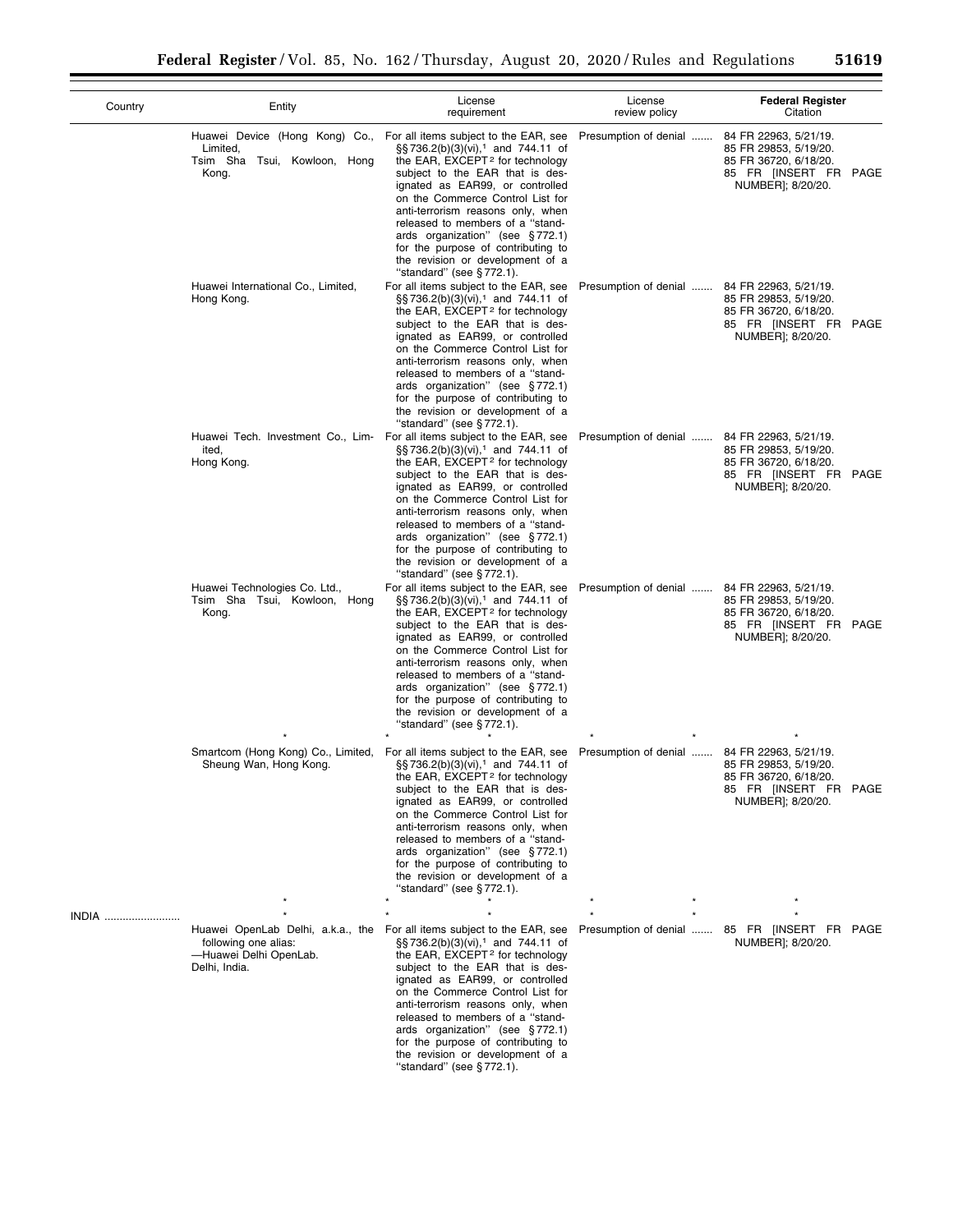| Country | Entity                                                                                                                                                                                                                                                                                                                                                  | License<br>requirement                                                                                                                                                                                                                                                                                                                                                                                                                                                                                | License<br>review policy                     | <b>Federal Register</b><br>Citation                                                                                   |
|---------|---------------------------------------------------------------------------------------------------------------------------------------------------------------------------------------------------------------------------------------------------------------------------------------------------------------------------------------------------------|-------------------------------------------------------------------------------------------------------------------------------------------------------------------------------------------------------------------------------------------------------------------------------------------------------------------------------------------------------------------------------------------------------------------------------------------------------------------------------------------------------|----------------------------------------------|-----------------------------------------------------------------------------------------------------------------------|
|         | Huawei Technologies India Private<br>Limited, a.k.a., the following one<br>alias:<br>-Huawei Technologies India Pvt.,<br>Ltd.<br>Level-3/4, Leela Galleria, The Leela<br>Palace, No. 23, Airport Road,<br>Bengaluru, 560008, India; and<br>SYNO 37, 46,45/3,45/4 ETC KNO<br>Kundalahalli<br>1540,<br>Village<br>Bengaluru Bangalore KA 560037<br>India. | For all items subject to the EAR, see<br>§§736.2(b)(3)(vi), <sup>1</sup> and 744.11 of<br>the EAR, EXCEPT <sup>2</sup> for technology<br>subject to the EAR that is des-<br>ignated as EAR99, or controlled<br>on the Commerce Control List for<br>anti-terrorism reasons only, when<br>released to members of a "stand-<br>ards organization" (see §772.1)<br>for the purpose of contributing to<br>the revision or development of a<br>"standard" (see §772.1).                                     | Presumption of denial                        | 84 FR 43495, 8/21/19.<br>85 FR 29853, 5/19/20.<br>85 FR 36720, 6/18/20.<br>85 FR [INSERT FR PAGE<br>NUMBER]; 8/20/20. |
|         | INDONESIA  Huawei Tech Investment, PT, Bri Ii For all items subject to the EAR, see<br>Building 20Th Floor, Suite 2005,<br>Jl. Jend., Sudirman Kav. 44–46,<br>Jakarta, 10210, Indonesia.                                                                                                                                                                | §§736.2(b)(3)(vi), <sup>1</sup> and 744.11 of<br>the EAR, $EXCEPT2$ for technology<br>subject to the EAR that is des-<br>ignated as EAR99, or controlled<br>on the Commerce Control List for<br>anti-terrorism reasons only, when<br>released to members of a "stand-<br>ards organization" (see §772.1)<br>for the purpose of contributing to<br>the revision or development of a<br>"standard" (see §772.1).                                                                                        | Presumption of denial                        | 84 FR 43495, 8/21/19.<br>85 FR 29853, 5/19/20.<br>85 FR 36720, 6/18/20.<br>85 FR [INSERT FR PAGE<br>NUMBER]; 8/20/20. |
| ISRAEL  |                                                                                                                                                                                                                                                                                                                                                         |                                                                                                                                                                                                                                                                                                                                                                                                                                                                                                       |                                              |                                                                                                                       |
|         | Hasharon, Israel.                                                                                                                                                                                                                                                                                                                                       | Toga Networks, 4 Haharash St., Hod For all items subject to the EAR, see<br>§§736.2(b)(3)(vi), <sup>1</sup> and 744.11 of<br>the EAR, EXCEPT <sup>2</sup> for technology<br>subject to the EAR that is des-<br>ignated as EAR99, or controlled<br>on the Commerce Control List for<br>anti-terrorism reasons only, when<br>released to members of a "stand-<br>ards organization" (see §772.1)<br>for the purpose of contributing to<br>the revision or development of a<br>"standard" (see § 772.1). |                                              | Presumption of denial  85 FR [INSERT FR PAGE<br>NUMBER]; 8/20/20.                                                     |
| ITALY   | Huawei Italia, Via Lorenteggio, 240,<br>Tower A, 20147 Milan, Italy.                                                                                                                                                                                                                                                                                    | For all items subject to the EAR, see<br>§§736.2(b)(3)(vi), <sup>1</sup> and 744.11 of<br>the EAR, EXCEPT <sup>2</sup> for technology<br>subject to the EAR that is des-<br>ignated as EAR99, or controlled<br>on the Commerce Control List for<br>anti-terrorism reasons only, when<br>released to members of a "stand-<br>ards organization" (see §772.1)<br>for the purpose of contributing to<br>the revision or development of a<br>"standard" (see §772.1).                                     | Presumption of denial                        | 84 FR 43495, 8/21/19.<br>85 FR 29853, 5/19/20.<br>85 FR 36720, 6/18/20.<br>85 FR [INSERT FR PAGE<br>NUMBER]; 8/20/20. |
|         | Milan, Italy.                                                                                                                                                                                                                                                                                                                                           | Huawei Milan Research Institute, For all items subject to the EAR, see<br>§§736.2(b)(3)(vi), <sup>1</sup> and 744.11 of<br>the EAR, EXCEPT <sup>2</sup> for technology<br>subject to the EAR that is des-<br>ignated as EAR99, or controlled<br>on the Commerce Control List for<br>anti-terrorism reasons only, when<br>released to members of a "stand-<br>ards organization" (see §772.1)<br>for the purpose of contributing to<br>the revision or development of a<br>"standard" (see §772.1).    | Presumption of denial  84 FR 43495, 8/21/19. | 85 FR 29853, 5/19/20.<br>85 FR 36720, 6/18/20.<br>85 FR [INSERT FR PAGE<br>NUMBER]; 8/20/20.                          |
|         | JAMAICA  Huawei Technologies Jamaica Com- For all items subject to the EAR, see<br>pany Limited, Kingston, Jamaica.                                                                                                                                                                                                                                     | §§736.2(b)(3)(vi), <sup>1</sup> and 744.11 of<br>the EAR, EXCEPT <sup>2</sup> for technology<br>subject to the EAR that is des-<br>ignated as EAR99, or controlled<br>on the Commerce Control List for<br>anti-terrorism reasons only, when<br>released to members of a "stand-<br>ards organization" (see §772.1)<br>for the purpose of contributing to<br>the revision or development of a<br>"standard" (see §772.1).                                                                              | Presumption of denial                        | 84 FR 22963, 5/21/19.<br>85 FR 29853, 5/19/20.<br>85 FR 36720, 6/18/20.<br>85 FR [INSERT FR PAGE<br>NUMBER]; 8/20/20. |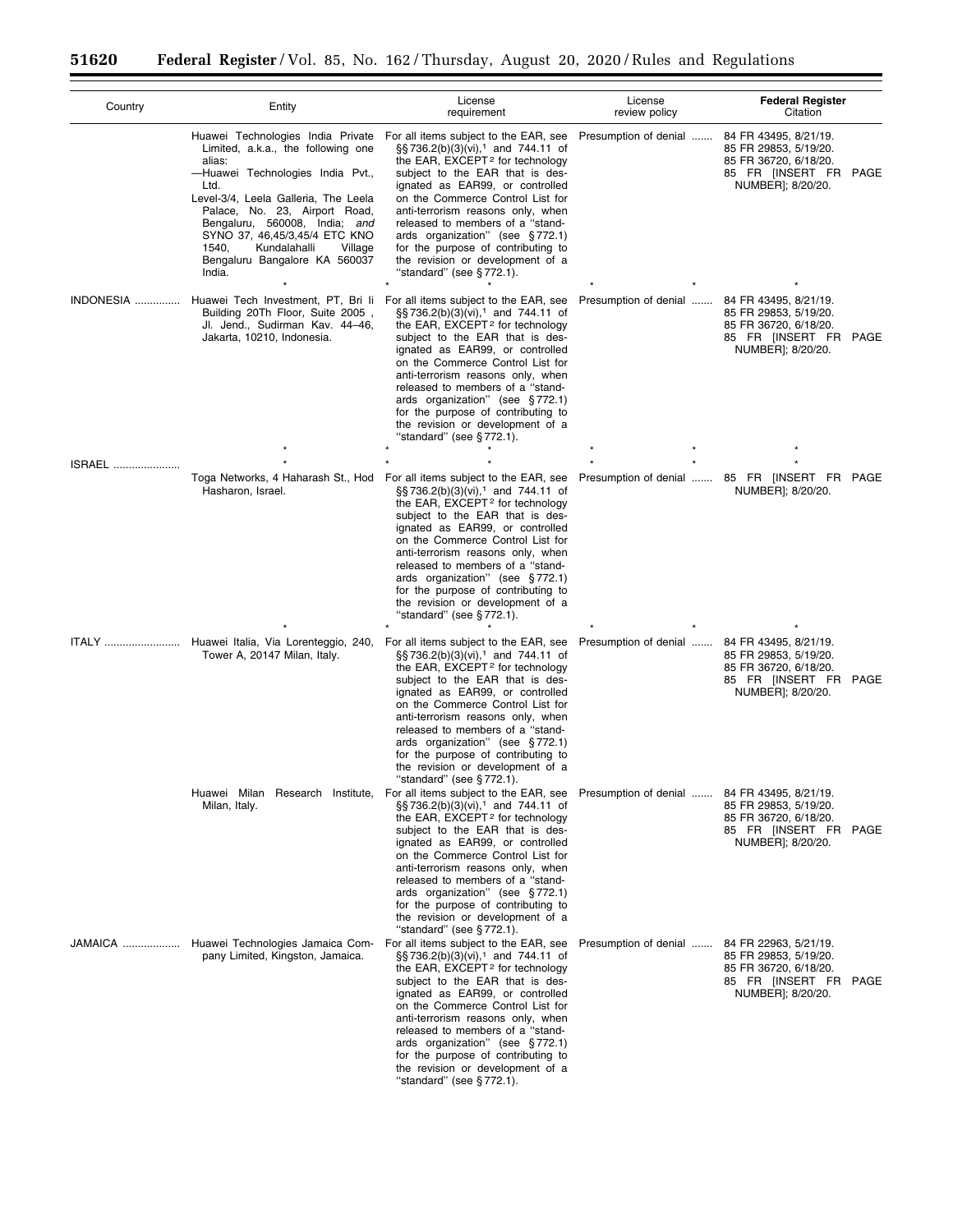| Country    | Entity                                                                                                                                                | License<br>requirement                                                                                                                                                                                                                                                                                                                                                                                                                                                 | License<br>review policy | <b>Federal Register</b><br>Citation                                                                                   |
|------------|-------------------------------------------------------------------------------------------------------------------------------------------------------|------------------------------------------------------------------------------------------------------------------------------------------------------------------------------------------------------------------------------------------------------------------------------------------------------------------------------------------------------------------------------------------------------------------------------------------------------------------------|--------------------------|-----------------------------------------------------------------------------------------------------------------------|
|            | JAPAN  Huawei Technologies Japan K.K.,<br>Japan.                                                                                                      | For all items subject to the EAR, see<br>§§736.2(b)(3)(vi), <sup>1</sup> and 744.11 of<br>the EAR, EXCEPT <sup>2</sup> for technology<br>subject to the EAR that is des-<br>ignated as EAR99, or controlled<br>on the Commerce Control List for<br>anti-terrorism reasons only, when<br>released to members of a "stand-<br>ards organization" (see §772.1)<br>for the purpose of contributing to<br>the revision or development of a<br>"standard" (see §772.1).      | Presumption of denial    | 84 FR 22963, 5/21/19.<br>85 FR 29853, 5/19/20.<br>85 FR 36720, 6/18/20.<br>85 FR [INSERT FR PAGE<br>NUMBER]; 8/20/20. |
|            | JORDAN  Huawei Technologies Investment Co.<br>Ltd., Amman, Jordan.                                                                                    | For all items subject to the EAR, see<br>§§736.2(b)(3)(vi), <sup>1</sup> and 744.11 of<br>the EAR, EXCEPT <sup>2</sup> for technology<br>subject to the EAR that is des-<br>ignated as EAR99, or controlled<br>on the Commerce Control List for<br>anti-terrorism reasons only, when<br>released to members of a "stand-<br>ards organization" (see §772.1)<br>for the purpose of contributing to<br>the revision or development of a<br>"standard" (see §772.1).      | Presumption of denial    | 84 FR 22963, 5/21/19.<br>85 FR 29853, 5/19/20.<br>85 FR 36720, 6/18/20.<br>85 FR [INSERT FR PAGE<br>NUMBER]; 8/20/20. |
| KAZAKHSTAN |                                                                                                                                                       |                                                                                                                                                                                                                                                                                                                                                                                                                                                                        |                          |                                                                                                                       |
|            | Technologies<br>Huawei<br>LLC<br>Kazakhstan, 191 Zheltoksan St.,<br>5th floor, 050013, Bostandyk, Dis-<br>trict of Almaty, Republic of<br>Kazakhstan. | For all items subject to the EAR, see<br>$\S$ S 736.2(b)(3)(vi), <sup>1</sup> and 744.11 of<br>the EAR, EXCEPT <sup>2</sup> for technology<br>subject to the EAR that is des-<br>ignated as EAR99, or controlled<br>on the Commerce Control List for<br>anti-terrorism reasons only, when<br>released to members of a "stand-<br>ards organization" (see §772.1)<br>for the purpose of contributing to<br>the revision or development of a<br>"standard" (see §772.1). | Presumption of denial    | 84 FR 43495, 8/21/19.<br>85 FR 29853, 5/19/20.<br>85 FR 36720, 6/18/20.<br>85 FR [INSERT FR PAGE<br>NUMBER]; 8/20/20. |
| LEBANON    |                                                                                                                                                       |                                                                                                                                                                                                                                                                                                                                                                                                                                                                        |                          |                                                                                                                       |
|            | Huawei Technologies Lebanon,<br>Beirut, Lebanon.                                                                                                      | For all items subject to the EAR, see<br>$\S$ S 736.2(b)(3)(vi), <sup>1</sup> and 744.11 of<br>the EAR, EXCEPT <sup>2</sup> for technology<br>subject to the EAR that is des-<br>ignated as EAR99, or controlled<br>on the Commerce Control List for<br>anti-terrorism reasons only, when<br>released to members of a "stand-<br>ards organization" (see §772.1)<br>for the purpose of contributing to<br>the revision or development of a<br>"standard" (see §772.1). | Presumption of denial    | 84 FR 22963, 5/21/19.<br>85 FR 29853, 5/19/20.<br>85 FR 36720, 6/18/20.<br>85 FR [INSERT FR PAGE<br>NUMBER]; 8/20/20. |
|            |                                                                                                                                                       | $\star$                                                                                                                                                                                                                                                                                                                                                                                                                                                                |                          |                                                                                                                       |
|            | MADAGASCAR  Huawei Technologies Madagascar<br>Sarl, Antananarivo, Madagascar.                                                                         | For all items subject to the EAR, see<br>§§ 736.2(b)(3)(vi), <sup>1</sup> and 744.11 of<br>the EAR, EXCEPT <sup>2</sup> for technology<br>subject to the EAR that is des-<br>ignated as EAR99, or controlled<br>on the Commerce Control List for<br>anti-terrorism reasons only, when<br>released to members of a "stand-<br>ards organization" (see §772.1)<br>for the purpose of contributing to<br>the revision or development of a<br>"standard" (see §772.1).     | Presumption of denial    | 84 FR 22963, 5/21/19.<br>85 FR 29853, 5/19/20.<br>85 FR 36720, 6/18/20.<br>85 FR [INSERT FR PAGE<br>NUMBER]; 8/20/20. |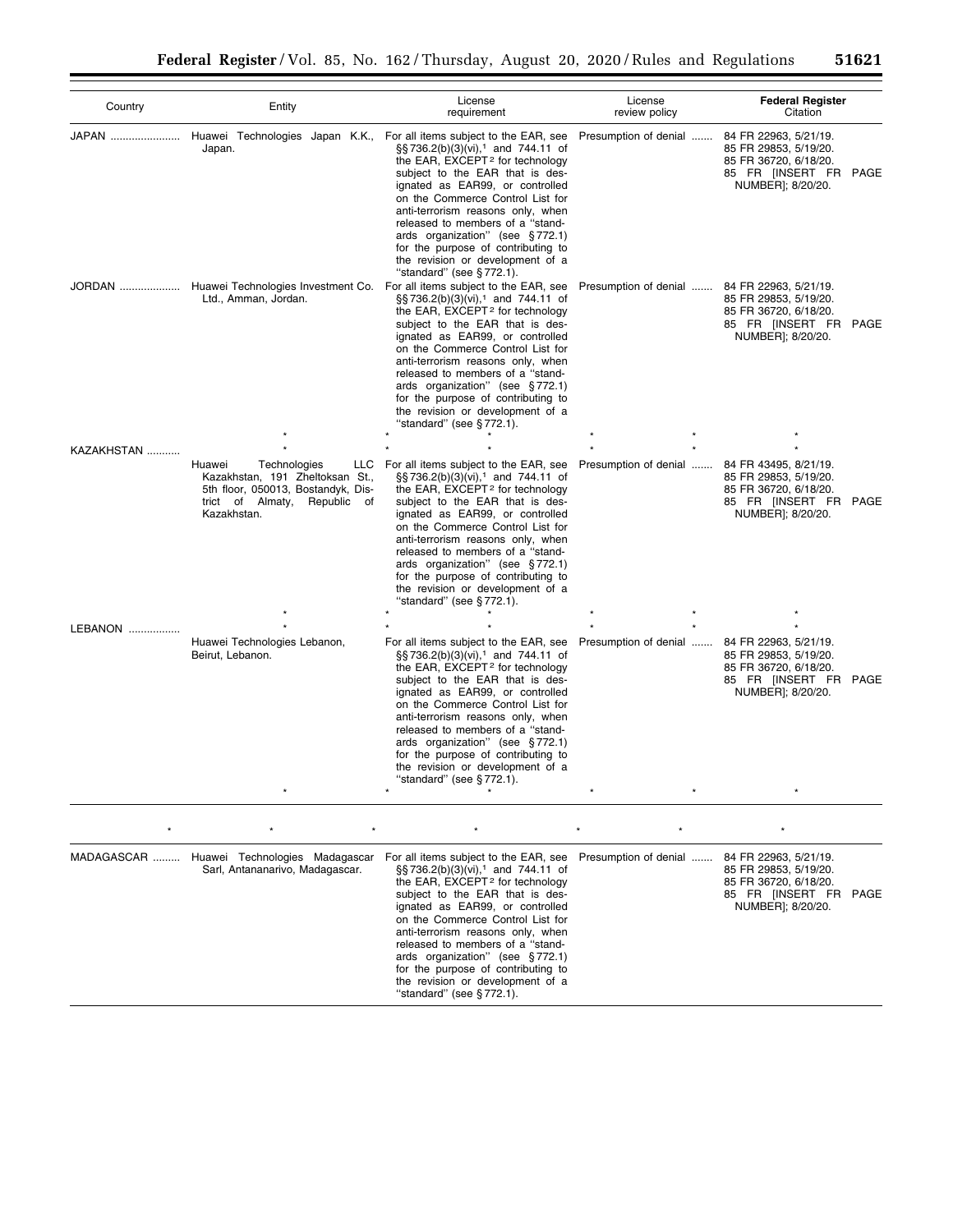| Country     | Entity                                                                                                                                                                                                                                                                                                                                                         | License<br>requirement                                                                                                                                                                                                                                                                                                                                                                                                                                                                                                                               | License<br>review policy                     | <b>Federal Register</b><br>Citation                                                                                   |  |
|-------------|----------------------------------------------------------------------------------------------------------------------------------------------------------------------------------------------------------------------------------------------------------------------------------------------------------------------------------------------------------------|------------------------------------------------------------------------------------------------------------------------------------------------------------------------------------------------------------------------------------------------------------------------------------------------------------------------------------------------------------------------------------------------------------------------------------------------------------------------------------------------------------------------------------------------------|----------------------------------------------|-----------------------------------------------------------------------------------------------------------------------|--|
| $\star$     | $\star$<br>$\star$                                                                                                                                                                                                                                                                                                                                             |                                                                                                                                                                                                                                                                                                                                                                                                                                                                                                                                                      |                                              |                                                                                                                       |  |
|             | MEXICO  Huawei Cloud Mexico,<br>Mexico City, Mexico.                                                                                                                                                                                                                                                                                                           | For all items subject to the EAR, see<br>§§736.2(b)(3)(vi), <sup>1</sup> and 744.11 of<br>the EAR, EXCEPT <sup>2</sup> for technology<br>subject to the EAR that is des-<br>ignated as EAR99, or controlled<br>on the Commerce Control List for<br>anti-terrorism reasons only, when<br>released to members of a "stand-<br>ards organization" (see §772.1)<br>for the purpose of contributing to<br>the revision or development of a<br>"standard" (see $\S 772.1$ ).                                                                               |                                              | Presumption of denial  85 FR [INSERT FR PAGE<br>NUMBER]; 8/20/20.                                                     |  |
|             | Huawei OpenLab Mexico City, a.k.a.,<br>the following one alias:<br>-Huawei Mexico City OpenLab.<br>Mexico City, Mexico.                                                                                                                                                                                                                                        | For all items subject to the EAR, see<br>§§736.2(b)(3)(vi), <sup>1</sup> and 744.11 of<br>the EAR, EXCEPT <sup>2</sup> for technology<br>subject to the EAR that is des-<br>ignated as EAR99, or controlled<br>on the Commerce Control List for<br>anti-terrorism reasons only, when<br>released to members of a "stand-<br>ards organization" (see §772.1)<br>for the purpose of contributing to<br>the revision or development of a<br>"standard" (see §772.1).                                                                                    |                                              | Presumption of denial  85 FR [INSERT FR PAGE<br>NUMBER]; 8/20/20.                                                     |  |
|             | Huawei Technologies De Mexico<br>S.A., Avenida Santa Fé No. 440,<br>Torre Century Plaza Piso 15,<br>Colonia Santa Fe, Delegación<br>Cuajimalpa de Morelos, C.P.<br>05348, Distrito Federal, CDMX,<br>Mexico; and Laza Carso, Torre<br>Falcón, Lago Zurich No. 245, Piso<br>18, Colonia Ampliacion Granda,<br>Delegación<br>Miguel<br>Hidalgo,<br>CDMX, Mexico. | For all items subject to the EAR, see<br>§§736.2(b)(3)(vi), <sup>1</sup> and 744.11 of<br>the EAR, EXCEPT <sup>2</sup> for technology<br>subject to the EAR that is des-<br>ignated as EAR99, or controlled<br>on the Commerce Control List for<br>anti-terrorism reasons only, when<br>released to members of a "stand-<br>ards organization" (see §772.1)<br>for the purpose of contributing to<br>the revision or development of a<br>"standard" (see §772.1).                                                                                    | Presumption of denial                        | 84 FR 43495, 8/21/19.<br>85 FR 29853, 5/19/20.<br>85 FR 36720, 6/18/20.<br>85 FR [INSERT FR PAGE<br>NUMBER]; 8/20/20. |  |
| MOROCCO     | Huawei Technologies Morocco,<br>Immeuble High Tech, 4eme Etage,<br>Plateaux N 11, 12 Et 13, Hay<br>Riad-Rabat, Morocco.                                                                                                                                                                                                                                        | For all items subject to the EAR, see<br>§§736.2(b)(3)(vi), <sup>1</sup> and 744.11 of<br>the EAR, EXCEPT <sup>2</sup> for technology<br>subject to the EAR that is des-<br>ignated as EAR99, or controlled<br>on the Commerce Control List for<br>anti-terrorism reasons only, when<br>released to members of a "stand-<br>ards organization" (see §772.1)<br>for the purpose of contributing to<br>the revision or development of a<br>"standard" (see §772.1).                                                                                    |                                              | Presumption of denial  85 FR [INSERT FR PAGE<br>NUMBER]; 8/20/20.                                                     |  |
| NETHERLANDS | dam, Netherlands.                                                                                                                                                                                                                                                                                                                                              | Huawei Cloud Netherlands, Amster- For all items subject to the EAR, see Presumption of denial  85 FR [INSERT FR PAGE<br>§§736.2(b)(3)(vi), <sup>1</sup> and 744.11 of<br>the EAR, EXCEPT <sup>2</sup> for technology<br>subject to the EAR that is des-<br>ignated as EAR99, or controlled<br>on the Commerce Control List for<br>anti-terrorism reasons only, when<br>released to members of a "stand-<br>ards organization" (see §772.1)<br>for the purpose of contributing to<br>the revision or development of a<br>"standard" (see $§ 772.1$ ). |                                              | NUMBER]; 8/20/20.                                                                                                     |  |
|             | Huawei Technologies<br>U.A.,<br>Netherlands.                                                                                                                                                                                                                                                                                                                   | Cooperatief For all items subject to the EAR, see<br>§§736.2(b)(3)(vi), <sup>1</sup> and 744.11 of<br>the EAR, EXCEPT <sup>2</sup> for technology<br>subject to the EAR that is des-<br>ignated as EAR99, or controlled<br>on the Commerce Control List for<br>anti-terrorism reasons only, when<br>released to members of a "stand-<br>ards organization" (see §772.1)<br>for the purpose of contributing to<br>the revision or development of a<br>"standard" (see §772.1).                                                                        | Presumption of denial  84 FR 22963, 5/21/19. | 85 FR 29853, 5/19/20.<br>85 FR 36720, 6/18/20.<br>85 FR [INSERT FR PAGE<br>NUMBER]; 8/20/20.                          |  |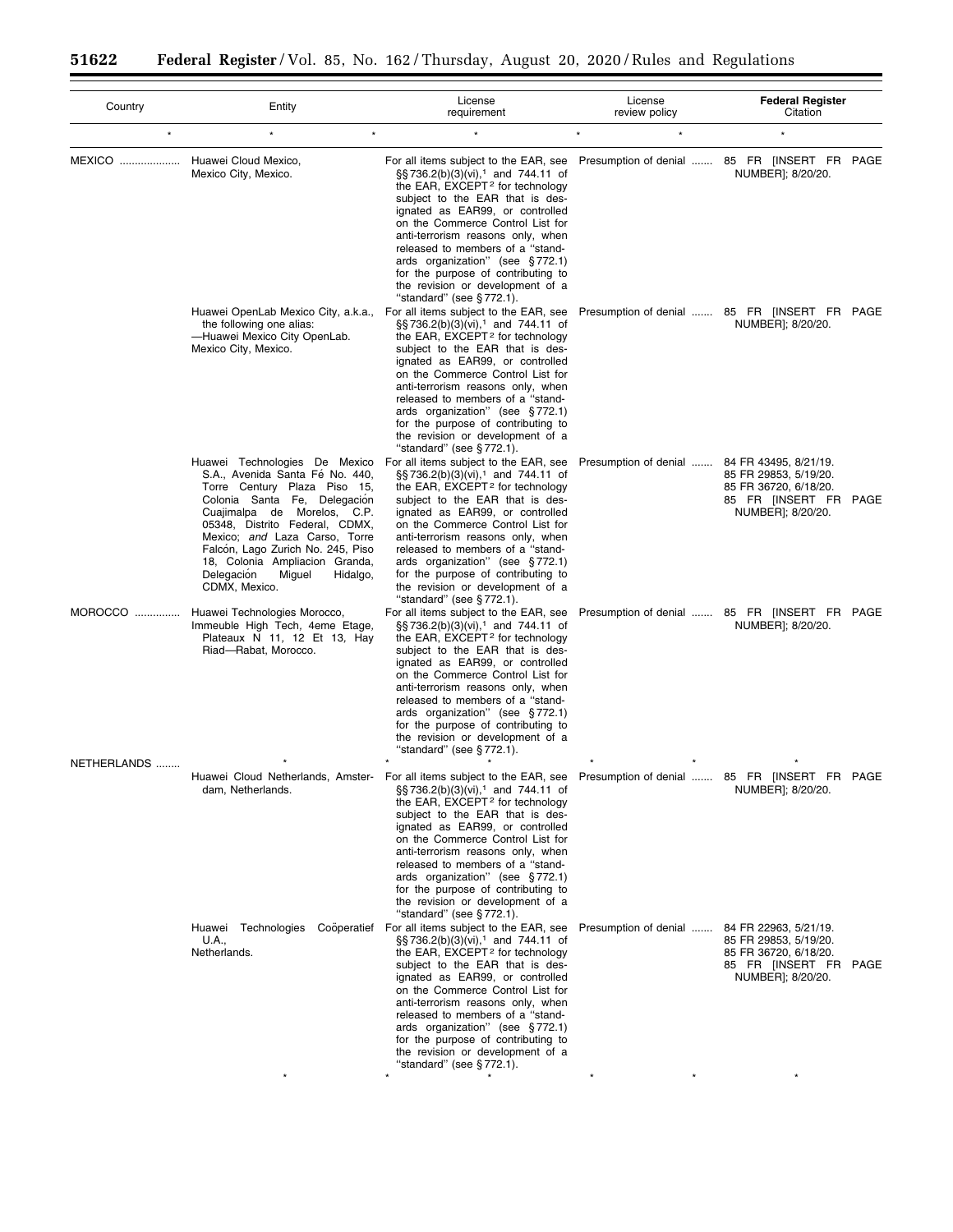| Country                  | Entity                                                                                                                                                              | License<br>requirement                                                                                                                                                                                                                                                                                                                                                                                                                                            | License<br>review policy | <b>Federal Register</b><br>Citation                                                                                   |
|--------------------------|---------------------------------------------------------------------------------------------------------------------------------------------------------------------|-------------------------------------------------------------------------------------------------------------------------------------------------------------------------------------------------------------------------------------------------------------------------------------------------------------------------------------------------------------------------------------------------------------------------------------------------------------------|--------------------------|-----------------------------------------------------------------------------------------------------------------------|
| NEW ZEALAND              | Huawei Technologies (New Zealand)<br>Company Limited, 80<br>Queen<br>Street, Auckland Central, Auck-<br>land, 1010, New Zealand.                                    | For all items subject to the EAR, see<br>§§736.2(b)(3)(vi), <sup>1</sup> and 744.11 of<br>the EAR, EXCEPT <sup>2</sup> for technology<br>subject to the EAR that is des-<br>ignated as EAR99, or controlled<br>on the Commerce Control List for<br>anti-terrorism reasons only, when<br>released to members of a "stand-<br>ards organization" (see §772.1)<br>for the purpose of contributing to<br>the revision or development of a<br>"standard" (see §772.1). | Presumption of denial    | 84 FR 43495, 8/21/19.<br>85 FR 29853, 5/19/20.<br>85 FR 36720, 6/18/20.<br>85 FR [INSERT FR PAGE<br>NUMBER]; 8/20/20. |
|                          |                                                                                                                                                                     |                                                                                                                                                                                                                                                                                                                                                                                                                                                                   |                          |                                                                                                                       |
| OMAN                     | Huawei Tech Investment Oman LLC,<br>Muscat, Oman.                                                                                                                   | For all items subject to the EAR, see<br>§§736.2(b)(3)(vi), <sup>1</sup> and 744.11 of<br>the EAR, EXCEPT <sup>2</sup> for technology<br>subject to the EAR that is des-<br>ignated as EAR99, or controlled<br>on the Commerce Control List for<br>anti-terrorism reasons only, when<br>released to members of a "stand-<br>ards organization" (see §772.1)<br>for the purpose of contributing to<br>the revision or development of a<br>"standard" (see §772.1). | Presumption of denial    | 84 FR 22963, 5/21/19.<br>85 FR 29853, 5/19/20.<br>85 FR 36720, 6/18/20.<br>85 FR [INSERT FR PAGE<br>NUMBER]; 8/20/20. |
|                          |                                                                                                                                                                     |                                                                                                                                                                                                                                                                                                                                                                                                                                                                   |                          |                                                                                                                       |
| <b>PAKISTAN </b>         | Huawei Technologies Pakistan (Pri-<br>vate) Limited, Islamabad, Pakistan.                                                                                           | For all items subject to the EAR, see<br>§§736.2(b)(3)(vi), <sup>1</sup> and 744.11 of<br>the EAR, EXCEPT <sup>2</sup> for technology<br>subject to the EAR that is des-<br>ignated as EAR99, or controlled<br>on the Commerce Control List for<br>anti-terrorism reasons only, when<br>released to members of a "stand-<br>ards organization" (see §772.1)<br>for the purpose of contributing to<br>the revision or development of a<br>"standard" (see §772.1). | Presumption of denial    | 84 FR 22963, 5/21/19.<br>85 FR 29853, 5/19/20.<br>85 FR 36720, 6/18/20.<br>85 FR [INSERT FR PAGE<br>NUMBER]; 8/20/20. |
| PANAMA                   | Huawei Technologies Cr Panama For all items subject to the EAR, see<br>S.A, Ave. Paseo del Mar, Costa<br>del Este Torre MMG, Piso 17 Ciu-<br>dad de Panamá, Panama. | §§736.2(b)(3)(vi), <sup>1</sup> and 744.11 of<br>the EAR, EXCEPT <sup>2</sup> for technology<br>subject to the EAR that is des-<br>ignated as EAR99, or controlled<br>on the Commerce Control List for<br>anti-terrorism reasons only, when<br>released to members of a "stand-<br>ards organization" (see §772.1)<br>for the purpose of contributing to<br>the revision or development of a<br>"standard" (see §772.1).                                          | Presumption of denial    | 84 FR 43495, 8/21/19.<br>85 FR 29853, 5/19/20.<br>85 FR 36720, 6/18/20.<br>85 FR [INSERT FR PAGE<br>NUMBER]; 8/20/20. |
|                          | PARAGUAY  Huawei Technologies Paraguay S.A.,<br>Asuncion, Paraguay.                                                                                                 | For all items subject to the EAR, see<br>§§736.2(b)(3)(vi), <sup>1</sup> and 744.11 of<br>the EAR, EXCEPT <sup>2</sup> for technology<br>subject to the EAR that is des-<br>ignated as EAR99, or controlled<br>on the Commerce Control List for<br>anti-terrorism reasons only, when<br>released to members of a "stand-<br>ards organization" (see §772.1)<br>for the purpose of contributing to<br>the revision or development of a<br>"standard" (see §772.1). | Presumption of denial    | 84 FR 22963, 5/21/19.<br>85 FR 29853, 5/19/20.<br>85 FR 36720, 6/18/20.<br>85 FR [INSERT FR PAGE<br>NUMBER]; 8/20/20. |
| PERU  Huawei Cloud Peru, | Lima, Peru.                                                                                                                                                         | For all items subject to the EAR, see<br>§§736.2(b)(3)(vi), <sup>1</sup> and 744.11 of<br>the EAR, EXCEPT <sup>2</sup> for technology<br>subject to the EAR that is des-<br>ignated as EAR99, or controlled<br>on the Commerce Control List for<br>anti-terrorism reasons only, when<br>released to members of a "stand-<br>ards organization" (see §772.1)<br>for the purpose of contributing to<br>the revision or development of a<br>"standard" (see §772.1). |                          | Presumption of denial  85 FR [INSERT FR PAGE<br>NUMBER]; 8/20/20.                                                     |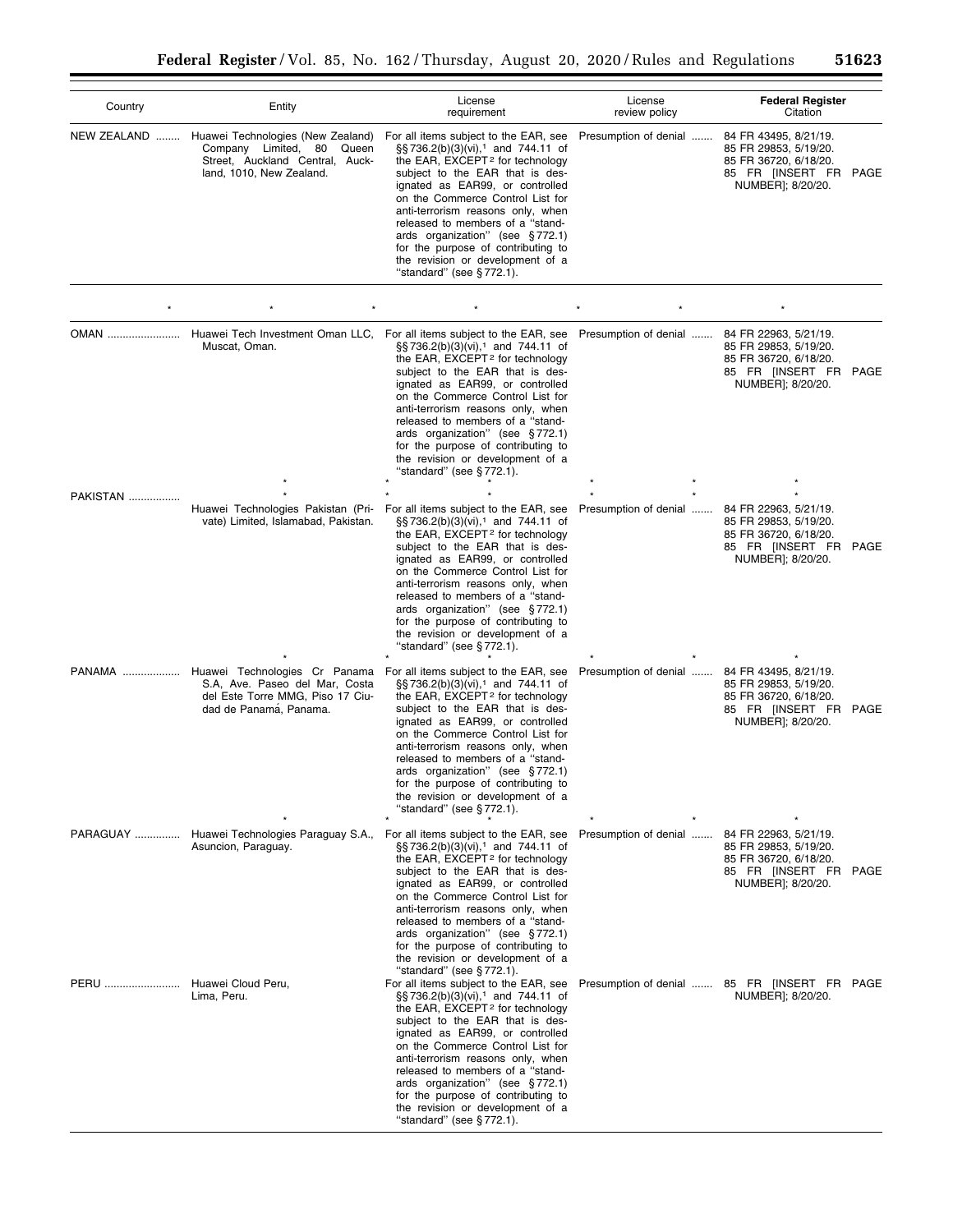| Country          | Entity                                                                                                                                                                 | License<br>requirement                                                                                                                                                                                                                                                                                                                                                                                                                                                                                                                      | License<br>review policy                     | <b>Federal Register</b><br>Citation                                                                                   |
|------------------|------------------------------------------------------------------------------------------------------------------------------------------------------------------------|---------------------------------------------------------------------------------------------------------------------------------------------------------------------------------------------------------------------------------------------------------------------------------------------------------------------------------------------------------------------------------------------------------------------------------------------------------------------------------------------------------------------------------------------|----------------------------------------------|-----------------------------------------------------------------------------------------------------------------------|
| $\star$          | $\star$                                                                                                                                                                |                                                                                                                                                                                                                                                                                                                                                                                                                                                                                                                                             |                                              |                                                                                                                       |
| <b>PORTUGAL </b> | Huawei<br>Technology<br>Portugal,<br>Avenida Dom João II, 51B-11°.A<br>1990-085 Lisboa, Portugal.                                                                      | For all items subject to the EAR, see<br>§§736.2(b)(3)(vi), <sup>1</sup> and 744.11 of<br>the EAR, EXCEPT <sup>2</sup> for technology<br>subject to the EAR that is des-<br>ignated as EAR99, or controlled<br>on the Commerce Control List for<br>anti-terrorism reasons only, when<br>released to members of a "stand-<br>ards organization" (see §772.1)<br>for the purpose of contributing to<br>the revision or development of a<br>"standard" (see $\S 772.1$ ).                                                                      | Presumption of denial                        | 84 FR 43495, 8/21/19.<br>85 FR 29853, 5/19/20.<br>85 FR 36720, 6/18/20.<br>85 FR [INSERT FR PAGE<br>NUMBER]; 8/20/20. |
|                  | QATAR  Huawei Tech Investment Limited,<br>Doha, Qatar.                                                                                                                 | For all items subject to the EAR, see<br>§§736.2(b)(3)(vi), <sup>1</sup> and 744.11 of<br>the EAR, EXCEPT <sup>2</sup> for technology<br>subject to the EAR that is des-<br>ignated as EAR99, or controlled<br>on the Commerce Control List for<br>anti-terrorism reasons only, when<br>released to members of a "stand-<br>ards organization" (see §772.1)<br>for the purpose of contributing to<br>the revision or development of a<br>"standard" (see §772.1).                                                                           | Presumption of denial                        | 84 FR 22963, 5/21/19.<br>85 FR 29853, 5/19/20.<br>85 FR 36720, 6/18/20.<br>85 FR [INSERT FR PAGE<br>NUMBER]; 8/20/20. |
|                  | ROMANIA  Huawei Technologies Romania Co.,<br>Ltd., Ion Mihalache Blvd., No. 15-<br>17,1st District, 9th Floor of Bucha-<br>rest Tower center, Bucharest, Ro-<br>mania. | For all items subject to the EAR, see<br>§§736.2(b)(3)(vi), <sup>1</sup> and 744.11 of<br>the EAR, EXCEPT <sup>2</sup> for technology<br>subject to the EAR that is des-<br>ignated as EAR99, or controlled<br>on the Commerce Control List for<br>anti-terrorism reasons only, when<br>released to members of a "stand-<br>ards organization" (see §772.1)<br>for the purpose of contributing to<br>the revision or development of a<br>"standard" (see §772.1).                                                                           | Presumption of denial  84 FR 43495, 8/21/19. | 85 FR 29853, 5/19/20.<br>85 FR 36720, 6/18/20.<br>85 FR [INSERT FR PAGE<br>NUMBER]; 8/20/20.                          |
| RUSSIA           |                                                                                                                                                                        |                                                                                                                                                                                                                                                                                                                                                                                                                                                                                                                                             |                                              |                                                                                                                       |
|                  | Huawei Cloud Russia,<br>Moscow, Russia.                                                                                                                                | For all items subject to the EAR, see<br>§§736.2(b)(3)(vi), <sup>1</sup> and 744.11 of<br>the EAR, EXCEPT <sup>2</sup> for technology<br>subject to the EAR that is des-<br>ignated as EAR99, or controlled<br>on the Commerce Control List for<br>anti-terrorism reasons only, when<br>released to members of a "stand-<br>ards organization" (see §772.1)<br>for the purpose of contributing to<br>the revision or development of a<br>"standard" (see §772.1).                                                                           |                                              | Presumption of denial  85 FR [INSERT FR PAGE<br>NUMBER]; 8/20/20.                                                     |
|                  | the following one alias:<br>-Huawei Moscow OpenLab.<br>Moscow, Russia.                                                                                                 | Huawei OpenLab Moscow, a.k.a., Forallitems subject to the EAR, see Presumption of denial  85 FR [INSERT FR PAGE<br>§§736.2(b)(3)(vi), <sup>1</sup> and 744.11 of<br>the EAR, EXCEPT <sup>2</sup> for technology<br>subject to the EAR that is des-<br>ignated as EAR99, or controlled<br>on the Commerce Control List for<br>anti-terrorism reasons only, when<br>released to members of a "stand-<br>ards organization" (see §772.1)<br>for the purpose of contributing to<br>the revision or development of a<br>"standard" (see §772.1). |                                              | NUMBER]; 8/20/20.                                                                                                     |
|                  | Huawei<br>Russia,<br><b>Business-Park</b><br>"Krylatsky Hills",<br>17 bldg. 2,<br>Krylatskaya Str., Moscow 121614,<br>Russia.                                          | For all items subject to the EAR, see<br>§§736.2(b)(3)(vi), <sup>1</sup> and 744.11 of<br>the EAR, EXCEPT <sup>2</sup> for technology<br>subject to the EAR that is des-<br>ignated as EAR99, or controlled<br>on the Commerce Control List for<br>anti-terrorism reasons only, when<br>released to members of a "stand-<br>ards organization" (see §772.1)<br>for the purpose of contributing to<br>the revision or development of a<br>"standard" (see §772.1).                                                                           | Presumption of denial                        | 84 FR 43495, 8/21/19.<br>85 FR 29853, 5/19/20.<br>85 FR 36720, 6/18/20.<br>85 FR [INSERT FR PAGE<br>NUMBER]; 8/20/20. |
|                  |                                                                                                                                                                        |                                                                                                                                                                                                                                                                                                                                                                                                                                                                                                                                             |                                              |                                                                                                                       |
|                  |                                                                                                                                                                        |                                                                                                                                                                                                                                                                                                                                                                                                                                                                                                                                             |                                              |                                                                                                                       |
| SINGAPORE        | $\star$                                                                                                                                                                | $\star$<br>$\star$                                                                                                                                                                                                                                                                                                                                                                                                                                                                                                                          | $\star$<br>$\star$                           | $\star$                                                                                                               |

 $\equiv$ 

٠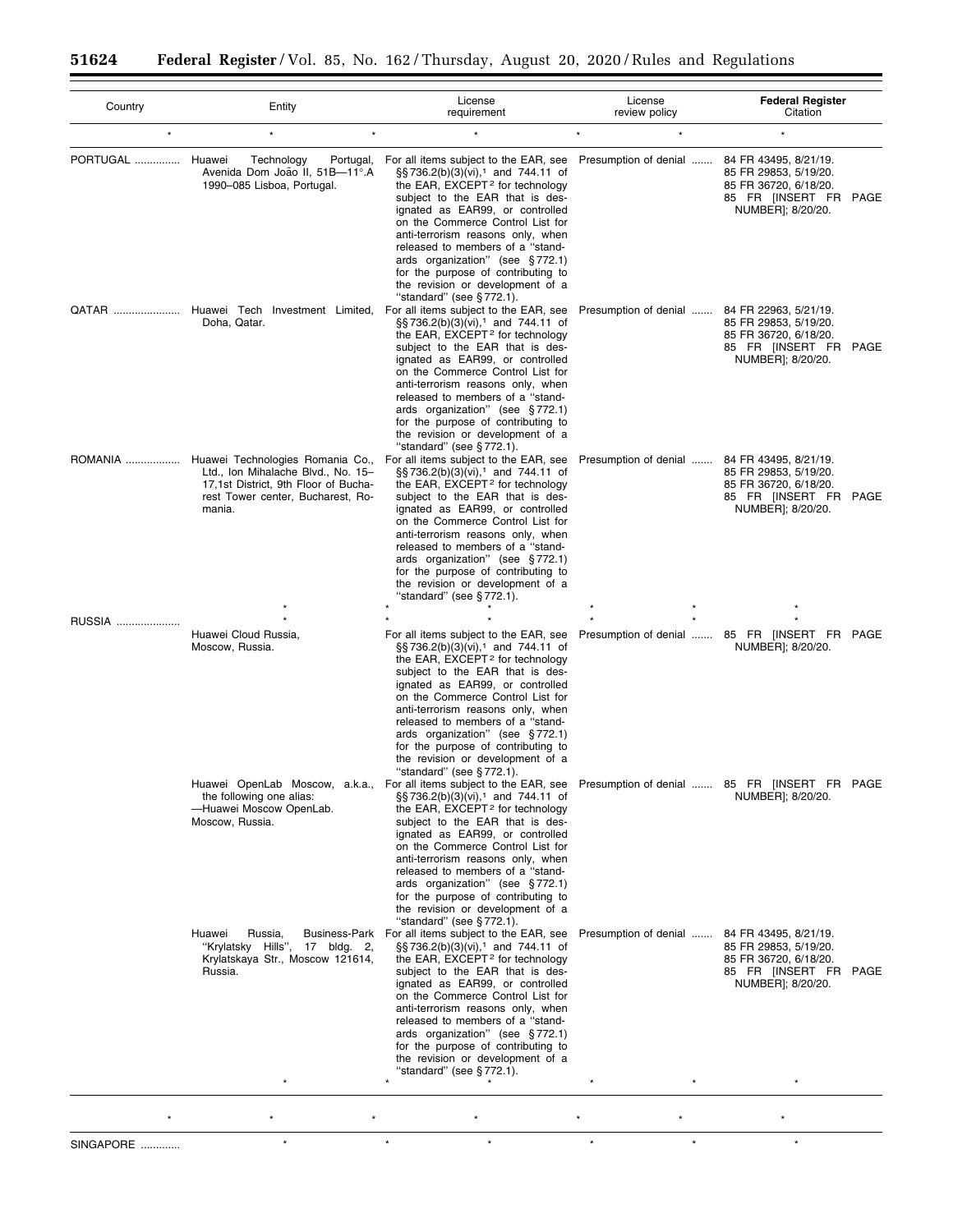| Country      | Entity                                                                                                                               | License<br>requirement                                                                                                                                                                                                                                                                                                                                                                                                                                                   | License<br>review policy                     | <b>Federal Register</b><br>Citation                                                          |
|--------------|--------------------------------------------------------------------------------------------------------------------------------------|--------------------------------------------------------------------------------------------------------------------------------------------------------------------------------------------------------------------------------------------------------------------------------------------------------------------------------------------------------------------------------------------------------------------------------------------------------------------------|----------------------------------------------|----------------------------------------------------------------------------------------------|
|              | Huawei Cloud Singapore, Singapore,<br>Singapore.                                                                                     | For all items subject to the EAR, see<br>$\S$ §736.2(b)(3)(vi), <sup>1</sup> and 744.11 of<br>the EAR, EXCEPT <sup>2</sup> for technology<br>subject to the EAR that is des-<br>ignated as EAR99, or controlled<br>on the Commerce Control List for<br>anti-terrorism reasons only, when<br>released to members of a "stand-<br>ards organization" (see §772.1)<br>for the purpose of contributing to<br>the revision or development of a<br>"standard" (see §772.1).    |                                              | Presumption of denial  85 FR [INSERT FR PAGE<br>NUMBER]; 8/20/20.                            |
|              | Huawei International<br>Pte.<br>Ltd.,<br>Singapore.                                                                                  | For all items subject to the EAR, see<br>§§ 736.2(b)(3)(vi), <sup>1</sup> and 744.11 of<br>the EAR, EXCEPT <sup>2</sup> for technology<br>subject to the EAR that is des-<br>ignated as EAR99, or controlled<br>on the Commerce Control List for<br>anti-terrorism reasons only, when<br>released to members of a "stand-<br>ards organization" (see §772.1)<br>for the purpose of contributing to<br>the revision or development of a<br>"standard" (see §772.1).       | Presumption of denial  84 FR 22963, 5/21/19. | 85 FR 29853, 5/19/20.<br>85 FR 36720, 6/18/20.<br>85 FR [INSERT FR PAGE<br>NUMBER]; 8/20/20. |
|              | Huawei OpenLab Singapore, a.k.a.,<br>the following one alias:<br>-Huawei Singapore OpenLab.<br>Singapore, Singapore.                 | For all items subject to the EAR, see<br>$\S$ §736.2(b)(3)(vi), <sup>1</sup> and 744.11 of<br>the EAR, EXCEPT <sup>2</sup> for technology<br>subject to the EAR that is des-<br>ignated as EAR99, or controlled<br>on the Commerce Control List for<br>anti-terrorism reasons only, when<br>released to members of a "stand-<br>ards organization" (see §772.1)<br>for the purpose of contributing to<br>the revision or development of a<br>"standard" (see §772.1).    |                                              | Presumption of denial  85 FR [INSERT FR PAGE<br>NUMBER]; 8/20/20.                            |
|              |                                                                                                                                      |                                                                                                                                                                                                                                                                                                                                                                                                                                                                          |                                              |                                                                                              |
| SOUTH AFRICA | Huawei Cloud South Africa,<br>Johannesburg, South Africa.                                                                            | For all items subject to the EAR, see<br>$\S$ §736.2(b)(3)(vi), <sup>1</sup> and 744.11 of<br>the EAR, EXCEPT <sup>2</sup> for technology<br>subject to the EAR that is des-<br>ignated as EAR99, or controlled<br>on the Commerce Control List for<br>anti-terrorism reasons only, when<br>released to members of a "stand-<br>ards organization" (see §772.1)<br>for the purpose of contributing to<br>the revision or development of a<br>"standard" (see §772.1).    |                                              | Presumption of denial  85 FR [INSERT FR PAGE<br>NUMBER]; 8/20/20.                            |
|              | Johannesburg,<br>Huawei OpenLab<br>a.k.a., the following one alias:<br>-Huawei Johannesburg OpenLab.<br>Johannesburg, South Africa.  | For all items subject to the EAR, see<br>$\S$ §736.2(b)(3)(vi), <sup>1</sup> and 744.11 of<br>the EAR, EXCEPT <sup>2</sup> for technology<br>subject to the EAR that is des-<br>ignated as EAR99, or controlled<br>on the Commerce Control List for<br>anti-terrorism reasons only, when<br>released to members of a "stand-<br>ards organization" (see §772.1)<br>for the purpose of contributing to<br>the revision or development of a<br>"standard" (see $§$ 772.1). |                                              | Presumption of denial  85 FR [INSERT FR PAGE<br>NUMBER]; 8/20/20.                            |
|              | Huawei Technologies South Africa<br>Pty Ltd., 128 Peter St Block 7<br>Grayston Office Park, Sandton,<br>Gauteng, 1682, South Africa. | For all items subject to the EAR, see<br>§§ 736.2(b)(3)(vi), <sup>1</sup> and 744.11 of<br>the EAR, EXCEPT <sup>2</sup> for technology<br>subject to the EAR that is des-<br>ignated as EAR99, or controlled<br>on the Commerce Control List for<br>anti-terrorism reasons only, when<br>released to members of a "stand-<br>ards organization" (see §772.1)<br>for the purpose of contributing to<br>the revision or development of a<br>"standard" (see §772.1).       | Presumption of denial  84 FR 43495, 8/21/19. | 85 FR 29853, 5/19/20.<br>85 FR 36720, 6/18/20.<br>85 FR [INSERT FR PAGE<br>NUMBER]; 8/20/20. |
|              |                                                                                                                                      |                                                                                                                                                                                                                                                                                                                                                                                                                                                                          |                                              |                                                                                              |
|              |                                                                                                                                      |                                                                                                                                                                                                                                                                                                                                                                                                                                                                          |                                              |                                                                                              |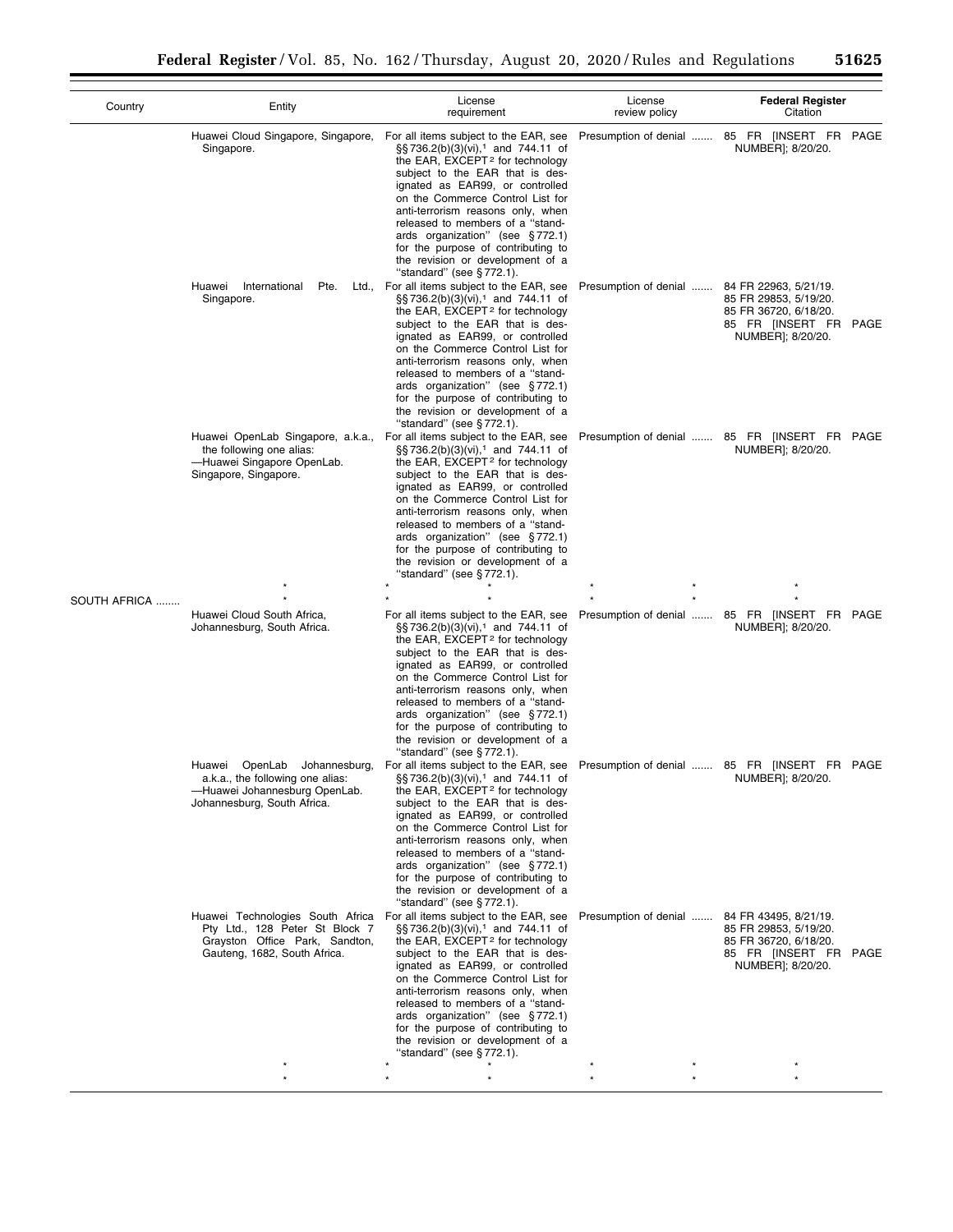Ξ

| Country       | Entity                                                                                      | License<br>requirement                                                                                                                                                                                                                                                                                                                                                                                                                                            | License<br>review policy | <b>Federal Register</b><br>Citation                                                                                                            |
|---------------|---------------------------------------------------------------------------------------------|-------------------------------------------------------------------------------------------------------------------------------------------------------------------------------------------------------------------------------------------------------------------------------------------------------------------------------------------------------------------------------------------------------------------------------------------------------------------|--------------------------|------------------------------------------------------------------------------------------------------------------------------------------------|
| $\star$       | $\star$                                                                                     |                                                                                                                                                                                                                                                                                                                                                                                                                                                                   | $\star$                  | ÷                                                                                                                                              |
|               | SRI LANKA  Huawei Technologies Lanka Com-<br>pany (Private) Limited, Colombo,<br>Sri Lanka. | For all items subject to the EAR, see<br>§§736.2(b)(3)(vi), <sup>1</sup> and 744.11 of<br>the EAR, EXCEPT <sup>2</sup> for technology<br>subject to the EAR that is des-<br>ignated as EAR99, or controlled<br>on the Commerce Control List for<br>anti-terrorism reasons only, when<br>released to members of a "stand-<br>ards organization" (see §772.1)<br>for the purpose of contributing to<br>the revision or development of a<br>"standard" (see §772.1). | Presumption of denial    | 84 FR 22963, 5/21/19.<br>85 FR 29853, 5/19/20.<br>85 FR 36720, 6/18/20.<br>85 FR [INSERT FR PAGE<br>NUMBER]; 8/20/20.                          |
| <b>SWEDEN</b> | Huawei Sweden, Skalholtsgatan 9-<br>11 Kista, 164 40 Stockholm, Swe-<br>den.                | For all items subject to the EAR, see<br>§§736.2(b)(3)(vi), <sup>1</sup> and 744.11 of<br>the EAR, EXCEPT <sup>2</sup> for technology<br>subject to the EAR that is des-<br>ignated as EAR99, or controlled<br>on the Commerce Control List for<br>anti-terrorism reasons only, when<br>released to members of a "stand-<br>ards organization" (see §772.1)<br>for the purpose of contributing to<br>the revision or development of a<br>"standard" (see §772.1). | Presumption of denial    | 84 FR 43495, 8/21/19.<br>85 FR 29853, 5/19/20.<br>85 FR 36720, 6/18/20.<br>85 FR [INSERT FR PAGE<br>NUMBER]; 8/20/20.                          |
| SWITZERLAND   | Huawei Cloud Switzerland,<br>Bern, Switzerland.                                             | For all items subject to the EAR, see<br>§§736.2(b)(3)(vi), <sup>1</sup> and 744.11 of<br>the EAR, EXCEPT <sup>2</sup> for technology<br>subject to the EAR that is des-<br>ignated as EAR99, or controlled<br>on the Commerce Control List for<br>anti-terrorism reasons only, when<br>released to members of a "stand-<br>ards organization" (see §772.1)<br>for the purpose of contributing to<br>the revision or development of a<br>"standard" (see §772.1). |                          | Presumption of denial  85 FR [INSERT FR PAGE<br>NUMBER]; 8/20/20.                                                                              |
|               | Huawei Technologies Switzerland<br>AG, Liebefeld, Bern, Switzerland.                        | For all items subject to the EAR, see<br>§§736.2(b)(3)(vi), <sup>1</sup> and 744.11 of<br>the EAR, EXCEPT <sup>2</sup> for technology<br>subject to the EAR that is des-<br>ignated as EAR99, or controlled<br>on the Commerce Control List for<br>anti-terrorism reasons only, when<br>released to members of a "stand-<br>ards organization" (see §772.1)<br>for the purpose of contributing to<br>the revision or development of a<br>"standard" (see §772.1). | Presumption of denial    | 84 FR 22963, 5/21/19.<br>85 FR 29853, 5/19/20.<br>85 FR 29853, 5/19/20.<br>85 FR 36720, 6/18/20.<br>85 FR [INSERT FR PAGE<br>NUMBER]; 8/20/20. |

| TAIWAN.  |              |                                                                                                                                                                                                                                                                                                                                                                                                                                                                                                                                         |  |                                                                                                                       |  |
|----------|--------------|-----------------------------------------------------------------------------------------------------------------------------------------------------------------------------------------------------------------------------------------------------------------------------------------------------------------------------------------------------------------------------------------------------------------------------------------------------------------------------------------------------------------------------------------|--|-----------------------------------------------------------------------------------------------------------------------|--|
|          | pei, Taiwan. | Xunwei Technologies Co., Ltd., Tai- For all items subject to the EAR, see Presumption of denial<br>$\S$ §736.2(b)(3)(vi), <sup>1</sup> and 744.11 of<br>the EAR, EXCEPT <sup>2</sup> for technology<br>subject to the EAR that is des-<br>ignated as EAR99, or controlled<br>on the Commerce Control List for<br>anti-terrorism reasons only, when<br>released to members of a "stand-<br>ards organization" (see $\S 772.1$ )<br>for the purpose of contributing to<br>the revision or development of a<br>"standard" (see $§772.1$ ). |  | 84 FR 22963, 5/21/19.<br>85 FR 29853, 5/19/20.<br>85 FR 36720, 6/18/20.<br>85 FR [INSERT FR PAGE<br>NUMBER]; 8/20/20. |  |
| THAILAND |              |                                                                                                                                                                                                                                                                                                                                                                                                                                                                                                                                         |  |                                                                                                                       |  |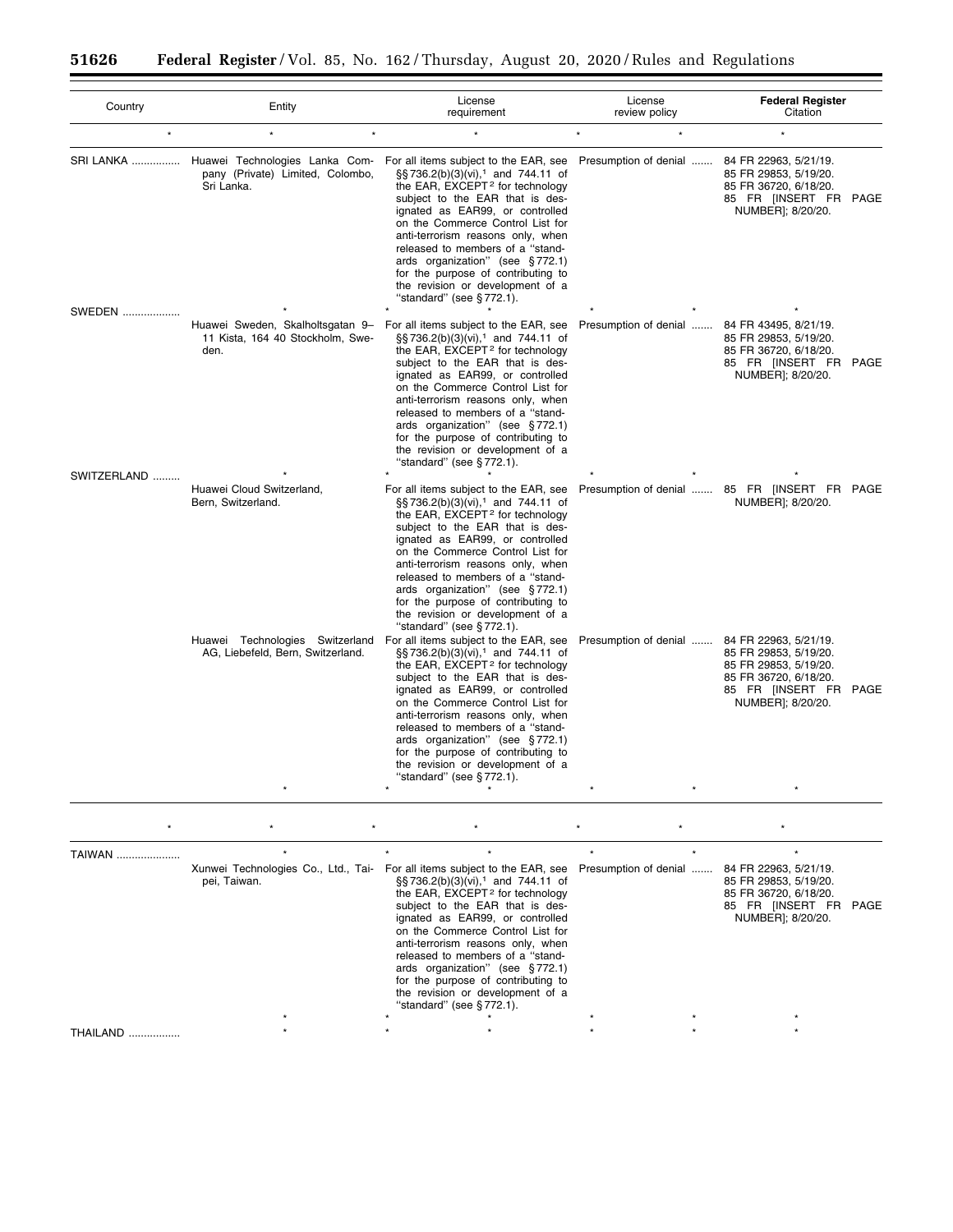| Country                    | Entity                                                                                                                                                       | License<br>requirement                                                                                                                                                                                                                                                                                                                                                                                                                                                                                 | License<br>review policy                     | <b>Federal Register</b><br>Citation                                                          |
|----------------------------|--------------------------------------------------------------------------------------------------------------------------------------------------------------|--------------------------------------------------------------------------------------------------------------------------------------------------------------------------------------------------------------------------------------------------------------------------------------------------------------------------------------------------------------------------------------------------------------------------------------------------------------------------------------------------------|----------------------------------------------|----------------------------------------------------------------------------------------------|
|                            | Huawei Cloud Thailand,<br>Bangkok, Thailand.                                                                                                                 | For all items subject to the EAR, see<br>§§ 736.2(b)(3)(vi), <sup>1</sup> and 744.11 of<br>the EAR, EXCEPT <sup>2</sup> for technology<br>subject to the EAR that is des-<br>ignated as EAR99, or controlled<br>on the Commerce Control List for<br>anti-terrorism reasons only, when<br>released to members of a "stand-<br>ards organization" (see §772.1)<br>for the purpose of contributing to<br>the revision or development of a<br>"standard" (see $\S 772.1$ ).                                |                                              | Presumption of denial  85 FR [INSERT FR PAGE<br>NUMBER]; 8/20/20.                            |
|                            | Huawei OpenLab Bangkok, a.k.a.,<br>the following one alias:<br>-Huawei Bangkok OpenLab.<br>Bangkok, Thailand.                                                | For all items subject to the EAR, see<br>§§ 736.2(b)(3)(vi), <sup>1</sup> and 744.11 of<br>the EAR, EXCEPT <sup>2</sup> for technology<br>subject to the EAR that is des-<br>ignated as EAR99, or controlled<br>on the Commerce Control List for<br>anti-terrorism reasons only, when<br>released to members of a "stand-<br>ards organization" (see §772.1)<br>for the purpose of contributing to<br>the revision or development of a<br>"standard" (see $§$ 772.1).                                  |                                              | Presumption of denial  85 FR [INSERT FR PAGE<br>NUMBER]; 8/20/20.                            |
|                            | Huawei Technologies (Thailand) Co.,<br>87/1 Wireless Road, 19th Floor,<br>Capital Tower, All Seasons Place,<br>Bangkok,<br>Pathumwan.<br>10330,<br>Thailand. | For all items subject to the EAR, see<br>§§ 736.2(b)(3)(vi), <sup>1</sup> and 744.11 of<br>the EAR, EXCEPT <sup>2</sup> for technology<br>subject to the EAR that is des-<br>ignated as EAR99, or controlled<br>on the Commerce Control List for<br>anti-terrorism reasons only, when<br>released to members of a "stand-<br>ards organization" (see §772.1)<br>for the purpose of contributing to<br>the revision or development of a<br>"standard" (see §772.1).                                     | Presumption of denial  84 FR 43495, 8/21/19. | 85 FR 29853, 5/19/20.<br>85 FR 36720, 6/18/20.<br>85 FR [INSERT FR PAGE<br>NUMBER]; 8/20/20. |
| <b>TURKEY </b>             |                                                                                                                                                              |                                                                                                                                                                                                                                                                                                                                                                                                                                                                                                        |                                              |                                                                                              |
|                            | following one alias:<br>-Huawei Istanbul OpenLab.<br>Istanbul, Turkey.                                                                                       | Huawei OpenLab Istanbul, a.k.a., the For all items subject to the EAR, see<br>§§736.2(b)(3)(vi), <sup>1</sup> and 744.11 of<br>the EAR, EXCEPT <sup>2</sup> for technology<br>subject to the EAR that is des-<br>ignated as EAR99, or controlled<br>on the Commerce Control List for<br>anti-terrorism reasons only, when<br>released to members of a "stand-<br>ards organization" (see §772.1)<br>for the purpose of contributing to<br>the revision or development of a<br>"standard" (see §772.1). |                                              | Presumption of denial  85 FR [INSERT FR PAGE<br>NUMBER]; 8/20/20.                            |
|                            |                                                                                                                                                              |                                                                                                                                                                                                                                                                                                                                                                                                                                                                                                        |                                              |                                                                                              |
|                            |                                                                                                                                                              |                                                                                                                                                                                                                                                                                                                                                                                                                                                                                                        |                                              |                                                                                              |
| UNITED ARAB EMIR-<br>ATES. |                                                                                                                                                              |                                                                                                                                                                                                                                                                                                                                                                                                                                                                                                        |                                              |                                                                                              |
|                            | Huawei OpenLab Dubai, a.k.a., the<br>following one alias:<br>-Huawei Dubai OpenLab.<br>Dubai, United Arab Emirates.                                          | For all items subject to the EAR, see<br>§§ 736.2(b)(3)(vi), <sup>1</sup> and 744.11 of<br>the EAR, EXCEPT <sup>2</sup> for technology<br>subject to the EAR that is des-<br>ignated as EAR99, or controlled<br>on the Commerce Control List for<br>anti-terrorism reasons only, when<br>released to members of a "stand-<br>ards organization" (see §772.1)<br>for the purpose of contributing to<br>the revision or development of a<br>"standard" (see §772.1).                                     |                                              | Presumption of denial  85 FR [INSERT FR PAGE<br>NUMBER]; 8/20/20.                            |
| UNITED KINGDOM             |                                                                                                                                                              |                                                                                                                                                                                                                                                                                                                                                                                                                                                                                                        |                                              |                                                                                              |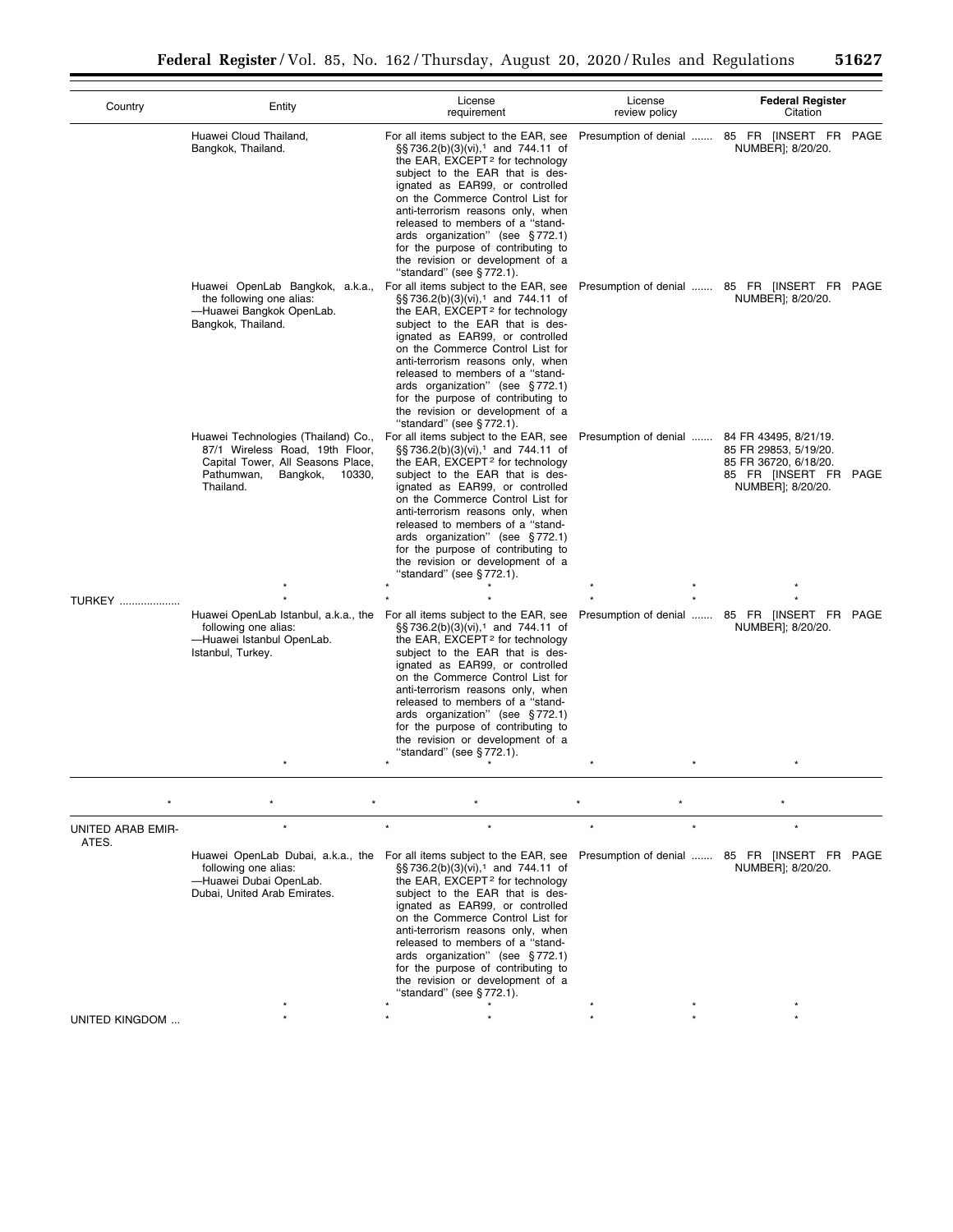$\equiv$ 

÷.

| Country | Entity                                                                                                                                                                                                                                                                                                                                                                                                                                | License<br>requirement                                                                                                                                                                                                                                                                                                                                                                                                                                                                                  | License<br>review policy | <b>Federal Register</b><br>Citation                                                                                   |
|---------|---------------------------------------------------------------------------------------------------------------------------------------------------------------------------------------------------------------------------------------------------------------------------------------------------------------------------------------------------------------------------------------------------------------------------------------|---------------------------------------------------------------------------------------------------------------------------------------------------------------------------------------------------------------------------------------------------------------------------------------------------------------------------------------------------------------------------------------------------------------------------------------------------------------------------------------------------------|--------------------------|-----------------------------------------------------------------------------------------------------------------------|
|         | Centre for Integrated Photonics Ltd.,<br>Adastral Park, Pheonix<br>B55<br>House, Martlesham Heath, Ips-<br>wich, IP5 3RE United Kingdom.                                                                                                                                                                                                                                                                                              | For all items subject to the EAR, see<br>§§736.2(b)(3)(vi), <sup>1</sup> and 744.11 of<br>the EAR, EXCEPT <sup>2</sup> for technology<br>subject to the EAR that is des-<br>ignated as EAR99, or controlled<br>on the Commerce Control List for<br>anti-terrorism reasons only, when<br>released to members of a "stand-<br>ards organization" (see §772.1)<br>for the purpose of contributing to<br>the revision or development of a<br>"standard" (see §772.1).                                       | Presumption of denial    | 84 FR 43495, 8/21/19.<br>85 FR 29853, 5/19/20.<br>85 FR 36720, 6/18/20.<br>85 FR [INSERT FR PAGE<br>NUMBER]; 8/20/20. |
|         | Huawei Global Finance (UK) Limited,<br>Great Britain.                                                                                                                                                                                                                                                                                                                                                                                 | For all items subject to the EAR, see<br>§§736.2(b)(3)(vi), <sup>1</sup> and 744.11 of<br>the EAR, EXCEPT <sup>2</sup> for technology<br>subject to the EAR that is des-<br>ignated as EAR99, or controlled<br>on the Commerce Control List for<br>anti-terrorism reasons only, when<br>released to members of a "stand-<br>ards organization" (see §772.1)<br>for the purpose of contributing to<br>the revision or development of a<br>"standard" (see $§ 772.1$ ).                                   | Presumption of denial    | 84 FR 22963, 5/21/19.<br>85 FR 29853, 5/19/20.<br>85 FR 36720, 6/18/20.<br>85 FR [INSERT FR PAGE<br>NUMBER]; 8/20/20. |
|         | a.k.a., the following two aliases:<br>-Huawei Research & Development<br>(UK) Ltd; and<br>-Huawei Technologies Research &<br>Development (UK)).<br>Former Spicers Site Sawston Bypass<br>Cambridge<br>Sawston<br>Cambridgeshire CB22 3JG, Eng-<br>land; and 302 Cambridge Science<br>Park, Milton Road, Cambridge,<br>CB4 0WG, England; and Phoenix<br>House (B55) Adastral Park,<br>Martlesham Heath, Ipswich, Suf-<br>folk. IP5 3RE. | Huawei Technologies R&D UK, For all items subject to the EAR, see<br>§§736.2(b)(3)(vi), <sup>1</sup> and 744.11 of<br>the EAR, EXCEPT <sup>2</sup> for technology<br>subject to the EAR that is des-<br>ignated as EAR99, or controlled<br>on the Commerce Control List for<br>anti-terrorism reasons only, when<br>released to members of a "stand-<br>ards organization" (see §772.1)<br>for the purpose of contributing to<br>the revision or development of a<br>"standard" (see $\S 772.1$ ).      |                          | Presumption of denial  85 FR [INSERT FR PAGE<br>NUMBER]; 8/20/20.                                                     |
|         | Huawei Technologies (UK) Co., Ltd.,<br>a.k.a., the following one alias:<br>-Huawei Software Technologies<br>Co. Ltd.<br>300 South Oak Way, Green Park,<br>Reading, RG2 6UF; and 6 Mitre<br>Passage, SE 10 0ER, United King-<br>dom.                                                                                                                                                                                                   | For all items subject to the EAR, see<br>§§736.2(b)(3)(vi), <sup>1</sup> and 744.11 of<br>the EAR, EXCEPT <sup>2</sup> for technology<br>subject to the EAR that is des-<br>ignated as EAR99, or controlled<br>on the Commerce Control List for<br>anti-terrorism reasons only, when<br>released to members of a "stand-<br>ards organization" (see §772.1)<br>for the purpose of contributing to<br>the revision or development of a<br>"standard" (see $\S 772.1$ ).                                  | Presumption of denial    | 84 FR 43495, 8/21/19.<br>85 FR 29853, 5/19/20.<br>85 FR 36720, 6/18/20.<br>85 FR [INSERT FR PAGE<br>NUMBER]; 8/20/20. |
|         | Proven Glory,<br><b>British Virgin Islands</b>                                                                                                                                                                                                                                                                                                                                                                                        | For all items subject to the EAR, see<br>§§736.2(b)(3)(vi), <sup>1</sup> and 744.11 of<br>the EAR, EXCEPT <sup>2</sup> for technology<br>subject to the EAR that is des-<br>ignated as EAR99, or controlled<br>on the Commerce Control List for<br>anti-terrorism reasons only, when<br>released to members of a "stand-<br>ards organization" (see §772.1)<br>for the purpose of contributing to<br>the revision or development of a                                                                   | Presumption of denial    | 84 FR 22963, 5/21/19.<br>85 FR 29853, 5/19/20.<br>85 FR 36720, 6/18/20.<br>85 FR [INSERT FR PAGE<br>NUMBER]; 8/20/20. |
|         | Proven Honour,<br>British Virgin Islands.                                                                                                                                                                                                                                                                                                                                                                                             | "standard" (see $\S 772.1$ ).<br>For all items subject to the EAR, see<br>§§736.2(b)(3)(vi), <sup>1</sup> and 744.11 of<br>the EAR, EXCEPT <sup>2</sup> for technology<br>subject to the EAR that is des-<br>ignated as EAR99, or controlled<br>on the Commerce Control List for<br>anti-terrorism reasons only, when<br>released to members of a "stand-<br>ards organization" (see $\S 772.1$ )<br>for the purpose of contributing to<br>the revision or development of a<br>"standard" (see §772.1). | Presumption of denial    | 84 FR 22963, 5/21/19.<br>85 FR 29853, 5/19/20.<br>85 FR 36720, 6/18/20.<br>85 FR [INSERT FR PAGE<br>NUMBER]; 8/20/20. |